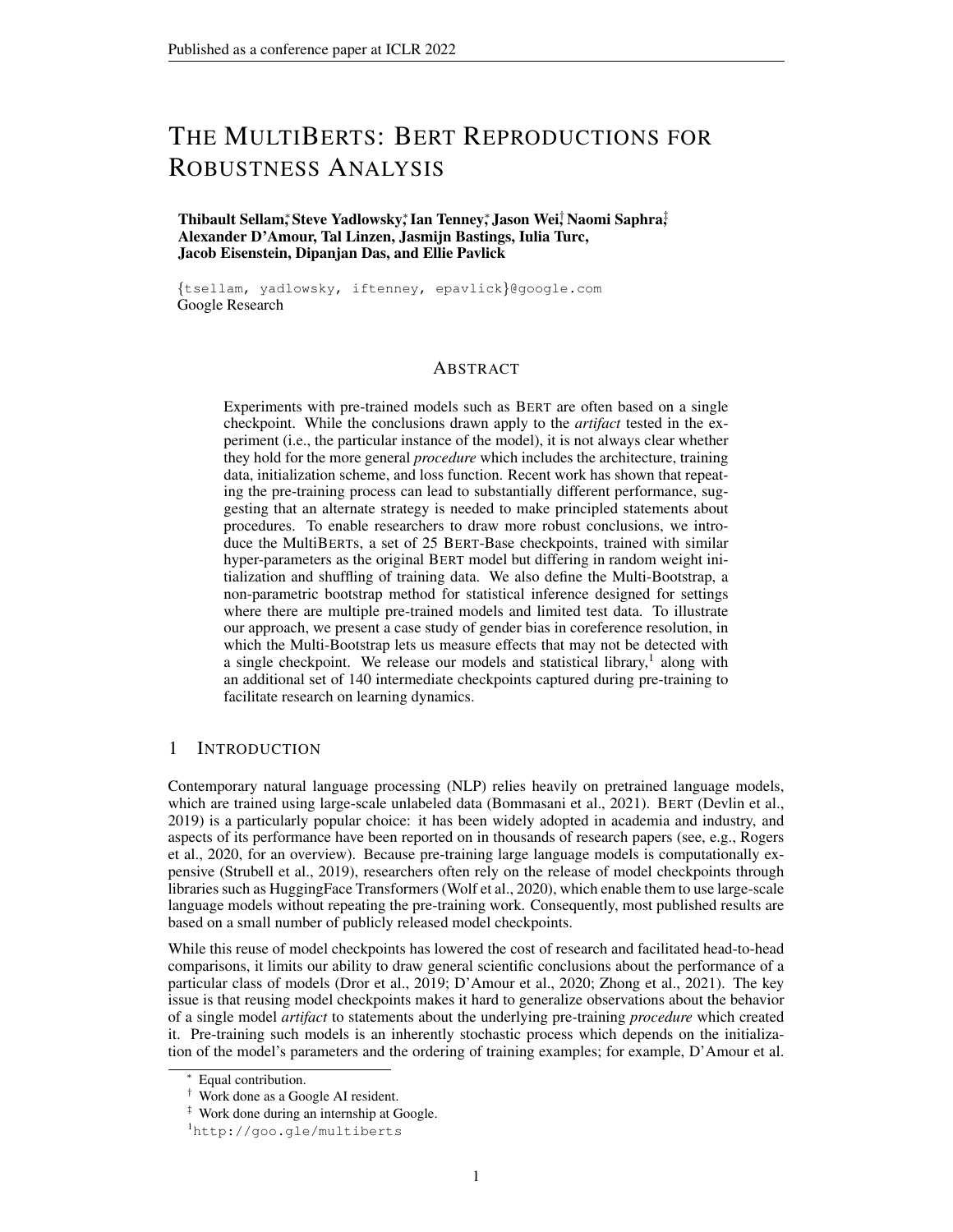(2020) report substantial quantitative differences across multiple checkpoints of the same model architecture on several "stress tests" (Naik et al., 2018; McCoy et al., 2019). It is therefore difficult to know how much of the success of a model based on the original BERT checkpoint is due to BERT's design, and how much is due to idiosyncracies of a particular artifact. Understanding this difference is critical if we are to generate reusable insights about deep learning for NLP, and improve the state-of-the-art going forward (Zhou et al., 2020; Dodge et al., 2020; Aribandi et al., 2021).

This paper describes the MultiBERTs, an effort to facilitate more robust research on the BERT model. Our primary contributions are:

- We release the MultiBERTs, a set of 25 BERT-Base, Uncased checkpoints to facilitate studies of robustness to parameter initialization and order of training examples  $(\S 2)$ . Releasing these models preserves the benefits to the community of a single checkpoint release (i.e., low cost of experiments, apples-to-apples comparisons between studies based on these checkpoints), while enabling researchers to draw more general conclusions about the BERT pre-training procedure.
- We present the Multi-Bootstrap, a non-parametric method to quantify the uncertainty of experimental results based on multiple pre-training seeds (§3), and provide recommendations for how to use the Multi-Bootstrap and MultiBERTs in typical experimental scenarios. We implement these recommendations in a software library.
- We illustrate the approach with a practical use case: we investigate the impact of counterfactual data augmentation on gender bias, in a BERT-based coreference resolution systems (Webster et al., 2020) (§4). Additional examples are provided in Appendix E, where we document challenges with reproducing the widely-used original BERT checkpoint.

The release also includes an additional 140 intermediate checkpoints, captured during training for 5 of the runs (28 checkpoints per run), to facilitate studies of learning dynamics. Our checkpoints and statistical libraries are available at: http://goo.gle/multiberts.

Additional Related Work. The MultiBERTs release builds on top of a large body of work that seeks to analyze the behavior of BERT (Rogers et al., 2020). In addition to the studies of robustness cited above, several authors have introduced methods to reduce BERT's variability during finetuning (Zhang et al., 2021; Mosbach et al., 2021; Dodge et al., 2020; Lee et al., 2020; Phang et al., 2018). Other authors have also studied the time dimension, which motivates our release of intermediate checkpoints (Liu et al., 2021; Hao et al., 2020; Saphra & Lopez, 2019; Chiang et al., 2020; Dodge et al., 2020). Similarly to §3, authors in the NLP literature have recommended best practices for statistical testing (Koehn, 2004; Dror et al., 2018; Berg-Kirkpatrick et al., 2012; Card et al., 2020; Søgaard et al., 2014; Peyrard et al., 2021), many of which are based on existing tests to estimate the uncertainty of test sample. In concurrent work, Deutsch et al. (2021) considered bootstrapping methods similar to the Multi-Bootstrap, in the context of summarization metrics evaluation. Also in concurrent work, the Mistral project (Karamcheti et al., 2021) released a set of 10 GPT-2 models with intermediate checkpoints at different stages of pre-training. Our work is complementary, focusing on BERT, introducing a larger number of pre-training seeds, and presenting a methodology to draw robust conclusions about model performance.

# 2 RELEASE DESCRIPTION

We first describe the MultiBERTs release: how the checkpoints were trained and how their performance compares to the original BERT on two common language understanding benchmarks.

# 2.1 TRAINING

Overview. The MultiBERTs checkpoints are trained following the code and procedure of Devlin et al. (2019), with minor hyperparameter modifications necessary to obtain comparable results on GLUE (Wang et al., 2019); a detailed discussion of these differences is provided in Appendix E. We use the BERT-Base, Uncased architecture with 12 layers and embedding size 768. We trained the models on a combination of BooksCorpus (Zhu et al., 2015) and English Wikipedia. Since the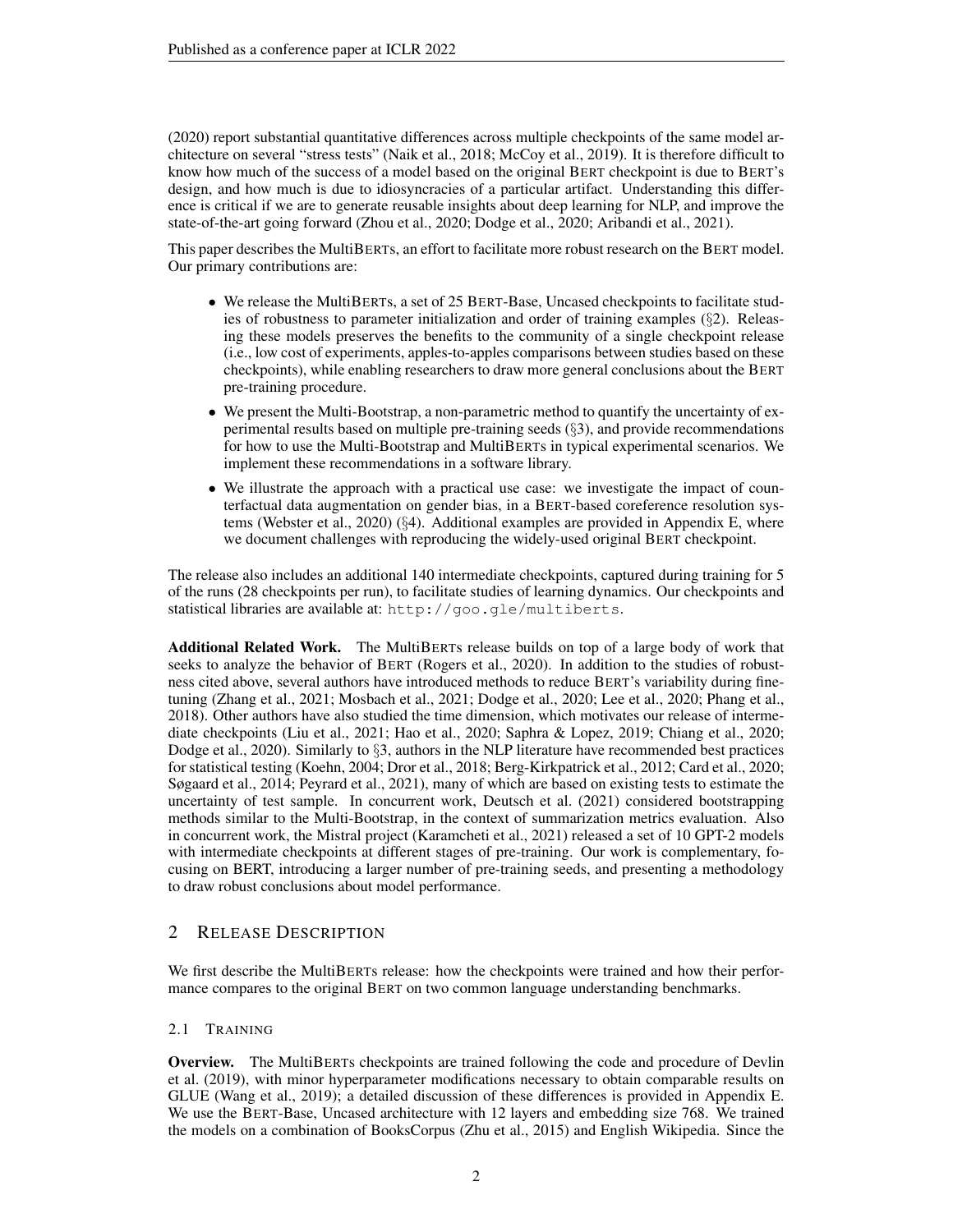

Figure 1: Distribution of the performance on GLUE dev sets (Wang et al., 2019), averaged across fine-tuning runs for each checkpoint. The dashed line indicates the performance of the original BERT release.

exact dataset used to train the original BERT is not available, we used a more recent version that was collected by Turc et al. (2019) with the same methodology.

Checkpoints. We release 25 models trained for two million steps each, each training step involving a batch of 256 sequences. For five of these models, we release 28 additional checkpoints captured over the course of pre-training (every 20,000 training steps up to 200,000, then every 100,000 steps). In total, we release 165 checkpoints, about 68 GB of data.

Training Details. As in the original BERT paper, we used batch size 256 and the Adam optimizer (Kingma & Ba, 2014) with learning rate 1e-4 and 10,000 warm-up steps. We used the default values for all the other parameters, except the number of steps, which we set to two million, and sequence length, which we set to 512 from the beginning with up to 80 masked tokens per sequence.<sup>2</sup> We follow the BERT code and initialize the layer parameters from a truncated normal distribution, using mean 0 and standard deviation 0.02. We train using the same configuration as Devlin et al.  $(2019)^3$ , with each run taking about 4.5 days on 16 Cloud TPU v2 chips.

Environmental Impact Statement. We estimate compute costs at around 1728 TPU-hours for each pre-training run, and around 208 GPU-hours plus 8 TPU-hours for associated fine-tuning experiments (§2.2, including hyperparameter search and 5x replication). Using the calculations of Luccioni et al.  $(2019)^4$ , we estimate this as about 250 kg CO2e for each of our 25 models. Counting the 25 runs each of CDA-incr and CDA-full from §4, associated coreference models (20 GPU-hours per pretraining model), and additional experiments of Appendix E, this gives a total of about 12.0 metric tons CO2e before accounting for offsets or clean energy. Based on the report by Patterson et al. (2021) of 78% carbon-free energy in Google Iowa (us-central1), we estimate that reproducing these experiments would emit closer to 2.6 tons CO2e, or slightly more than two passengers on a round-trip flight between San Francisco and New York. By releasing the trained checkpoints publicly, we aim to enable many research efforts on reproducibility and robustness without requiring this cost to be incurred for every subsequent study.

#### 2.2 PERFORMANCE BENCHMARKS

GLUE Setup. We report results on the development sets of the GLUE tasks: CoLA (Warstadt et al., 2019), MNLI (matched) (Williams et al., 2018), MRPC (Dolan & Brockett, 2005), QNLI (v2) (Rajpurkar et al., 2016; Wang et al., 2019), QQP (Chen et al., 2018), RTE (Bentivogli et al., 2009), SST-2 (Socher et al., 2013), and SST-B (Cer et al., 2017). In all cases we follow the same approach as Devlin et al. (2019). For each task, we fine-tune BERT for 3 epochs using a batch

<sup>&</sup>lt;sup>2</sup>Specifically, we keep the sequence length constant (the paper uses 128 tokens for 90% of the training then 512 for the remaining 10%) to expose the model to more tokens and simplify the implementation. As we were not able to reproduce original BERT exactly using either 1M or 2M steps (see Appendix E for discussion), we release MultiBERTs trained with 2M steps under the assumption that higher-performing models are more interesting objects of study.

<sup>&</sup>lt;sup>3</sup>We use https://github.com/google-research/bert with TensorFlow (Abadi et al., 2015) version 2.5 in v1 compatibility mode.

<sup>4</sup>https://mlco2.github.io/impact/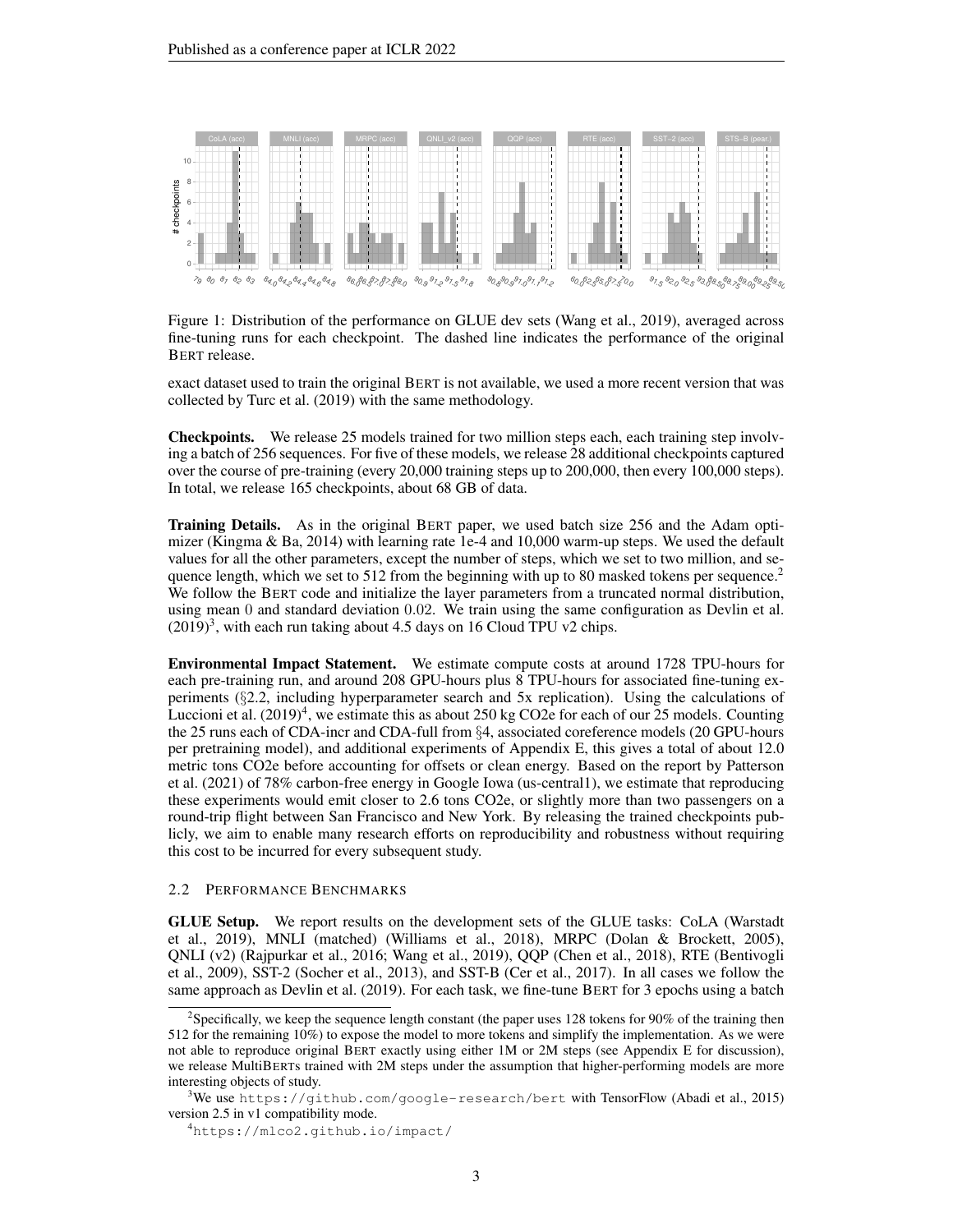size of 32. We run a parameter sweep on learning rates [5e-5, 4e-5, 3e-5, 2e-5] and report the best score. We run the procedure five times for each of the 25 models and average the results.

**SQuAD Setup.** We report results on the development sets of SQuAD versions 1.1 and 2.0 (Rajpurkar et al., 2016; 2018), using a setup similar to that of Devlin et al. (2019). For both sets of experiments, we use batch size 48, learning rate 5e-5, and train for 2 epochs.

Results. Figures 1 and 2 show the distribution of the MultiBERTs models' performance on the development sets of GLUE and SQuAD, in comparison to the original BERT checkpoint.<sup>5</sup> On most tasks, original BERT's performance falls within the same range as MultiBERTs (i.e., original BERT is between the minimum and maximum of the MultiBERTs'



Figure 2: Performance distribution on the dev sets of SQuAD v1.1 and v2.0 (Rajpurkar et al., 2016; 2018).

scores). However, original BERT outperforms all MultiBERTs models on QQP, and under-performs them on SQuAD. The discrepancies may be explained by both randomness and differences in training setups, as investigated further in Appendix E.

To further illustrate the performance variability inherent to pre-training and fine-tuning, we analyze the instance-level agreement between the models in Appendix C.

# 3 HYPOTHESIS TESTING USING MULTIPLE CHECKPOINTS

The previous section compared MultiBERTs with the original BERT, finding many similarities but also some differences (e.g., in the case of SQuAD). To what extent can these results be explained by random noise? More generally, how can we quantify the uncertainty of a set of experimental results when there are multiple sources of randomness?

In parallel to the MultiBERTs release, we propose a more principled and standardized method to compare training procedures. We recommend a non-parametric bootstrapping procedure, the "Multi-Bootstrap", which enables us to make inference about model performance in the face of multiple sources of uncertainty: the randomness due to the pre-training seed, the fine-tuning seed, and the finite test data. The main idea is to use the average behavior over seeds as a means of summarizing expected behavior in an ideal world with infinite samples.

Although we present Multi-Bootstrap in the context of analyzing the MultiBERTs, the method could be applied in all setups that involve a set of checkpoints pre-trained with the same method, a finite test set, and (possibly) multiple rounds of fine-tuning. The Multi-Bootstrap is implemented as a Python library, included with the MultiBERTs release.

#### 3.1 INTERPRETING STATISTICAL RESULTS

The Multi-Bootstrap provides an estimate of the amount of remaining uncertainty when summarizing the performance over multiple seeds. The following notation will help us state this precisely. We assume access to model predictions  $f(x)$  for each instance x in the evaluation set. We consider randomness arising from:

- 1. The choice of pre-training seed  $S \sim M$
- 2. The choice of fine-tuning seed  $T \sim N$
- 3. The choice of test sample  $(X, Y) \sim D$

The Multi-Bootstrap procedure allows us to account for all of the above. Specifically, MultiBERTs enables us to estimate the variance due to the choice of pre-training seed (1), which would not be possible with a single artifact. Note that multiple fine-tuning runs are not required in order to use the procedure.

<sup>5</sup>We used https://storage.googleapis.com/bert\_models/2020\_02\_20/uncased\_ L-12\_H-768\_A-12.zip, as linked from https://github.com/google-research/bert.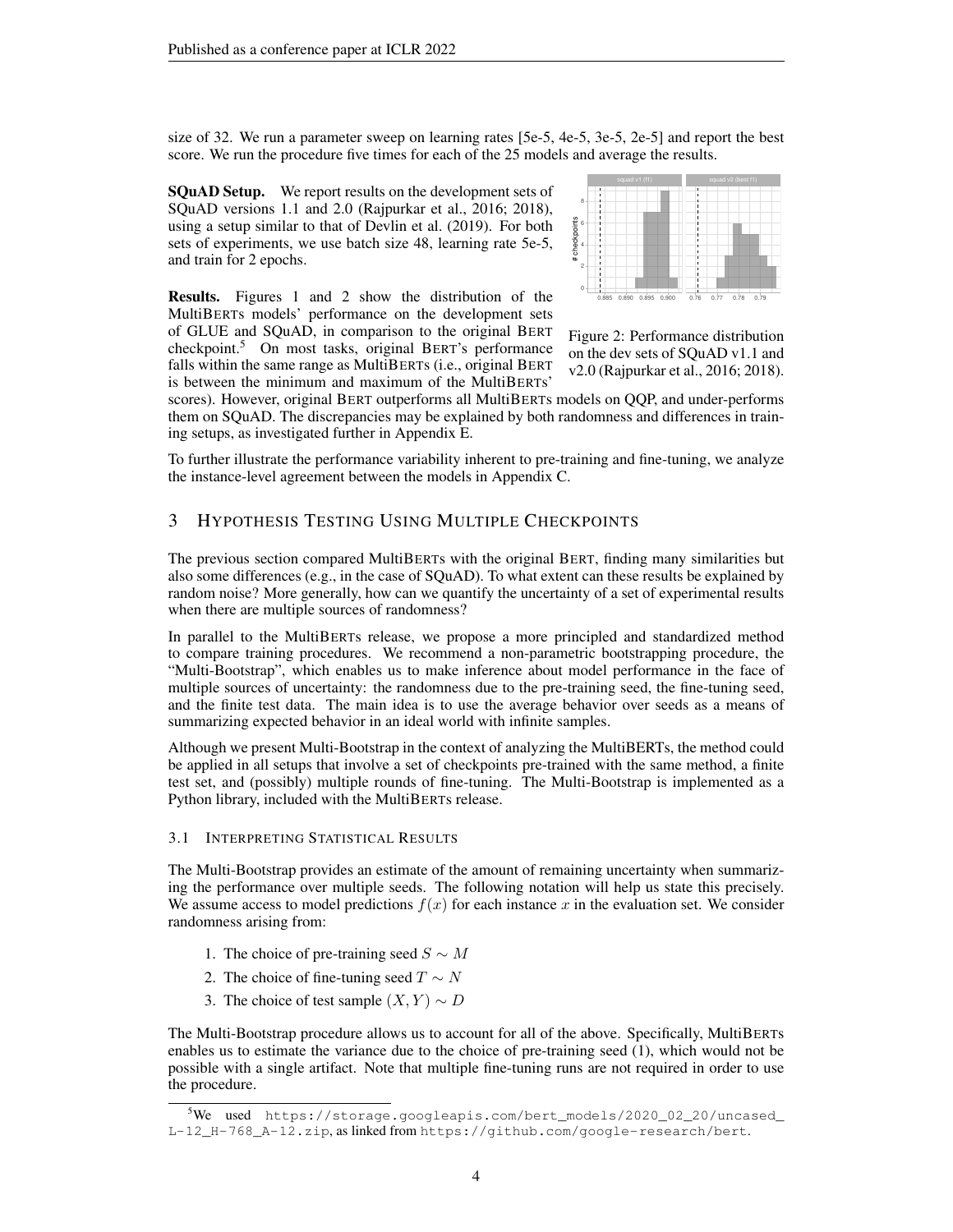For each pre-training seed s, let  $f_s(x)$  denote the learned model's prediction on input features x and let  $L(s)$  denote the expected performance metric of  $f_s$  on a test distribution D over features X and labels Y. For example, the accuracy would be  $L(s) = \mathbb{E}[1\{Y = f_s(X)\}]$ . We can use the test sample (which we will assume has  $n_x$  examples) to estimate the performance for each of the seeds in MultiBERTs, which we denote as  $\hat{L}(s)$ .

The performance  $L(s)$  depends on the seed, but we are interested in summarizing the model over all seeds. A natural summary is the average over seeds,  $\mathbb{E}_{S \sim M}[L(S)]$ , which we will denote by  $\theta$ . Then, using  $n_s$  independently sampled seeds, we can compute an estimate  $\hat{\theta}$  as

$$
\widehat{\theta} = \frac{1}{n_s} \sum_{j=1}^{n_s} \widehat{L}(S_j) .
$$

Because  $\hat{\theta}$  is computed under a finite evaluation set and finite number of seeds, it is necessary to quantify the uncertainty of the estimate. The goal of Multi-Bootstrap is to estimate the distribution of the error in this estimate,  $\hat{\theta} - \theta$ , in order to compute confidence intervals and test hypotheses about  $\theta$ , such as whether it is above some threshold of interest. Below, we describe a few common experimental designs in NLP that can be studied with these tools.

Design 1: Comparison to a Fixed Baseline. In many use cases, we want to compare BERT's behavior to that of a single, fixed baseline. For instance, does BERT encode information about syntax as a feature-engineered model would (Tenney et al., 2019; Hewitt & Manning, 2019)? Does it encode social stereotypes, and how does it compare to human biases (Nadeem et al., 2021)? Does it encode world knowledge, similarly to explicit knowledge bases (Petroni et al., 2019)? Does another model such as RoBERTa (Liu et al., 2019) outperform BERT on common tasks such as those from the GLUE benchmark?

In all these cases, we compare MultiBERTs to some external baseline of which we only have a single estimate (e.g., random or human performance), or against an existing model that is not derived from the MultiBERTs checkpoints. We treat the baseline as fixed, and assess only the uncertainty that arises from MultiBERTs' random seeds and the test examples.

**Design 2: Paired Samples.** Alternatively, we might seek to assess the effectiveness of a specific intervention on model behavior. In such studies, an intervention is proposed (e.g., representation learning via a specific intermediate task, or a specific architecture change) which can be applied to any pre-trained BERT checkpoint. The question is whether the procedure results in an improvement over the original BERT pre-training method: does the intervention reliably produce the desired effect, or is the observed effect due to the idiosyncracies of a particular model artifact? Examples of such studies include: Does intermediate tuning on NLI after pre-training make models more robust across language understanding tasks (Phang et al., 2018)? Does pruning attention heads degrade model performance on downstream tasks (Voita et al., 2019)? Does augmenting BERT with information about semantic roles improve performance on benchmark tasks (Zhang et al., 2020)?

We refer to studies like the above as *paired* since each instance of the baseline model  $f_s$  (which does not receive the intervention) can be paired with an instance of the proposed model  $f'_{s}$  (which receives the stated intervention) such that  $f_s$  and  $f'_s$  are based on the same pretrained checkpoint produced using the same seed. Denoting  $\theta_f$  and  $\theta_{f'}$  as the expected performance defined above for the baseline and intervention model respectively, our goal is to test hypotheses about the true difference in performance  $\delta = \theta_{f'} - \theta_f$  using the estimated difference  $\delta = \theta_{f'} - \theta_f$ .

In a paired study, Multi-Bootstrap allows us to estimate both of the errors  $\theta_f - \theta_f$  and  $\theta_{f'} - \theta_{f'}$ , as well as the correlation between the two. Together, these allow us to approximate the distribution of the overall estimation error  $\delta - \delta = (\theta_f - \theta_{f'}) - (\theta_f - \theta_{f'})$ , between the estimate  $\delta$  and the truth δ. With this, we can compute confidence intervals for δ, the true average effect of the intervention on performance over seeds, and test hypotheses about  $\delta$ , as well.

Design 3: Unpaired Samples. Finally, we might seek to compare a number of seeds for both the intervention and baseline models, but may not expect them to be aligned in their dependence on the seed. For example, the second model may use a different architecture so that they cannot be built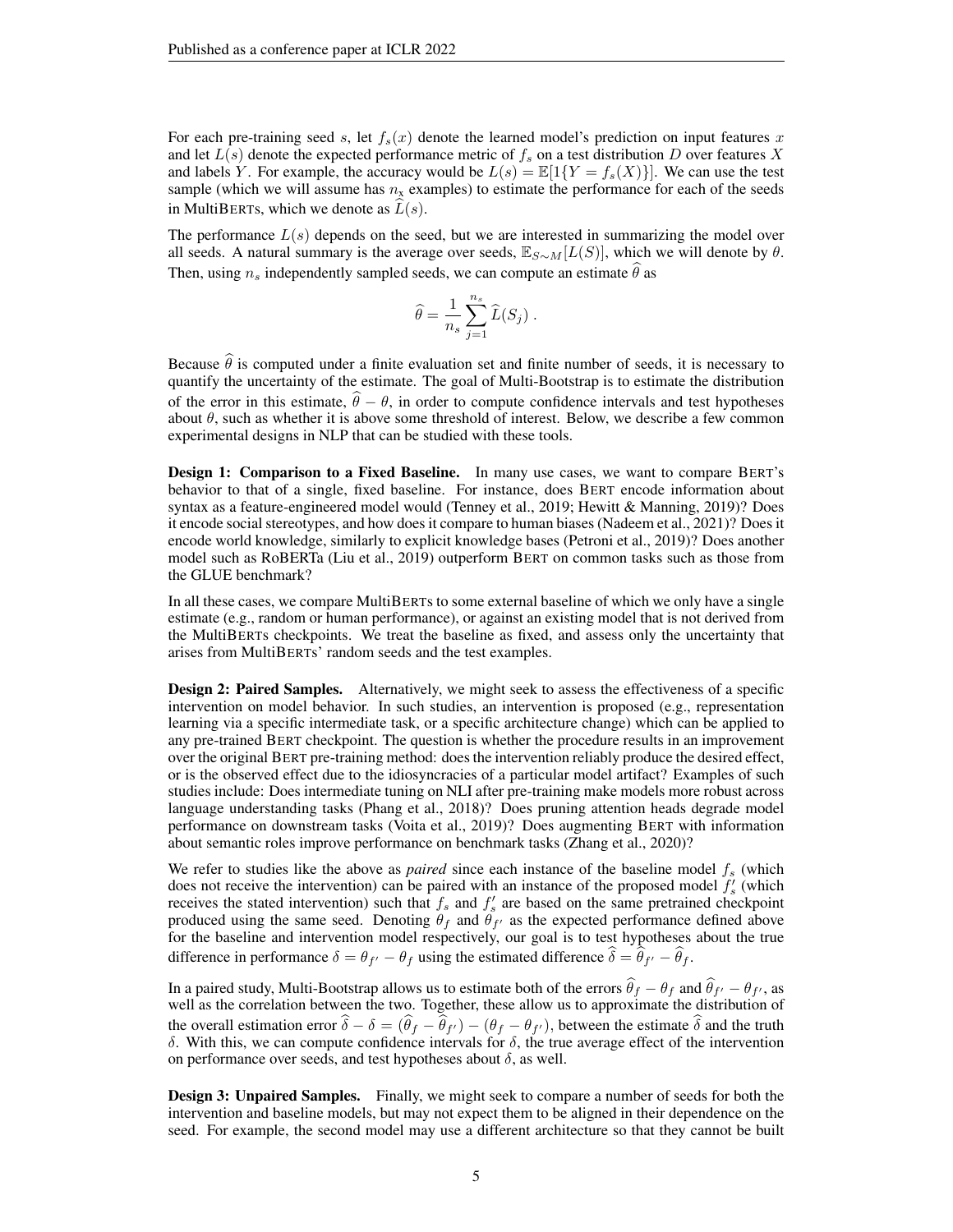from the same checkpoints, or the models may be generated from entirely separate initialization schemes. We refer to such studies as *unpaired*. Like in a paired study, the Multi-Bootstrap allows us to estimate the errors  $\theta_f - \theta_f$  and  $\theta_{f'} - \theta_{f'}$ ; however, in an unpaired study, we cannot estimate the correlation between the errors. Thus, we assume that the correlation is zero. This will give a conservative estimate of the error  $(\theta_f - \theta_{f'}) - (\theta_f - \theta_{f'})$ , as long as  $\theta_f - \theta_f$  and  $\theta_{f'} - \theta_{f'}$  are not negatively correlated. Since there is little reason to believe that the random seeds used for two different models would induce a negative correlation between the models' performance, we take this assumption to be relatively safe.

Hypothesis Testing. Given the measured uncertainty, we recommend testing whether or not the difference is meaningfully different from some arbitrary predefined threshold (i.e., 0 in the typical case). Specifically, we are often interested in rejecting the null hypothesis that the intervention does not improve over the baseline model, i.e.,

$$
H_0: \delta \le 0 \tag{1}
$$

in a statistically rigorous way. This can be done with the Multi-Bootstrap procedure described below.

#### 3.2 MULTI-BOOTSTRAP PROCEDURE

The *Multi-Bootstrap* is a non-parametric bootstrapping procedure that allows us to estimate the distribution of the error  $\theta - \theta$  over the seeds *and* test instances. The algorithm supports both paired and unpaired study designs, differentiating the two settings only in the way the sampling is performed.

To keep the presentation simple, we will assume that the performance  $L(s)$  is an average of a perexample metric  $\ell(x, y, f_s)$  over the distribution D of  $(X, Y)$ , such as accuracy or the log likelihood, and  $L(s)$  is similarly an empirical average with the observed  $n_x$  test examples,

$$
L(s) = \mathbb{E}_D[\ell(X, Y, f_s)], \text{ and } \hat{L}(s) = \frac{1}{n_x} \sum_{i=1}^{n_x} \ell(X_i, Y_i, f_s).
$$

We note that the mapping  $D \mapsto L(s)$  is linear in D, which is required for our result in Theorem 1. However, we conjecture that this is an artifact of the proof; like most bootstrap methods, the method here likely generalizes to any performance metric which behaves asymptotically like a linear mapping of D, including AUC, BLEU score (Papineni et al., 2002), and expected calibration error.

Building on the rich literature on bootstrap methods (e.g., Efron & Tibshirani, 1994), the Multi-Bootstrap is a new procedure which accounts for the way that the combined randomness from the seeds and test set creates error in the estimate  $\theta$ . The statistical underpinnings of this approach have theoretical and methodological connections to inference procedures for two-sample tests (Van der Vaart, 2000), where the samples from each population are independent. However, in those settings, the test statistics naturally differ as a result of the scientific question at hand.

In our procedure, we generate a bootstrap sample from the full sample with replacement separately over both the randomness from the pre-training seed s and from the test set  $(X, Y)$ . That is, we generate a sample of pre-training seeds  $(S_1^*, S_2^*, \ldots, S_{n_s}^*)$  with each  $S_j^*$  drawn randomly with replacement from the pre-training seeds, and we generate a test set sample  $((X_1^*, Y_1^*), (X_2^*, Y_2^*), \ldots, (X_{n_x}^*, Y_{n_x}^*))$  with each  $(X, Y)$  pair drawn randomly with replacement from the full test set. Then, we compute the bootstrap estimate  $\theta^*$  as

$$
\widehat{\theta}^* = \frac{1}{n_{\mathrm{s}}}\sum_{j=1}^{n_{\mathrm{s}}}\widehat{L}^*(S_j^*), \ \ \text{where} \ \ \widehat{L}^*(s) = \frac{1}{n_{\mathrm{x}}}\sum_{i=1}^{n_{\mathrm{x}}}\ell(X_i^*,Y_i^*,f_s).
$$

To illustrate the procedure, we present a minimal Python implementation in Appendix A. For sufficiently large  $n_x$  and  $n_s$ , the distribution of the estimation error  $\theta - \theta$  is approximated well by the distribution of  $\hat{\theta}^* - \hat{\theta}$  over re-draws of the bootstrap samples, as stated precisely in Theorem 1. **Theorem 1.** Assume that  $\mathbb{E}[\ell^2(X, Y, f_S)] < \infty$ . Furthermore, assume that for each s,  $\mathbb{E}[\ell^2(X, Y, f_S)] < \infty$ , and for almost every  $(x, y)$  pair,  $\mathbb{E}[\ell^2(X, Y, f_S) | X = x, Y = y] < \infty$ . Let  $n = n_x + n_s$ , and assume that  $0 < p_s = n_s/n < 1$  stays fixed (up to rounding error) as  $n \to \infty$ . *Then, there exists*  $0 < \sigma^2 < \infty$  *such that*  $\sqrt{n}(\widehat{\theta} - \theta) \stackrel{d}{\rightarrow} G$  *with*  $G \sim \mathcal{N}(0, \sigma^2)$ *. Furthermore, conditionally on*  $((X_1, Y_1), (X_2, Y_2), \ldots), \sqrt{n}(\widehat{\theta}^* - \widehat{\theta}) \stackrel{d}{\rightarrow} G$ .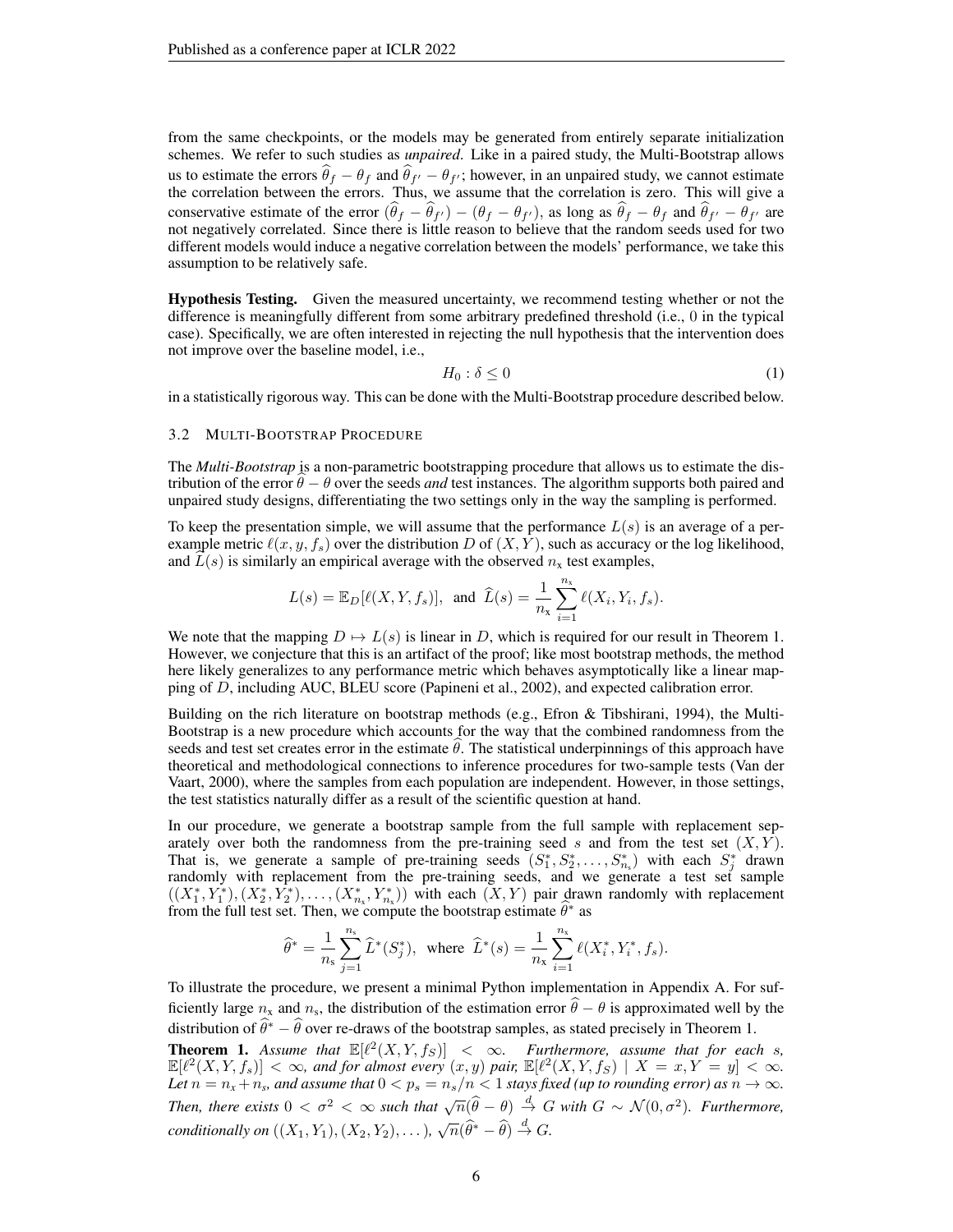The proof of Theorem 1 is in Appendix B, along with a comment on the rate of convergence for the approximation error. The challenge with applying existing theory to our method is that while the seeds and data points are each marginally iid, the observed losses depend on both, and therefore are not iid. Therefore, we need to handle this non-iid structure in our method and proof.

For nested sources of randomness (e.g., if for each pre-training seed s, we have estimates from multiple fine-tuning seeds), we average over all of the inner samples (fine-tuning seeds) in every bootstrap sample, motivated by Field & Welsh (2007)'s recommendations for bootstrapping clustered data.

Paired Samples (design 2, continued). In a paired design, the Multi-Bootstrap procedure can additionally tell us the joint distribution of  $\theta_{f'} - \theta_{f'}$  and  $\theta_f - \theta_f$ . To do so, one must use the same bootstrap samples of the seeds  $(S_1^*, S_2^*, \ldots, S_{n_s}^*)$  and test examples  $((X_1^*, Y_1^*), (X_2^*, Y_2^*), \ldots, (X_{n_x}^*, Y_{n_x}^*))$  for both models. Then, the correlation between the errors  $\theta_{f'} - \theta_{f'}$  and  $\theta_f - \theta_f$  is well approximated by the correlation between the bootstrap errors  $\theta_{f'}^* - \theta_{f'}^*$ and  $\theta_f^* - \theta_f^*$ .

In particular, recall that we defined the difference in performance between the intervention  $f'$  and the baseline f to be  $\delta$ , and defined its estimator to be  $\delta$ . With the Multi-Bootstrap, we can estimate the bootstrapped difference

$$
\widehat{\delta}^* = \widehat{\theta}_{f'}^* - \widehat{\theta}_f^*.
$$

With this, the distribution of the estimation error  $\hat{\delta} - \delta$  is well approximated by the distribution of  $\widehat{\delta}^* - \widehat{\delta}$  over bootstrap samples.

Unpaired Samples (design 3, continued). For studies that do not match the paired format, we adapt the Multi-Bootstrap procedure so that, instead of sampling a single pre-training seed that is shared between  $f$  and  $f'$ , we sample pre-training seeds for each one independently. The remainder of the algorithm proceeds as in the paired case. Relative to the paired design discussed above, this additionally assumes that the errors due to differences in pre-training seed between  $\theta_{f'} - \theta_{f'}$  and  $\theta_f - \theta_f$  are independent.

Comparison to a Fixed Baseline (design 1, continued). Often, we do not have access to multiple estimates of  $L(s)$ , for example, when the baseline f against which we are comparing is an estimate of human performance for which only mean accuracy was reported, or when  $f$  is the performance of a previously-published model for which there only exists a single artifact or for which we do not have direct access to model predictions. When we have only a point estimate  $\hat{\theta}_f = \hat{L}(S_1)$  of  $\theta_f$  for the baseline f with a single seed  $S_1$ , we recommend using Multi-Bootstrap to compute a confidence interval around  $\theta_{f'}$  and reporting where the given estimate of baseline performance falls within that distribution. An example of such a case is Figure 1, in which the distribution of MultiBERTs performance is compared to that from the single checkpoint of the original BERT release. In general such results should be interpreted conservatively, as we cannot make any claims about the variance of the baseline model.

**Hypothesis Testing.** A valid  $p$ -value for the hypothesis test described in Equation 1 is the fraction of bootstrap samples from the above procedure for which the estimate  $\delta$  is negative.

# 4 APPLICATION: GENDER BIAS IN COREFERENCE SYSTEMS

We present a case study to illustrate how MultiBERTs and the Multi-Bootstrap can help us draw more robust conclusions about model behavior.

The use case is based on gendered correlations. For a particular measure of gender bias, we take a single BERT checkpoint and measure a value of 0.35. We then apply an intervention, *foo*, designed to reduce this correlation, and measure 0.25. In an effort to do even better, we create a whole new checkpoint by applying the *foo* procedure from the very beginning of pre-training. On this checkpoint, we measure 0.3. How does one make sense of this result?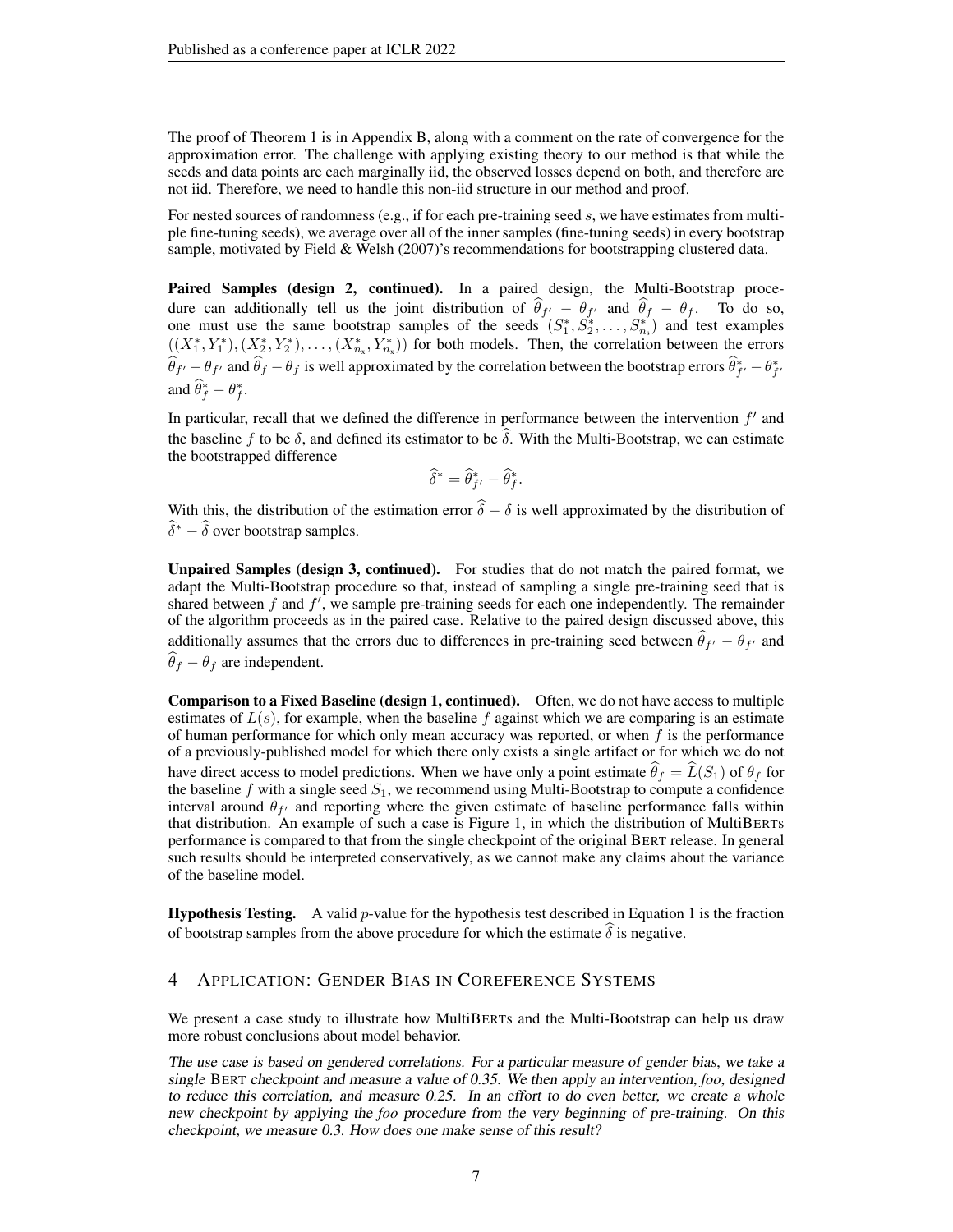

Figure 3: Bias correlation on Winogender for each pre-training seed. Each box represents the distribution of the score over five training runs of the coreference model. Dark boxes represent each base MultiBERTs checkpoint, while lighter boxes (CDA-incr) are the corresponding checkpoints after 50k steps of additional pretraining with CDA. Some seeds are better than others on this task (for example, seed 23), but the CDA-incr consistently reduces the bias correlation for most seeds.

As a concrete example, we analyze gender bias in coreference systems (Rudinger et al., 2018) and showing how MultiBERTs and the Multi-Bootstrap can help us understand the effect of an intervention, counterfactual data augmentation (CDA). We follow a set-up similar to Webster et al. (2020), which augments the BERT pretraining data with counterfactual sentences created by randomly swapping English binary-gendered pronouns. The goal is to weaken the correlation between gendered pronouns and other words such as occupation terms (e.g., doctor, nurse). We compare our baseline MultiBERTs models to two strategies for CDA. In the first (CDA-incr), we continue pre-training each MultiBERTs model for an additional 50K steps on the counterfactual data of Webster et al. (2020). In the second, we train BERT models from scratch (CDA-full) on the same dataset.

The Winogender dataset consists of template sentences covering 60 occupation terms and instantiated with either male, female, or neutral pronouns. We follow Webster et al. (2020) and train a gold-mention coreference system using a two-layer feedforward network that takes span representations from a frozen BERT encoder as input and makes binary predictions for mention-referent pairs. The model is trained on OntoNotes (Hovy et al., 2006) and evaluated on the Winogender examples for both per-sentence accuracy and a bias score, defined as the Pearson correlation between the peroccupation bias score (Figure 4 of Rudinger et al. 2018) and the occupational gender statistics from the U.S. Bureau of Labor Statistics.<sup>6</sup> For each pre-training run, we train five coreference models, using the same encoder but different random seeds to initialize the classifier weights and to shuffle the training data.

#### 4.1 PAIRED ANALYSIS: CDA-INCR VS. BASE

We investigate the impact of the intervention on performance and bias. Overall accuracy is fairly consistent across pre-training seeds, at 62.6±1.2% for the base model, with only a small and not statistically significant change under CDA-incr (Table 1). However, as shown in Figure 3, there is considerable variation in bias correlation, with  $r$  values between 0.1 and 0.7 depending on pretraining seed.<sup>7</sup> The range for CDA-incr overlaps somewhat, with values between  $0.0$  and  $0.4$ ; however, because the incremental CDA is an intervention on each base checkpoint, we can look at the individual seeds and see that in most cases there appears to be a significant improvement. A paired Multi-Bootstrap allows us to quantify this and further account for noise due to the finite evaluation

 $6W$ e use the occupation data as distributed with the Winogender dataset, https://github.com/ rudinger/winogender-schemas.

<sup>&</sup>lt;sup>7</sup> Some of this variation is due to the classifier training, but on this task there is a large intrinsic contribution from the pretraining seed. See Appendix D for a detailed analysis.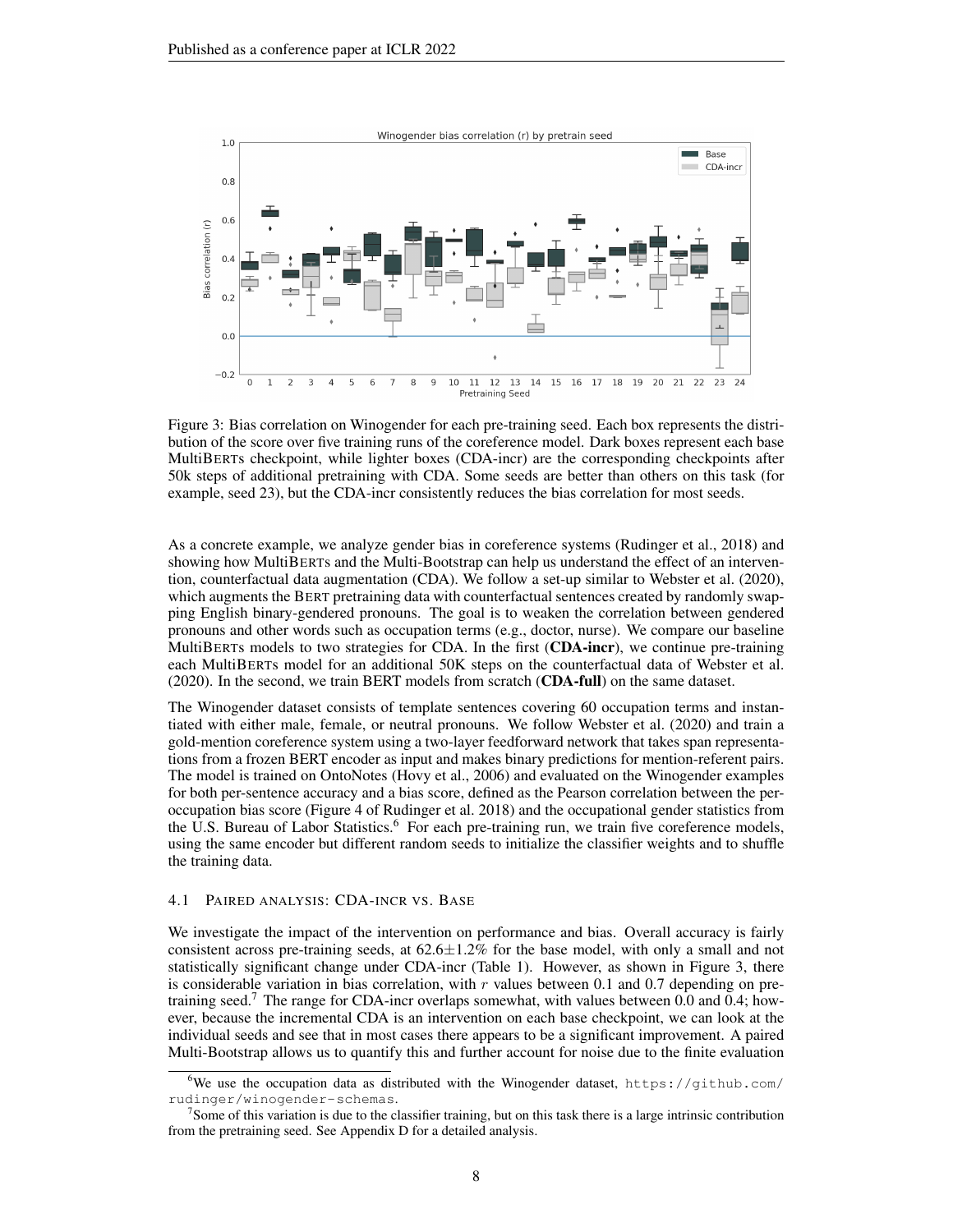sample of 60 occupations. The results are shown in Table 1, which show that CDA-incr significantly reduces bias by  $\delta = -0.162$  with  $p = 0.001$ .

|            |                                              |          | Accuracy   Bias Corr. $(r)$ |
|------------|----------------------------------------------|----------|-----------------------------|
| Base       | $\theta_f$                                   | 0.626    | 0.423                       |
| CDA-incr   | $\theta$ f $\prime$                          | 0.623    | 0.261                       |
|            | Avg. Diff. $\delta = \theta_{f'} - \theta_f$ | $-0.004$ | $-0.162$                    |
| $p$ -value |                                              | 0.210    | 0.001                       |

Table 1: Paired Multi-Bootstrap results for CDA intervention over the base MultiBERTs checkpoints on Winogender. Accuracy is computed by bootstrapping over all 720 examples, while for bias correlation we first compute per-occupation bias scores and then bootstrap over the 60 occupation terms. For both, we use 1,000 bootstrap samples. A lower value of  $r$  indicates less gender-occupation bias.

|            |                                   | Accuracy | <b>Bias Corr.</b> $(r)$ | Seeds    | Examples |
|------------|-----------------------------------|----------|-------------------------|----------|----------|
| CDA-incr   | $\theta$ f                        | 0.623    | 0.256                   | 0.264    | 0.259    |
| CDA-full   | $\theta$ f                        | 0.622    | 0.192                   | 0.194    | 0.193    |
| Avg. Diff. | $\delta = \theta_{f'} - \theta_f$ | $-0.001$ | $-0.064$                | $-0.070$ | $-0.067$ |
| $p$ -value |                                   | 0.416    | 0.132                   | 0.005    | 0.053    |

Table 2: Unpaired Multi-Bootstrap results comparing CDA-full to CDA-incr on Winogender. Examples are treated as in Figure 1. The "Seeds" column bootstraps only over pre-training seeds while using the full set of 60 occupations, while the "Examples" column bootstraps over examples, averaging over all pre-training seeds. For all tests we use 1,000 bootstrap samples.

## 4.2 UNPAIRED ANALYSIS: CDA-FULL VS. CDA-INCR

We can also test if we get any additional benefit from running the entire pre-training with counterfactually-augmented data. Similar to MultiBERTs, we trained 25 CDA-full checkpoints for 2M steps on the CDA dataset.<sup>8</sup> Because these are entirely new checkpoints, independent from the base MultiBERTs runs, we use an *unpaired* version of the Multi-Bootstrap, which uses the same set of examples but samples pretraining seeds independently for CDA-incr and CDA-full. As shown in Table 2, overall accuracy does not change appreciably (0.622 vs. 0.623,  $p = 0.416$ ), while bias correlation seems to decrease but not significantly (0.256 vs 0.192,  $\delta$  = -0.064 with  $p = 0.132$ ).

As an ablation, we also experiment with sampling over either only seeds (taking the set of examples, i.e. occupations, as fixed), or over examples (taking the set of 25 seeds as fixed). As shown in Table 2, we find lower *p*-values (0.005 and 0.053) in both cases—showing that failing to account for finite samples along *either* dimension could lead to overconfident conclusions.

In Appendix E, we present two additional examples: a paired study where we increase pretraining time from 1M to 2M steps, as well as an unpaired comparison to the original bert-base-uncased checkpoint.

# 5 CONCLUSION

To make progress on language model pre-training, it is essential to distinguish between the properties of specific model artifacts and those of the training procedures that generated them. To this end, we have presented two resources: the MultiBERTs, a set of 25 model checkpoints to support robust research on BERT, and the Multi-Bootstrap, a non-parametric statistical method to estimate the uncertainty of model comparisons across multiple training seeds. We demonstrated the utility of these resources by showing how to quantify the effect of an intervention to reduce a type of gender bias in coreference systems built on BERT. We hope that the release of multiple checkpoints and the use of principled hypothesis testing will become standard practices in research on pre-trained language models.

<sup>8</sup> Following Webster et al. (2020), we use 20 masks per sequence instead of the 80 from Devlin et al. (2019).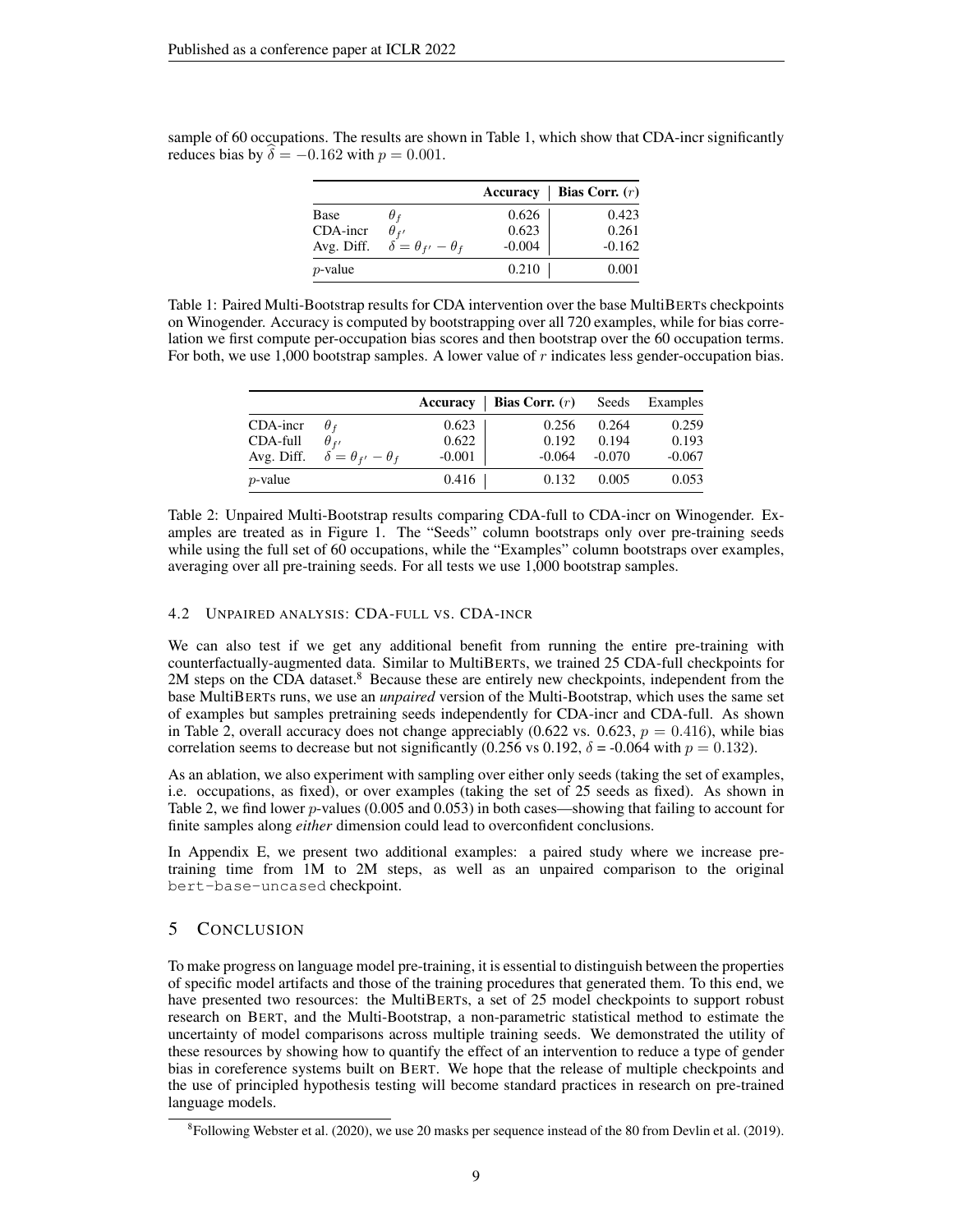#### **REFERENCES**

- Martín Abadi, Ashish Agarwal, Paul Barham, Eugene Brevdo, Zhifeng Chen, Craig Citro, Greg S. Corrado, Andy Davis, Jeffrey Dean, Matthieu Devin, Sanjay Ghemawat, Ian Goodfellow, Andrew Harp, Geoffrey Irving, Michael Isard, Yangqing Jia, Rafal Jozefowicz, Lukasz Kaiser, Manjunath Kudlur, Josh Levenberg, Dandelion Mane, Rajat Monga, Sherry Moore, Derek Murray, Chris ´ Olah, Mike Schuster, Jonathon Shlens, Benoit Steiner, Ilya Sutskever, Kunal Talwar, Paul Tucker, Vincent Vanhoucke, Vijay Vasudevan, Fernanda Viegas, Oriol Vinyals, Pete Warden, Martin Wat- ´ tenberg, Martin Wicke, Yuan Yu, and Xiaoqiang Zheng. TensorFlow: Large-scale machine learning on heterogeneous systems, 2015. URL https://www.tensorflow.org/. Software available from tensorflow.org.
- Vamsi Aribandi, Yi Tay, and Donald Metzler. How reliable are model diagnostics? In *Findings of the Association for Computational Linguistics: ACL-IJCNLP 2021*, pp. 1778–1785, Online, August 2021. Association for Computational Linguistics. doi: 10.18653/v1/2021.findings-acl.155. URL https://aclanthology.org/2021.findings-acl.155.
- Luisa Bentivogli, Ido Dagan, Hoa Trang Dang, Danilo Giampiccolo, and Bernardo Magnini. The fifth PASCAL recognizing textual entailment challenge. In *TAC*. National Institute of Standards and Technology, 2009.
- Taylor Berg-Kirkpatrick, David Burkett, and Dan Klein. An empirical investigation of statistical significance in nlp. In *Proceedings of the 2012 Joint Conference on Empirical Methods in Natural Language Processing and Computational Natural Language Learning*, pp. 995–1005, 2012.
- Rishi Bommasani, Drew A. Hudson, Ehsan Adeli, Russ Altman, Simran Arora, Sydney von Arx, Michael S. Bernstein, Jeannette Bohg, Antoine Bosselut, Emma Brunskill, Erik Brynjolfsson, Shyamal Buch, Dallas Card, Rodrigo Castellon, Niladri Chatterji, Annie Chen, Kathleen Creel, Jared Quincy Davis, Dora Demszky, Chris Donahue, Moussa Doumbouya, Esin Durmus, Stefano Ermon, John Etchemendy, Kawin Ethayarajh, Li Fei-Fei, Chelsea Finn, Trevor Gale, Lauren Gillespie, Karan Goel, Noah Goodman, Shelby Grossman, Neel Guha, Tatsunori Hashimoto, Peter Henderson, John Hewitt, Daniel E. Ho, Jenny Hong, Kyle Hsu, Jing Huang, Thomas Icard, Saahil Jain, Dan Jurafsky, Pratyusha Kalluri, Siddharth Karamcheti, Geoff Keeling, Fereshte Khani, Omar Khattab, Pang Wei Kohd, Mark Krass, Ranjay Krishna, Rohith Kuditipudi, Ananya Kumar, Faisal Ladhak, Mina Lee, Tony Lee, Jure Leskovec, Isabelle Levent, Xiang Lisa Li, Xuechen Li, Tengyu Ma, Ali Malik, Christopher D. Manning, Suvir Mirchandani, Eric Mitchell, Zanele Munyikwa, Suraj Nair, Avanika Narayan, Deepak Narayanan, Ben Newman, Allen Nie, Juan Carlos Niebles, Hamed Nilforoshan, Julian Nyarko, Giray Ogut, Laurel Orr, Isabel Papadimitriou, Joon Sung Park, Chris Piech, Eva Portelance, Christopher Potts, Aditi Raghunathan, Rob Reich, Hongyu Ren, Frieda Rong, Yusuf Roohani, Camilo Ruiz, Jack Ryan, Christopher Re,´ Dorsa Sadigh, Shiori Sagawa, Keshav Santhanam, Andy Shih, Krishnan Srinivasan, Alex Tamkin, Rohan Taori, Armin W. Thomas, Florian Tramer, Rose E. Wang, William Wang, Bohan Wu, Jiajun ` Wu, Yuhuai Wu, Sang Michael Xie, Michihiro Yasunaga, Jiaxuan You, Matei Zaharia, Michael Zhang, Tianyi Zhang, Xikun Zhang, Yuhui Zhang, Lucia Zheng, Kaitlyn Zhou, and Percy Liang. On the opportunities and risks of foundation models, 2021.
- Francesco Cantelli. Sulla probabilita come limite della frequenza. ` *Rendiconti della Reale Accademia dei Lincei*, 26(1):39–45, 1917.
- Dallas Card, Peter Henderson, Urvashi Khandelwal, Robin Jia, Kyle Mahowald, and Dan Jurafsky. With little power comes great responsibility. In *Proceedings of the 2020 Conference on Empirical Methods in Natural Language Processing (EMNLP)*, pp. 9263–9274, Online, November 2020. Association for Computational Linguistics. doi: 10.18653/v1/2020.emnlp-main.745. URL https://aclanthology.org/2020.emnlp-main.745.
- Daniel Cer, Mona Diab, Eneko Agirre, Inigo Lopez-Gazpio, and Lucia Specia. SemEval-2017 task ˜ 1: Semantic textual similarity multilingual and crosslingual focused evaluation. In *Proceedings of the 11th International Workshop on Semantic Evaluation (SemEval-2017)*, pp. 1–14, Vancouver, Canada, August 2017. Association for Computational Linguistics. doi: 10.18653/v1/S17-2001. URL https://www.aclweb.org/anthology/S17-2001.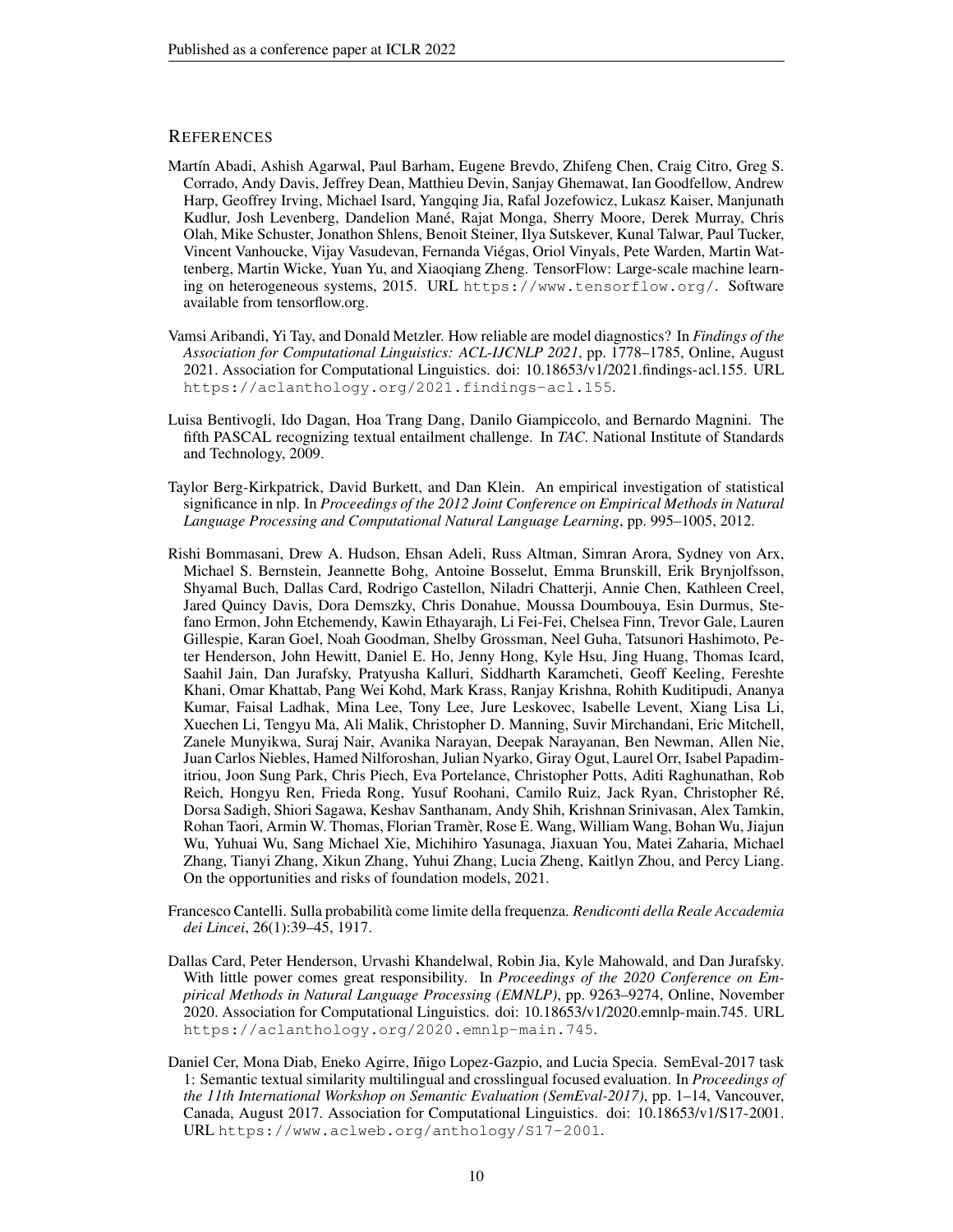- Zihan Chen, Hongbo Zhang, Xiaoji Zhang, and Leqi Zhao. Quora question pairs. *University of Waterloo*, 2018.
- Cheng-Han Chiang, Sung-Feng Huang, and Hung-yi Lee. Pretrained language model embryology: The birth of ALBERT. In *Proceedings of the 2020 Conference on Empirical Methods in Natural Language Processing (EMNLP)*, pp. 6813–6828, Online, November 2020. Association for Computational Linguistics. doi: 10.18653/v1/2020.emnlp-main.553. URL https: //aclanthology.org/2020.emnlp-main.553.

William G Cochran. *Sampling techniques*. John Wiley & Sons, 2007.

- Alexander D'Amour, Katherine Heller, Dan Moldovan, Ben Adlam, Babak Alipanahi, Alex Beutel, Christina Chen, Jonathan Deaton, Jacob Eisenstein, Matthew D Hoffman, et al. Underspecification presents challenges for credibility in modern machine learning. *arXiv preprint arXiv:2011.03395*, 2020.
- Daniel Deutsch, Rotem Dror, and Dan Roth. A statistical analysis of summarization evaluation metrics using resampling methods. *Transactions of the Association for Computational Linguistics*, 9: 1132–1146, 2021. doi: 10.1162/tacl a 00417. URL https://aclanthology.org/2021. tacl-1.67.
- Jacob Devlin, Ming-Wei Chang, Kenton Lee, and Kristina Toutanova. BERT: Pre-training of deep bidirectional transformers for language understanding. In *Proceedings of the 2019 Conference of the North American Chapter of the Association for Computational Linguistics: Human Language Technologies, Volume 1 (Long and Short Papers)*, pp. 4171–4186, Minneapolis, Minnesota, June 2019. Association for Computational Linguistics. doi: 10.18653/v1/N19-1423. URL https: //www.aclweb.org/anthology/N19-1423.
- Jesse Dodge, Gabriel Ilharco, Roy Schwartz, Ali Farhadi, Hannaneh Hajishirzi, and Noah Smith. Fine-tuning pretrained language models: Weight initializations, data orders, and early stopping. *arXiv preprint arXiv:2002.06305*, 2020.
- William B. Dolan and Chris Brockett. Automatically constructing a corpus of sentential paraphrases. In *Proceedings of the Third International Workshop on Paraphrasing (IWP2005)*, 2005. URL https://www.aclweb.org/anthology/I05-5002.
- Rotem Dror, Gili Baumer, Segev Shlomov, and Roi Reichart. The hitchhiker's guide to testing statistical significance in natural language processing. In *Proceedings of the 56th Annual Meeting of the Association for Computational Linguistics (Volume 1: Long Papers)*, pp. 1383–1392, 2018.
- Rotem Dror, Segev Shlomov, and Roi Reichart. Deep dominance how to properly compare deep neural models. In *Proceedings of the 57th Annual Meeting of the Association for Computational Linguistics*, pp. 2773–2785, Florence, Italy, July 2019. Association for Computational Linguistics. doi: 10.18653/v1/P19-1266. URL https://www.aclweb.org/anthology/ P19-1266.

Bradley Efron and Robert J Tibshirani. *An introduction to the bootstrap*. CRC Press, 1994.

- M Émile Borel. Les probabilités dénombrables et leurs applications arithmétiques. *Rendiconti del Circolo Matematico di Palermo (1884-1940)*, 27(1):247–271, 1909.
- Nasrollah Etemadi. An elementary proof of the strong law of large numbers. Zeitschrift für *Wahrscheinlichkeitstheorie und verwandte Gebiete*, 55(1):119–122, 1981.
- Christopher A Field and Alan H Welsh. Bootstrapping clustered data. *Journal of the Royal Statistical Society: Series B (Statistical Methodology)*, 69(3):369–390, 2007.
- Yaru Hao, Li Dong, Furu Wei, and Ke Xu. Investigating learning dynamics of BERT fine-tuning. In *Proceedings of the 1st Conference of the Asia-Pacific Chapter of the Association for Computational Linguistics and the 10th International Joint Conference on Natural Language Processing*, pp. 87–92, Suzhou, China, December 2020. Association for Computational Linguistics. URL https://aclanthology.org/2020.aacl-main.11.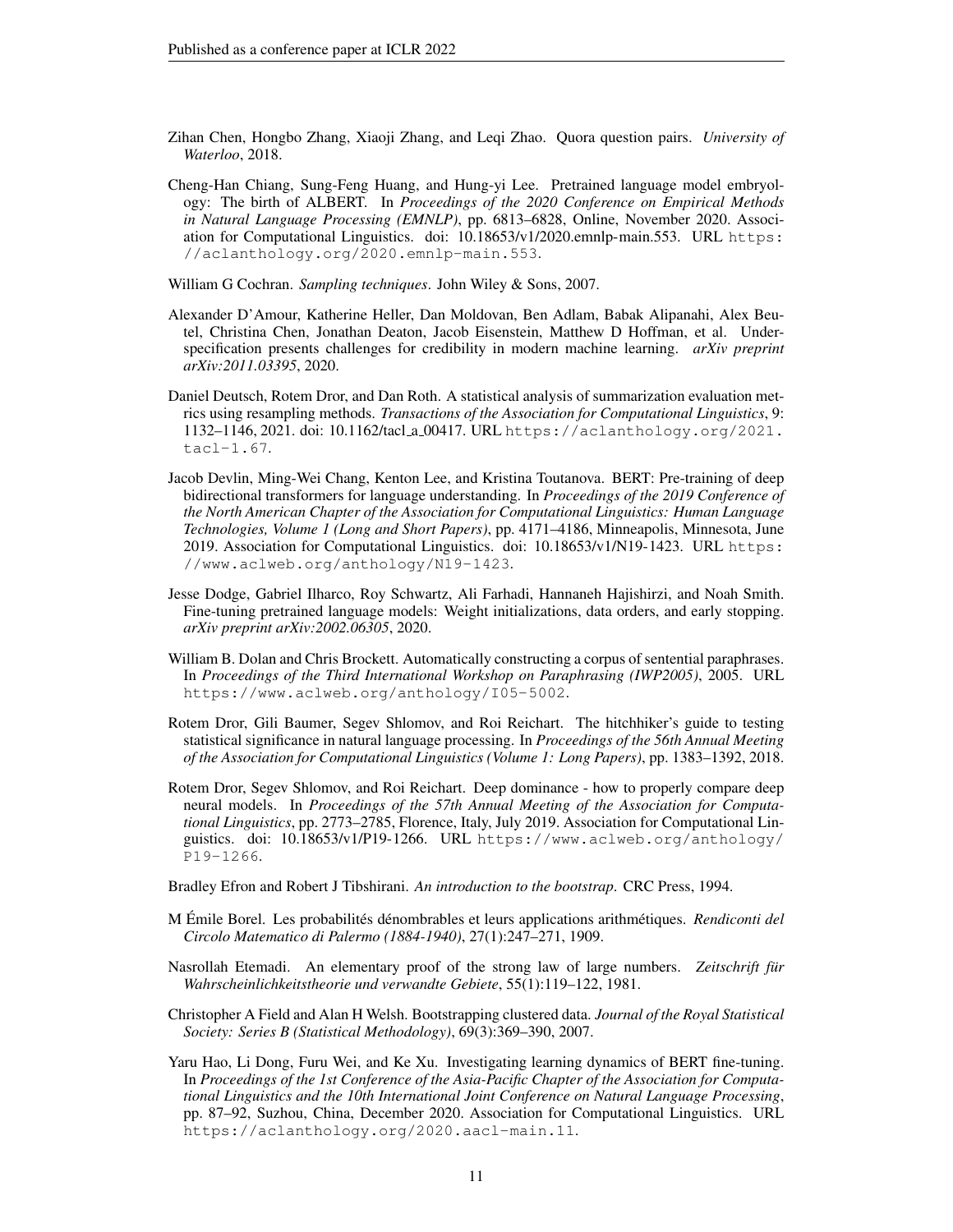- John Hewitt and Christopher D. Manning. A structural probe for finding syntax in word representations. In *Proceedings of the 2019 Conference of the North American Chapter of the Association for Computational Linguistics: Human Language Technologies, Volume 1 (Long and Short Papers)*, pp. 4129–4138, Minneapolis, Minnesota, June 2019. Association for Computational Linguistics. doi: 10.18653/v1/N19-1419. URL https://www.aclweb.org/anthology/ N19-1419.
- Eduard Hovy, Mitchell Marcus, Martha Palmer, Lance Ramshaw, and Ralph Weischedel. Ontonotes: The 90% solution. In *Proceedings of the Human Language Technology Conference of the NAACL, Companion Volume: Short Papers*, NAACL-Short '06, pp. 57–60, Stroudsburg, PA, USA, 2006. Association for Computational Linguistics. URL http://dl.acm.org/citation.cfm? id=1614049.1614064.
- Siddharth Karamcheti, Laurel Orr, Jason Bolton, Tianyi Zhang, Karan Goel, Avanika Narayan, Rishi Bommasani, Deepak Narayanan, Tatsunori Hashimoto, Dan Jurafsky, Christopher D. Manning, Christopher Potts, Christopher Re, and Percy Liang. Mistral - a journey towards reproducible lan- ´ guage model training, 2021. URL https://github.com/stanford-crfm/mistral.
- Diederik P Kingma and Jimmy Ba. Adam: A method for stochastic optimization. *arXiv preprint arXiv:1412.6980*, 2014.
- Philipp Koehn. Statistical significance tests for machine translation evaluation. In *Proceedings of the 2004 conference on empirical methods in natural language processing*, pp. 388–395, 2004.
- Cheolhyoung Lee, Kyunghyun Cho, and Wanmo Kang. Mixout: Effective regularization to finetune large-scale pretrained language models. In *International Conference on Learning Representations*, 2020. URL https://openreview.net/forum?id=HkgaETNtDB.
- Yinhan Liu, Myle Ott, Naman Goyal, Jingfei Du, Mandar Joshi, Danqi Chen, Omer Levy, Mike Lewis, Luke Zettlemoyer, and Veselin Stoyanov. Roberta: A robustly optimized bert pretraining approach. *arXiv preprint arXiv:1907.11692*, 2019.
- Zeyu Liu, Yizhong Wang, Jungo Kasai, Hannaneh Hajishirzi, and Noah A. Smith. Probing across time: What does RoBERTa know and when? In *Findings of the Association for Computational Linguistics: EMNLP 2021*, pp. 820–842, Punta Cana, Dominican Republic, November 2021. Association for Computational Linguistics. doi: 10.18653/v1/2021.findings-emnlp.71. URL https://aclanthology.org/2021.findings-emnlp.71.
- Sasha Luccioni, Victor Schmidt, Alexandre Lacoste, and Thomas Dandres. Quantifying the carbon emissions of machine learning. In *NeurIPS 2019 Workshop on Tackling Climate Change with Machine Learning*, 2019. URL https://www.climatechange.ai/papers/ neurips2019/22.
- Nuno Luzia. A simple proof of the strong law of large numbers with rates. *Bulletin of the Australian Mathematical Society*, 97(3):513–517, 2018.
- R. Thomas McCoy, Junghyun Min, and Tal Linzen. BERTs of a feather do not generalize together: Large variability in generalization across models with similar test set performance. In *Proceedings of the Third BlackboxNLP Workshop on Analyzing and Interpreting Neural Networks for NLP*, pp. 217–227, Online, November 2020. Association for Computational Linguistics. doi: 10.18653/v1/2020.blackboxnlp-1.21. URL https://www.aclweb.org/ anthology/2020.blackboxnlp-1.21.
- Tom McCoy, Ellie Pavlick, and Tal Linzen. Right for the wrong reasons: Diagnosing syntactic heuristics in natural language inference. In *Proceedings of the 57th Annual Meeting of the Association for Computational Linguistics*, pp. 3428–3448, Florence, Italy, July 2019. Association for Computational Linguistics. doi: 10.18653/v1/P19-1334. URL https://www.aclweb. org/anthology/P19-1334.
- Marius Mosbach, Maksym Andriushchenko, and Dietrich Klakow. On the stability of finetuning BERT: Misconceptions, explanations, and strong baselines. In *International Conference on Learning Representations*, 2021. URL https://openreview.net/forum?id= nzpLWnVAyah.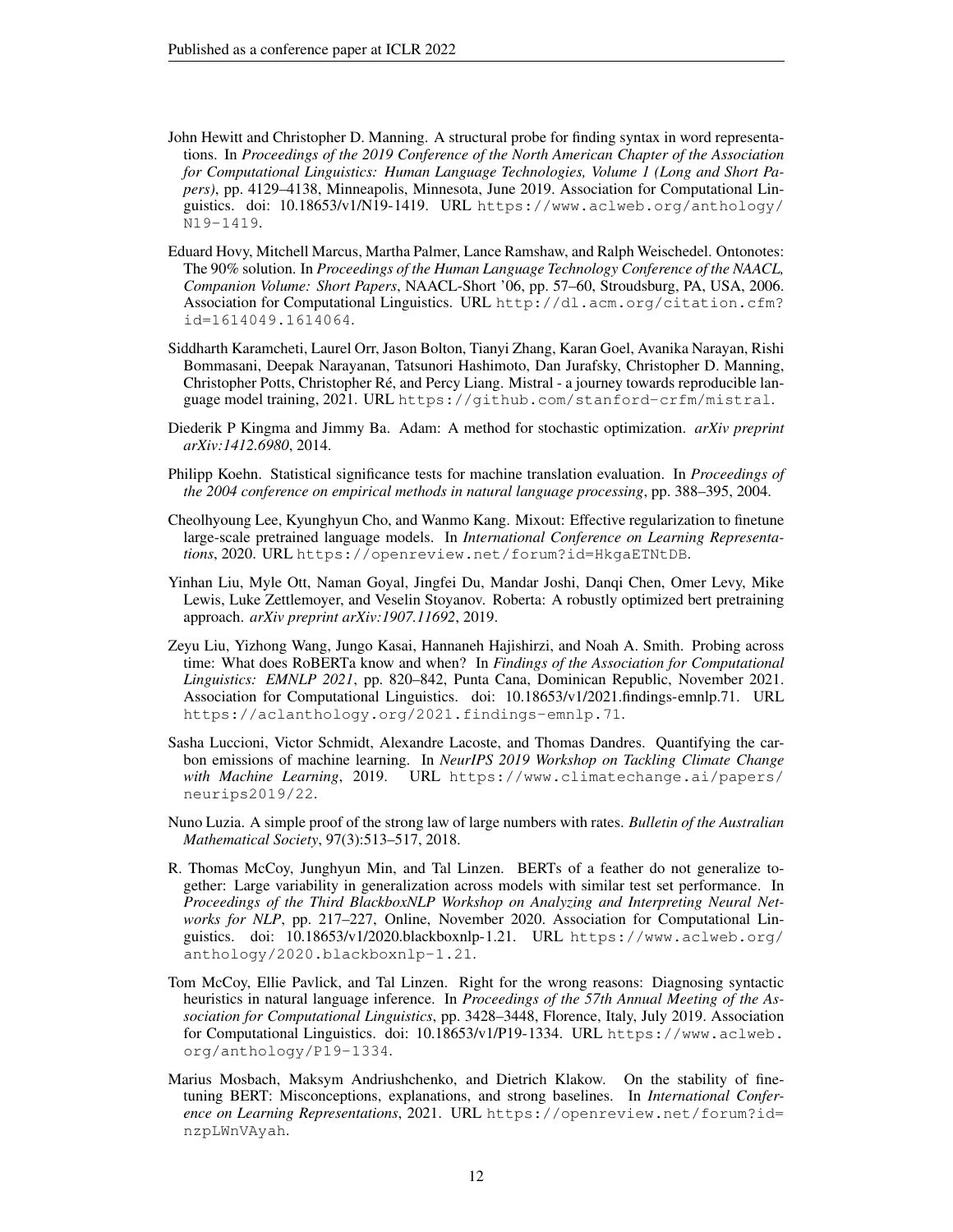- Moin Nadeem, Anna Bethke, and Siva Reddy. StereoSet: Measuring stereotypical bias in pretrained language models. In *Proceedings of the 59th Annual Meeting of the Association for Computational Linguistics and the 11th International Joint Conference on Natural Language Processing (Volume 1: Long Papers)*, pp. 5356–5371, Online, August 2021. Association for Computational Linguistics. doi: 10.18653/v1/2021.acl-long.416. URL https://aclanthology.org/ 2021.acl-long.416.
- Aakanksha Naik, Abhilasha Ravichander, Norman Sadeh, Carolyn Rose, and Graham Neubig. Stress test evaluation for natural language inference. In *Proceedings of the 27th International Conference on Computational Linguistics*, pp. 2340–2353, Santa Fe, New Mexico, USA, August 2018. Association for Computational Linguistics. URL https://www.aclweb.org/ anthology/C18-1198.
- Kishore Papineni, Salim Roukos, Todd Ward, and Wei-Jing Zhu. Bleu: a method for automatic evaluation of machine translation. In *Proceedings of the 40th Annual Meeting of the Association for Computational Linguistics*, pp. 311–318, Philadelphia, Pennsylvania, USA, July 2002. Association for Computational Linguistics. doi: 10.3115/1073083.1073135. URL https: //aclanthology.org/P02-1040.
- David Patterson, Joseph Gonzalez, Quoc Le, Chen Liang, Lluis-Miquel Munguia, Daniel Rothchild, David So, Maud Texier, and Jeff Dean. Carbon emissions and large neural network training. *arXiv preprint arXiv:2104.10350*, 2021.
- Fabio Petroni, Tim Rocktäschel, Sebastian Riedel, Patrick Lewis, Anton Bakhtin, Yuxiang Wu, and Alexander Miller. Language models as knowledge bases? In *Proceedings of the 2019 Conference on Empirical Methods in Natural Language Processing and the 9th International Joint Conference on Natural Language Processing (EMNLP-IJCNLP)*, pp. 2463–2473, Hong Kong, China, November 2019. Association for Computational Linguistics. doi: 10.18653/v1/D19-1250. URL https://www.aclweb.org/anthology/D19-1250.
- Maxime Peyrard, Wei Zhao, Steffen Eger, and Robert West. Better than average: Paired evaluation of NLP systems. In *Proceedings of the 59th Annual Meeting of the Association for Computational Linguistics and the 11th International Joint Conference on Natural Language Processing (Volume 1: Long Papers)*, pp. 2301–2315, Online, August 2021. Association for Computational Linguistics. doi: 10.18653/v1/2021.acl-long.179. URL https://aclanthology.org/ 2021.acl-long.179.
- Jason Phang, Thibault Févry, and Samuel R Bowman. Sentence encoders on stilts: Supplementary training on intermediate labeled-data tasks. *arXiv preprint arXiv:1811.01088*, 2018.
- Pranav Rajpurkar, Jian Zhang, Konstantin Lopyrev, and Percy Liang. SQuAD: 100,000+ questions for machine comprehension of text. In *Proceedings of the 2016 Conference on Empirical Methods in Natural Language Processing*, pp. 2383–2392, Austin, Texas, November 2016. Association for Computational Linguistics. doi: 10.18653/v1/D16-1264. URL https://www.aclweb. org/anthology/D16-1264.
- Pranav Rajpurkar, Robin Jia, and Percy Liang. Know what you don't know: Unanswerable questions for SQuAD. In *Proceedings of the 56th Annual Meeting of the Association for Computational Linguistics (Volume 2: Short Papers)*, pp. 784–789, Melbourne, Australia, July 2018. Association for Computational Linguistics. doi: 10.18653/v1/P18-2124. URL https: //aclanthology.org/P18-2124.
- TA Ramasubban. The mean difference and the mean deviation of some discontinuous distributions. *Biometrika*, 45(3/4):549–556, 1958.
- Eric Rieders. Marcinkiewicz-type strong laws for partially exchangeable arrays. *Journal of Multivariate Analysis*, 38(1):114–140, 1991.
- Anna Rogers, Olga Kovaleva, and Anna Rumshisky. A primer in BERTology: What we know about how BERT works. *Transactions of the Association for Computational Linguistics*, 8:842–866, 2020. doi: 10.1162/tacl a 00349. URL https://www.aclweb.org/anthology/2020. tacl-1.54.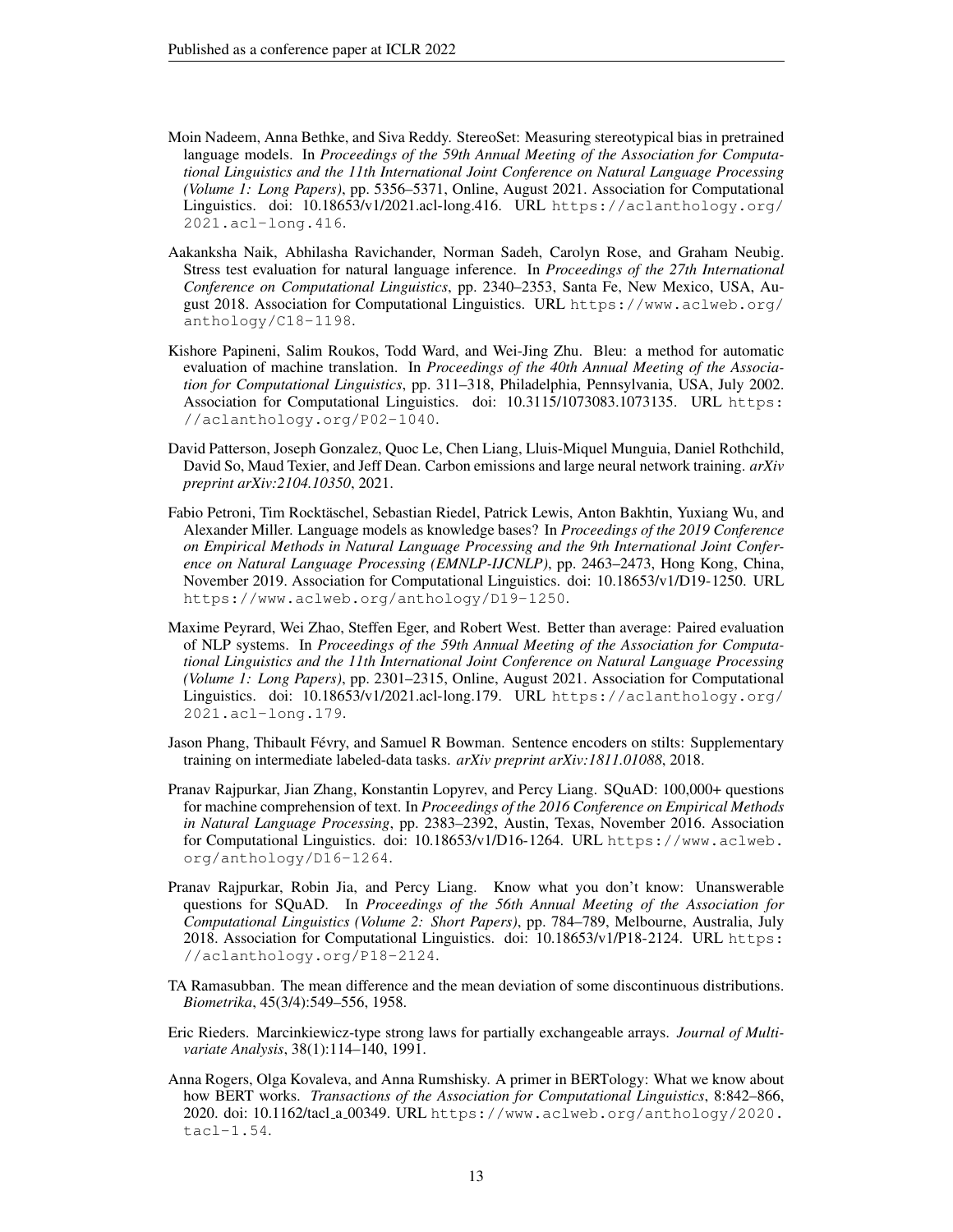- Rachel Rudinger, Jason Naradowsky, Brian Leonard, and Benjamin Van Durme. Gender bias in coreference resolution. In *Proceedings of the 2018 Conference of the North American Chapter of the Association for Computational Linguistics: Human Language Technologies*, New Orleans, Louisiana, June 2018. Association for Computational Linguistics.
- Naomi Saphra and Adam Lopez. Understanding learning dynamics of language models with SVCCA. In *Proceedings of the 2019 Conference of the North American Chapter of the Association for Computational Linguistics: Human Language Technologies, Volume 1 (Long and Short Papers)*, pp. 3257–3267, Minneapolis, Minnesota, June 2019. Association for Computational Linguistics. doi: 10.18653/v1/N19-1329. URL https://aclanthology.org/N19-1329.
- Richard Socher, Alex Perelygin, Jean Wu, Jason Chuang, Christopher D. Manning, Andrew Ng, and Christopher Potts. Recursive deep models for semantic compositionality over a sentiment treebank. In *Proceedings of the 2013 Conference on Empirical Methods in Natural Language Processing*, pp. 1631–1642, Seattle, Washington, USA, October 2013. Association for Computational Linguistics. URL https://www.aclweb.org/anthology/D13-1170.
- Anders Søgaard, Anders Johannsen, Barbara Plank, Dirk Hovy, and Hector Martínez Alonso. What's in a p-value in NLP? In *Proceedings of the Eighteenth Conference on Computational Natural Language Learning*, pp. 1–10, Ann Arbor, Michigan, June 2014. Association for Computational Linguistics. doi: 10.3115/v1/W14-1601. URL https://aclanthology.org/ W14-1601.
- Emma Strubell, Ananya Ganesh, and Andrew McCallum. Energy and policy considerations for deep learning in NLP. In *Proceedings of the 57th Annual Meeting of the Association for Computational Linguistics*, pp. 3645–3650, Florence, Italy, July 2019. Association for Computational Linguistics. doi: 10.18653/v1/P19-1355. URL https://www.aclweb.org/anthology/ P19-1355.
- Ian Tenney, Dipanjan Das, and Ellie Pavlick. BERT rediscovers the classical NLP pipeline. In *Proceedings of the 57th Annual Meeting of the Association for Computational Linguistics*, pp. 4593–4601, Florence, Italy, July 2019. Association for Computational Linguistics. doi: 10.18653/ v1/P19-1452. URL https://www.aclweb.org/anthology/P19-1452.
- Iulia Turc, Ming-Wei Chang, Kenton Lee, and Kristina Toutanova. Well-read students learn better: On the importance of pre-training compact models. *arXiv preprint arXiv:1908.08962*, 2019.
- Aad W Van der Vaart. *Asymptotic statistics*, volume 3. Cambridge University Press, 2000.
- Aad W van der Vaart, Aad van der Vaart, Adrianus Willem van der Vaart, and Jon Wellner. *Weak convergence and empirical processes: with applications to statistics*. Springer Science & Business Media, 1996.
- Elena Voita, David Talbot, Fedor Moiseev, Rico Sennrich, and Ivan Titov. Analyzing multi-head self-attention: Specialized heads do the heavy lifting, the rest can be pruned. In *Proceedings of the 57th Annual Meeting of the Association for Computational Linguistics*, pp. 5797–5808, Florence, Italy, July 2019. Association for Computational Linguistics. doi: 10.18653/v1/P19-1580. URL https://www.aclweb.org/anthology/P19-1580.
- Alex Wang, Amanpreet Singh, Julian Michael, Felix Hill, Omer Levy, and Samuel R. Bowman. GLUE: A multi-task benchmark and analysis platform for natural language understanding. In *Proceedings of International Conference on Learning Representations*, 2019.
- Alex Warstadt, Amanpreet Singh, and Samuel R. Bowman. Neural network acceptability judgments. *Transactions of the Association for Computational Linguistics*, 7:625–641, March 2019. doi: 10.1162/tacl a 00290. URL https://aclanthology.org/Q19-1040.
- Kellie Webster, Xuezhi Wang, Ian Tenney, Alex Beutel, Emily Pitler, Ellie Pavlick, Jilin Chen, Ed Chi, and Slav Petrov. Measuring and reducing gendered correlations in pre-trained models. *arXiv preprint arXiv:2010.06032*, 2020.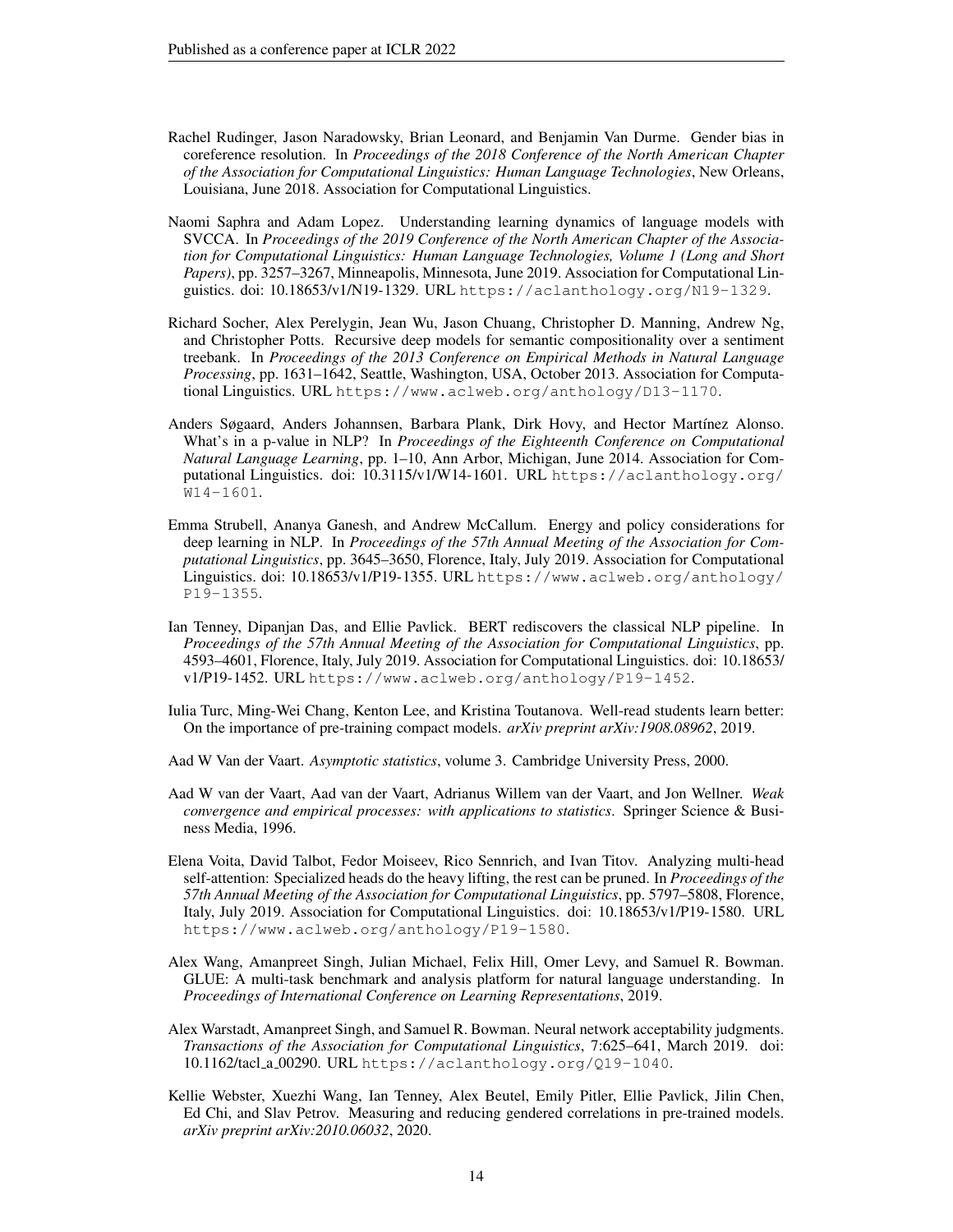- Adina Williams, Nikita Nangia, and Samuel Bowman. A broad-coverage challenge corpus for sentence understanding through inference. In *Proceedings of the 2018 Conference of the North American Chapter of the Association for Computational Linguistics: Human Language Technologies, Volume 1 (Long Papers)*, pp. 1112–1122, New Orleans, Louisiana, June 2018. Association for Computational Linguistics. doi: 10.18653/v1/N18-1101. URL https://www.aclweb. org/anthology/N18-1101.
- Thomas Wolf, Lysandre Debut, Victor Sanh, Julien Chaumond, Clement Delangue, Anthony Moi, Pierric Cistac, Tim Rault, Remi Louf, Morgan Funtowicz, Joe Davison, Sam Shleifer, Patrick ´ von Platen, Clara Ma, Yacine Jernite, Julien Plu, Canwen Xu, Teven Le Scao, Sylvain Gugger, Mariama Drame, Quentin Lhoest, and Alexander M. Rush. Transformers: State-of-the-art natural language processing. In *Proceedings of the 2020 Conference on Empirical Methods in Natural Language Processing: System Demonstrations*, pp. 38–45, Online, October 2020. Association for Computational Linguistics. URL https://www.aclweb.org/anthology/ 2020.emnlp-demos.6.
- Tianyi Zhang, Felix Wu, Arzoo Katiyar, Kilian Q Weinberger, and Yoav Artzi. Revisiting fewsample BERT fine-tuning. In *International Conference on Learning Representations*, 2021. URL https://openreview.net/forum?id=cO1IH43yUF.
- Zhuosheng Zhang, Yuwei Wu, Hai Zhao, Zuchao Li, Shuailiang Zhang, Xi Zhou, and Xiang Zhou. Semantics-aware BERT for language understanding. *Proceedings of the AAAI Conference on Artificial Intelligence*, 34(05):9628–9635, Apr. 2020. doi: 10.1609/aaai.v34i05.6510. URL https://ojs.aaai.org/index.php/AAAI/article/view/6510.
- Ruiqi Zhong, Dhruba Ghosh, Dan Klein, and Jacob Steinhardt. Are larger pretrained language models uniformly better? comparing performance at the instance level. In *Findings of the Association for Computational Linguistics: ACL-IJCNLP 2021*, pp. 3813–3827, Online, August 2021. Association for Computational Linguistics. doi: 10.18653/v1/2021.findings-acl.334. URL https://aclanthology.org/2021.findings-acl.334.
- Xiang Zhou, Yixin Nie, Hao Tan, and Mohit Bansal. The curse of performance instability in analysis datasets: Consequences, source, and suggestions. In *Proceedings of the 2020 Conference on Empirical Methods in Natural Language Processing (EMNLP)*, pp. 8215–8228, Online, November 2020. Association for Computational Linguistics. doi: 10.18653/v1/2020.emnlp-main.659. URL https://aclanthology.org/2020.emnlp-main.659.
- Y. Zhu, R. Kiros, R. Zemel, R. Salakhutdinov, R. Urtasun, A. Torralba, and S. Fidler. Aligning books and movies: Towards story-like visual explanations by watching movies and reading books. In *2015 IEEE International Conference on Computer Vision (ICCV)*, pp. 19–27, Dec 2015. doi: 10.1109/ICCV.2015.11.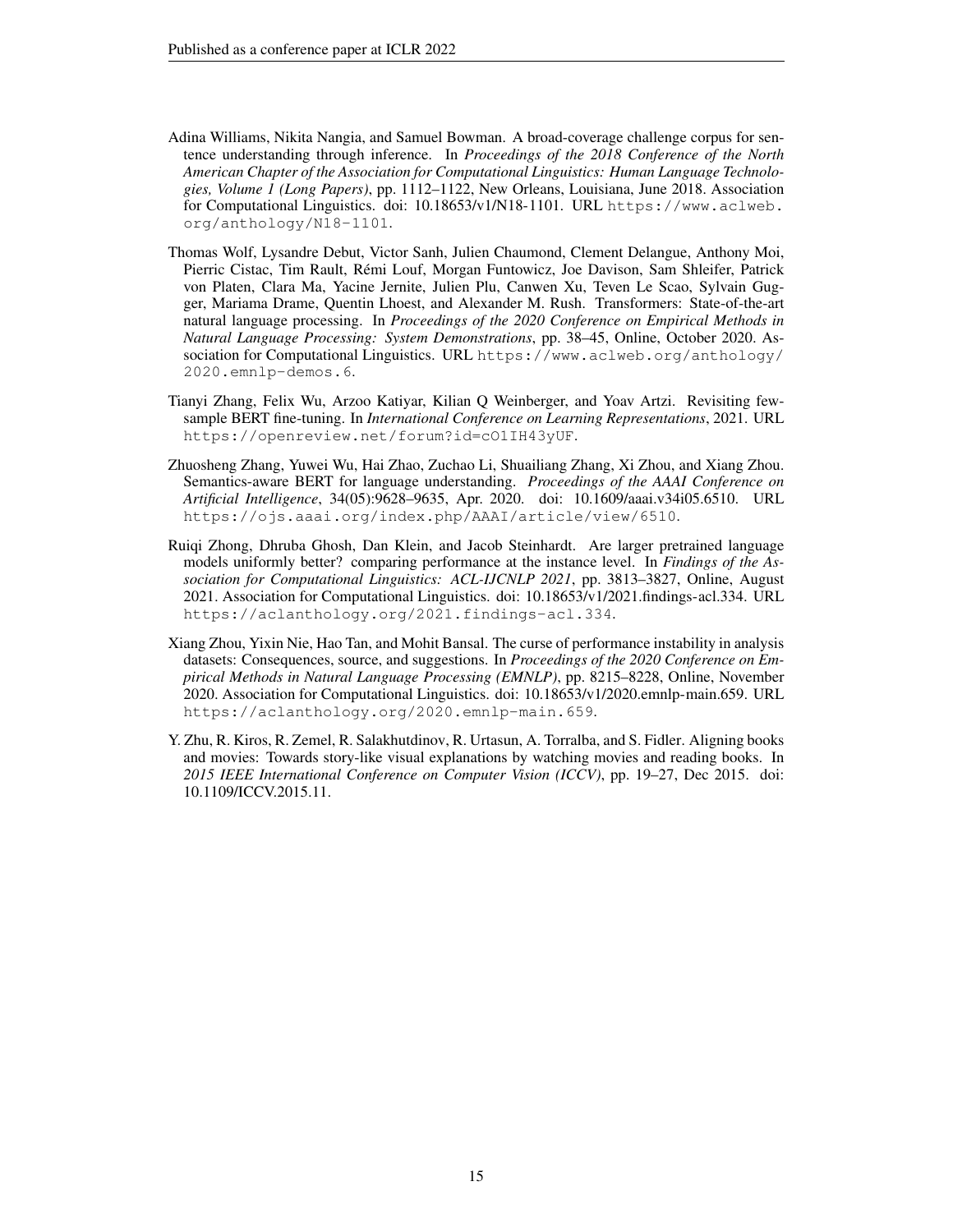# A MINIMAL IMPLEMENTATION OF THE MULTI-BOOTSTRAP

Below, we present a simplified Python implementation of the Multi-Bootstrap algorithm presented in Section 3.2. It describes a single-sided version of the procedure, which could be used, e.g., to test that a model's performance is greater than 0. The input is a matrix of predictions where row indices correspond to test examples and column indices to random seeds. The functions returns an array of  $n_{boot}$  samples  $[\theta_1, \ldots, \theta_{n_{boot}}].$ 

```
1 def multibootstrap(predictions, labels, metric fun, nboot):
2 ^{\circ} ^{\circ} ^{\circ} ^{\circ} ^{\circ} ^{\circ}3 Generates bootstrap samples of a model's performance.
4
5 Input:
6 predictions: 2D Numpy array with the predictions for different seeds.
7 labels: 1D Numpy array with the labels.
8 metric_fun: Python function. Takes a pair of arrays as input, and
    returns a metric or loss.
9 nboot: Number of bootstrap samples to generate.
10
11 Output:
12 Numpy array with nboot samples.
13
1415 # Checks the data format.
16 n_samples, n_seeds = predictions.shape
17 assert labels.shape == (n_samples,)
18
19 thetas = np.zeros(nboot)
20 for boot_ix in range(nboot):
21 # Samples n_samples test examples and n_seeds pre-training seeds.
22 x_samples = np.random.choice(n_samples, size=n_samples, replace=True)
23 s_samples = np.random.choice(n_seeds, size=n_seeds, replace=True)
24
25 # Computes the metric over the bootstrapping samples.
26 sampled_predictions = predictions[np.ix_(x_samples, s_samples)]
27 sampled_labels = labels[x_samples]
28 sampled_metrics = [
29 metric_fun(sampled_predictions[:,j], sampled_labels)
30 for j in range(n_seeds)
31 ]
32
33 # Averages over the random seeds.
34 thetas[boot_ix] = np.mean(sampled_metrics)
35
36 return thetas
```
We provide the complete version of the algorithm on our repository http://goo.gle/ multiberts. Our implementation is optimized and supports all the experiment designs described in Section 3, including paired and unpaired analysis as well as multiple fine-tuning runs for each pretraining seed.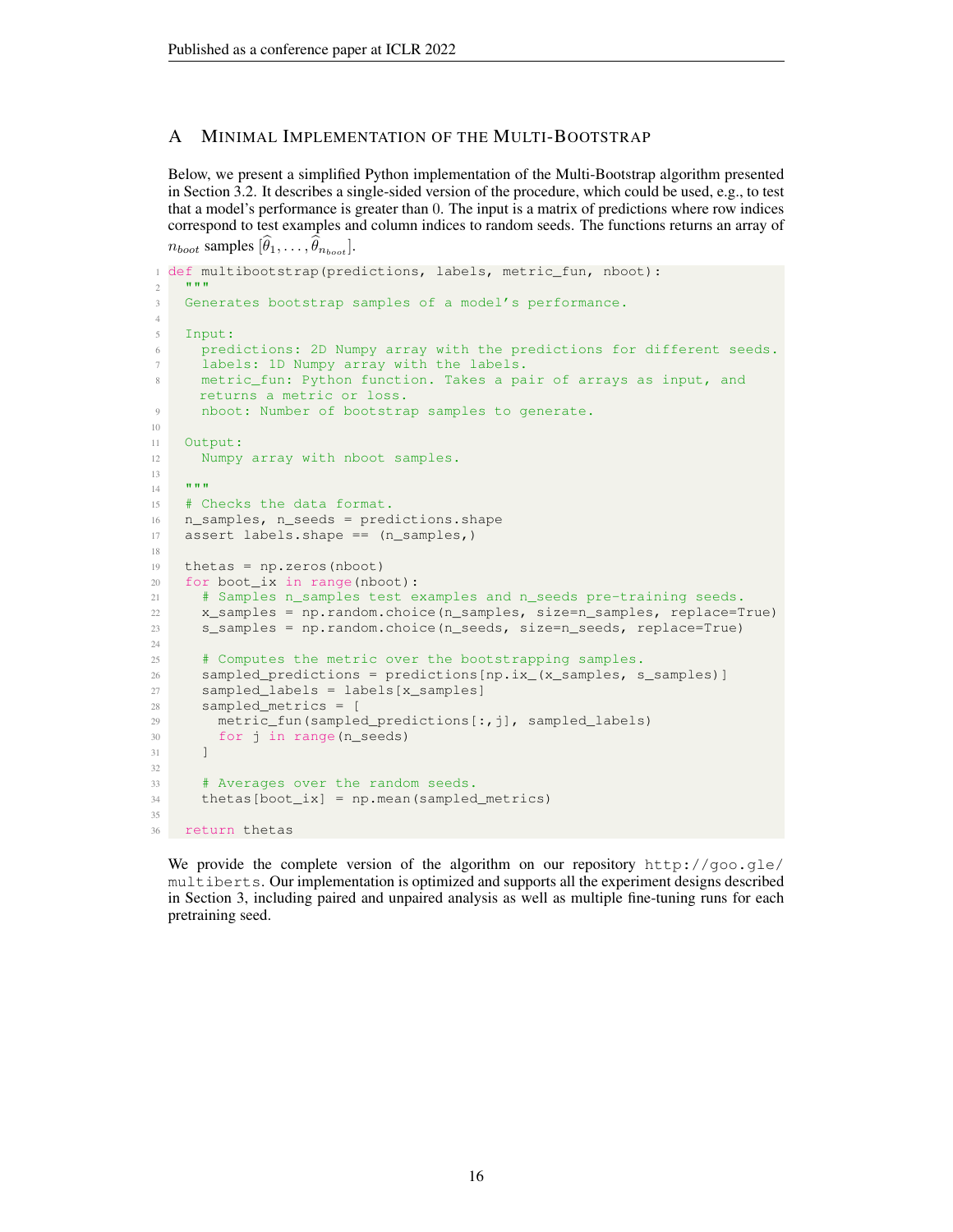#### B PROOF OF THEOREM 1

Before giving the proof, we define some useful notation that will simplify the argument considerably. We let  $D_n$  be the empirical measure over the  $n_x$  observations  $(Z_i = (X_i, Y_i))_{i=1}^n$ , and  $M_n$  be the empirical measure over the  $n_s$  observations  $(S_j)_{j=1}^n$ . For a function  $f: V \to \mathbb{R}$  and a distribution P over V, we will use the shorthand  $Pf$  to denote the expectation of f under P,

$$
Pf = \mathbb{E}_{V \sim P}[f(V)].
$$

For example, this allows us to write

$$
\theta=DM\ell=\mathbb{E}_{Z\sim D}\mathbb{E}_{S\sim M}\ell(Z,f_S),\ \ \text{and}\ \ \widehat{\theta}=D_nM_n\ell=\frac{1}{n_x}\sum_{i=1}^{n_x}\frac{1}{n_s}\sum_{j=1}^{n_s}\ell(Z_i,f_{S_j}).
$$

For the bootstrapped distributions, let  $D_n^*$  denote the distribution over the bootstrap data samples  $(Z_1^*, Z_2^*, \ldots, Z_{n_x}^*)$  and  $M_n^*$  denote the distribution over the bootstrapped seed samples,  $(S_1^*, S_2^*, \ldots, S_{n_s}^*)$ , both conditional on the observed samples  $(Z_i)_{i=1}^{n_x}$  and  $(S_i)_{j=1}^{n_s}$ . Note that the empirical average over a bootstrapped sample

$$
\frac{1}{n_x} \sum_{i=1}^{n_x} \frac{1}{n_s} \sum_{j=1}^{n_s} \ell(Z_i^*, f_{S_j^*})
$$

can be written as

$$
\frac{1}{n_x} \sum_{i=1}^{n_x} \frac{1}{n_s} \sum_{j=1}^{n_s} A_i B_j \ell(Z_i, f_{S_j}),
$$

where  $A_i$  is the number of times  $Z_i$  appears in the bootstrapped sample  $(Z_k^*)_{k=1}^{n_x}$ , and  $B_j$  is the number of times  $S_j$  appears in the bootstrapped sample  $(S_k^*)_{k=1}^{n_s}$ . With this in mind, we will abuse notation, and also denote  $D_n^*$  as the distribution over the  $A_i$  and  $M_n^*$  as the distribution over the  $B_j$ . Finally, we will use  $\mathbb{E}^*$  and  $\mathring{V}\text{ar}^*$  to denote the expectation and variance of random variables defined with respect to  $D_n^*$  or  $M_n^*$ , conditional on  $D_n$  and  $M_n$ .

We will use P to denote the distribution  $P = D \times M$ . Throughout, all assertions made with respect to random variables made without a note about their probability of occurrence hold P-almost surely.

*Proof.* The challenge with applying existing theory to our method is that because the performance metric  $(\ell(Z_i, f_{S_j})_{i=1}^{n_x}$  over the  $n_x$  observations for a given seed  $S_j$  all depend on the same  $S_j$ , they are not independent. Similarly for the performance on a given observation, over seeds. Therefore, we need to handle this non-iid structure in our proof for the multi-bootstrap.

There are conceptually three steps to our proof that allow us to do just that. The first is to show that  $\theta$  has an asymptotically linear representation as

$$
\sqrt{n}(\widehat{\theta} - \theta) = \sqrt{n}(D_n - D)M\ell + \sqrt{n}(M_n - M)D\ell + o_P(1).
$$
 (2)

The second is to show that conditional on  $D_n$  and  $M_n$  the multi-bootstrapped statistic  $\hat{\theta}^* \triangleq D_n^* M_n^* \ell^2$ has an asymptotically linear representation as

$$
\sqrt{n}(\widehat{\theta}^* - \widehat{\theta}) = \sqrt{n}(D_n^{\circ} - D_n)M\ell + \sqrt{n}(M_n^{\circ} - M_n)D\ell + o_{P^*}(1),\tag{3}
$$

where  $D_n^{\circ}$  and  $M_n^{\circ}$  are multiplier bootstrap samples coupled to the bootstrap  $D_n^*$  and  $M_n^*$  which we define formally in the beginning of Step 2. The third step is to use standard results for the multiplier bootstrap of the mean of iid data to show that the distributions of the above linearized statistics converge to the same limit.

Because we have assumed that  $\ell(Z, f_S) < \infty$ ,  $\mathbb{E}[\ell(Z, f_S) | S] < \infty$ , and  $\mathbb{E}[\ell(Z, f_S) | Z] < \infty$ , Fubini's theorem allows us to switch the order of integration over  $Z$  and  $S$  as needed.

We will assume that  $DM\ell(X, Y, f_S) = 0$ . This is without loss of generality, because adding and subtracting  $\sqrt{n}DM\ell$  to the bootstrap expression gives

$$
\sqrt{n}(\widehat{\theta}^* - \widehat{\theta}) = \sqrt{n}(D_n^* M_n^* \ell - D_n M_n \ell)
$$
  
= 
$$
\sqrt{n}(D_n^* M_n^* \ell - DM \ell + DM \ell - D_n M_n \ell)
$$
  
= 
$$
\sqrt{n}(D_n^* M_n^* (\ell - DM \ell) - D_n M_n (\ell - DM \ell)),
$$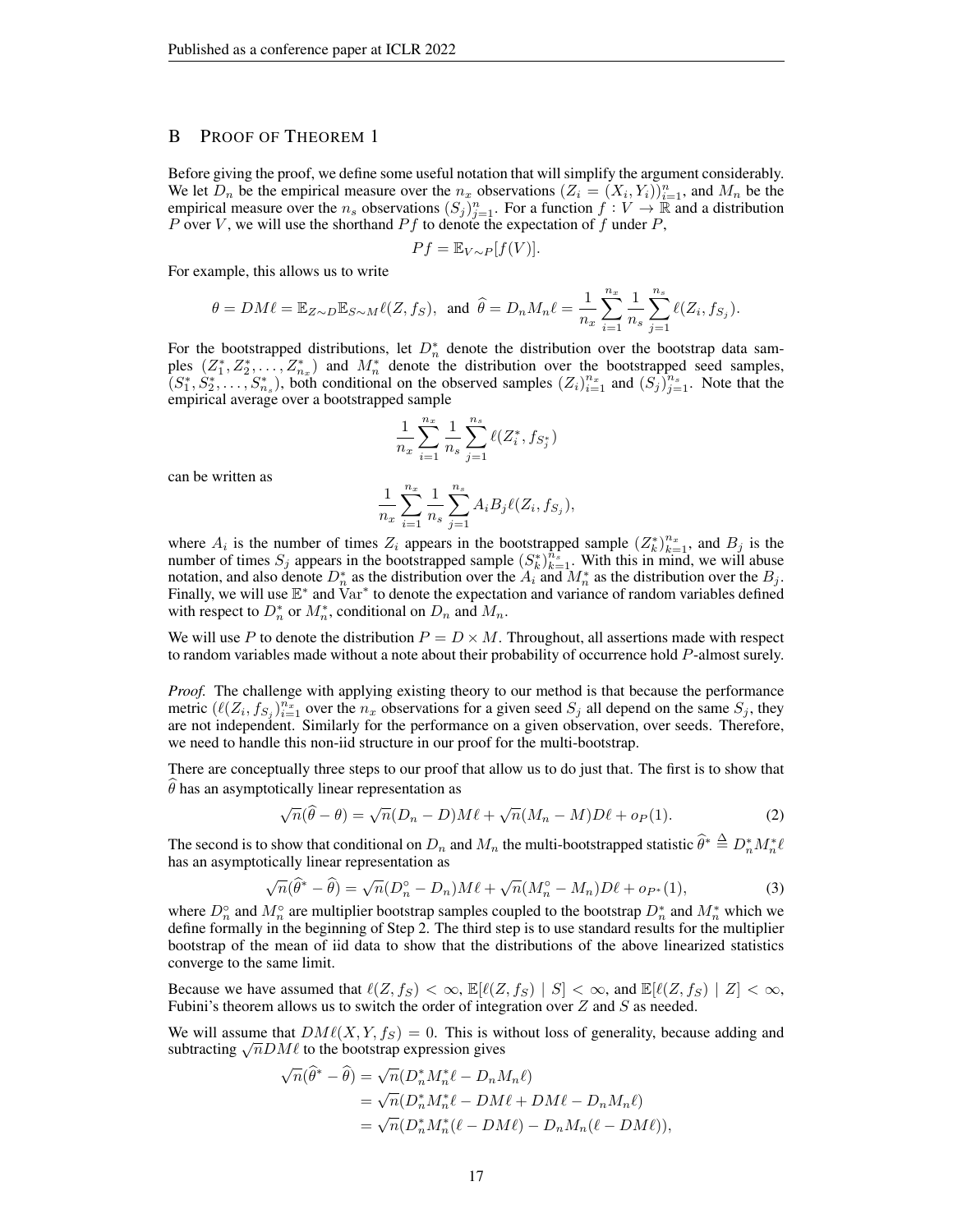so if we prove that the result holds with the mean zero assumption, it will imply that the result holds for  $\ell$  with a nonzero mean.

This theorem guarantees consistency of the Multi-Bootstrap estimates. One question that comes up is whether it is possible to get meaningful / tight rates of convergence for the approximation. Unfortunately, getting  $O_P(1/n)$  convergence as found in many bootstrap methods (Van der Vaart, 2000) is difficult without the use of Edgeworth expansions, by which the Multi-Bootstrap is not welladapted to analysis. That said, many of the remainder terms already have variance of order  $O(1/n)$ , or could easily be adapted to the same, suggesting an  $O_P(1/\sqrt{n})$  convergence. The main difficulty, however, is showing rates of convergence for the strong law on separately exchangeable arrays (see the proof of Lemmas 2, 4-5). Showing a weaker notion of convergence, such as in probability, may perhaps allow one to show that the remainder is  $O_P(1/\sqrt{n})$ , however the adaptation of the aforementioned Lemmas is nontrivial.

**Step 1** Recalling that  $\widehat{\theta} \triangleq D_n M_n \ell$  and  $\theta \triangleq D M \ell$ , we can expand  $\sqrt{n}(\widehat{\theta}-\theta)$  as follows,

$$
\sqrt{n}(D_n M_n \ell - DM\ell) = \sqrt{n}(D_n M_n \ell - DM_n \ell + DM_n \ell - DM\ell)
$$
  
=  $\sqrt{n}((D_n - D)M_n \ell + D(M_n - M)\ell)$   
=  $\sqrt{n}((D_n - D)M_n \ell + (D_n - D)M\ell - (D_n - D)M\ell + D(M_n - M)\ell)$   
=  $\sqrt{n}((D_n - D)M\ell + (D_n - D)(M_n - M)\ell + D(M_n - M)\ell)$ 

The following lemma shows that  $\sqrt{n}(D_n - D)(M_n - M)\ell$  is a lower order term.

**Lemma 1.** *Under the assumptions of Theorem 1,*  $\sqrt{n}(D_n - D)(M_n - M)\ell = o_P(1)$ .

Therefore,

$$
\sqrt{n}(D_nM_n\ell - DM\ell) = \frac{1}{\sqrt{1-p_s}}\sqrt{n_x}(D_n - D)M\ell + \frac{1}{\sqrt{p_s}}\sqrt{n_s}(M_n - M)D\ell + o_P(1).
$$

**Step 2** One of the challenges with working with the bootstrap sample  $D_n^*$  and  $M_n^*$  is that the induced per-sample weights  $\{A_i\}_{i=1}^{n_x}$  and  $\{B_j\}_{j=1}^{n_s}$  do not have independent components, because they each follow a multinomial distribution over  $n_x$  items and  $n_s$  items, respectively. However, they are close enough to independent that we can define a coupled set of random variables  $\{A_i^{\circ}\}_{i=1}^{n_x}$  and  ${B_j^{\circ}}_{j=1}^{n_s}$  that do have independent components, but behave similarly enough to  ${A_i}$  and  ${B_j \choose B_j}$  that using these weights has a negligible effect on distribution of the bootstrapped estimator, as described concretely below.

First, we discuss the coupled multiplier bootstrap sample  $D_n^{\circ}$  and  $M_n^{\circ}$ . The creation of this sequence, called "Poissonization" is a standard technique for proving results about the empirical bootstrap that require independence of the bootstrap weights (van der Vaart et al., 1996). We describe this for  $D_n^{\circ}$ as the idea is identical for  $M_n^{\circ}$ . Because our goal is to couple this distribution to  $D_n^*$ , we define it on the same sample space, and extend the distribution  $P^*$ , expectation  $\mathbb{E}^*$  and variance  $\text{Var}^*$  to be over  $D_n^{\circ}$  and  $M_n^{\circ}$ , conditionally on  $D_n$  and  $M_n$ , as with  $D_n^*$  and  $M_n^*$ .

To construct the distribution  $D_n^{\circ}$ , from the empirical distribution  $D_n$  and a bootstrap sample  $D_n^*$ , start with the distribution  $D_n^*$  and modify it as follows: We draw a Poisson random variable  $N_{n_x}$ with mean  $n_x$ . If  $N_{n_x} > n_x$ , then we sample  $N_{n_x} - n_x$  iid observations from  $D_n$ , with replacement, and add them to the bootstrap sample initialized with  $D_n^*$  to produce the distribution  $D_n^{\circ}$ . If  $N_{n_x}$  <  $n_x$ , we sample  $n_x - N_{n_x}$  observations from  $D_n^*$ , without replacement, and remove them from the bootstrap sample to produce the distribution  $D_n^{\circ}$ . If  $N_{n_x} = n_x$ , then  $D_n^{\circ} = D_n^*$ . Recalling that  $A_i$  is the number of times the *i*-th sample is included in  $D_n^*$ , similarly define  $A_i^{\circ}$  as the number of times the *i*-th sample is included in  $D_n^{\circ}$ . Note that by the properties of the Poisson distribution,  $A_i^{\circ} \sim \text{Poisson}(1)$ , and  $\{A_i^{\circ}\}_{i=1}^{n_x}$  are independent. Note that the natural normalization for  $D_n^{\circ}$  would be  $N_{n_x}$ . However, it will be useful to maintain the normalization by  $n_x$ , so abusing notation, for a function  $f(z)$ , we will say that  $D_n^{\circ} f = \frac{1}{n_x} \sum_{i=1}^{n_x} A_i^{\circ} f(Z_i)$ .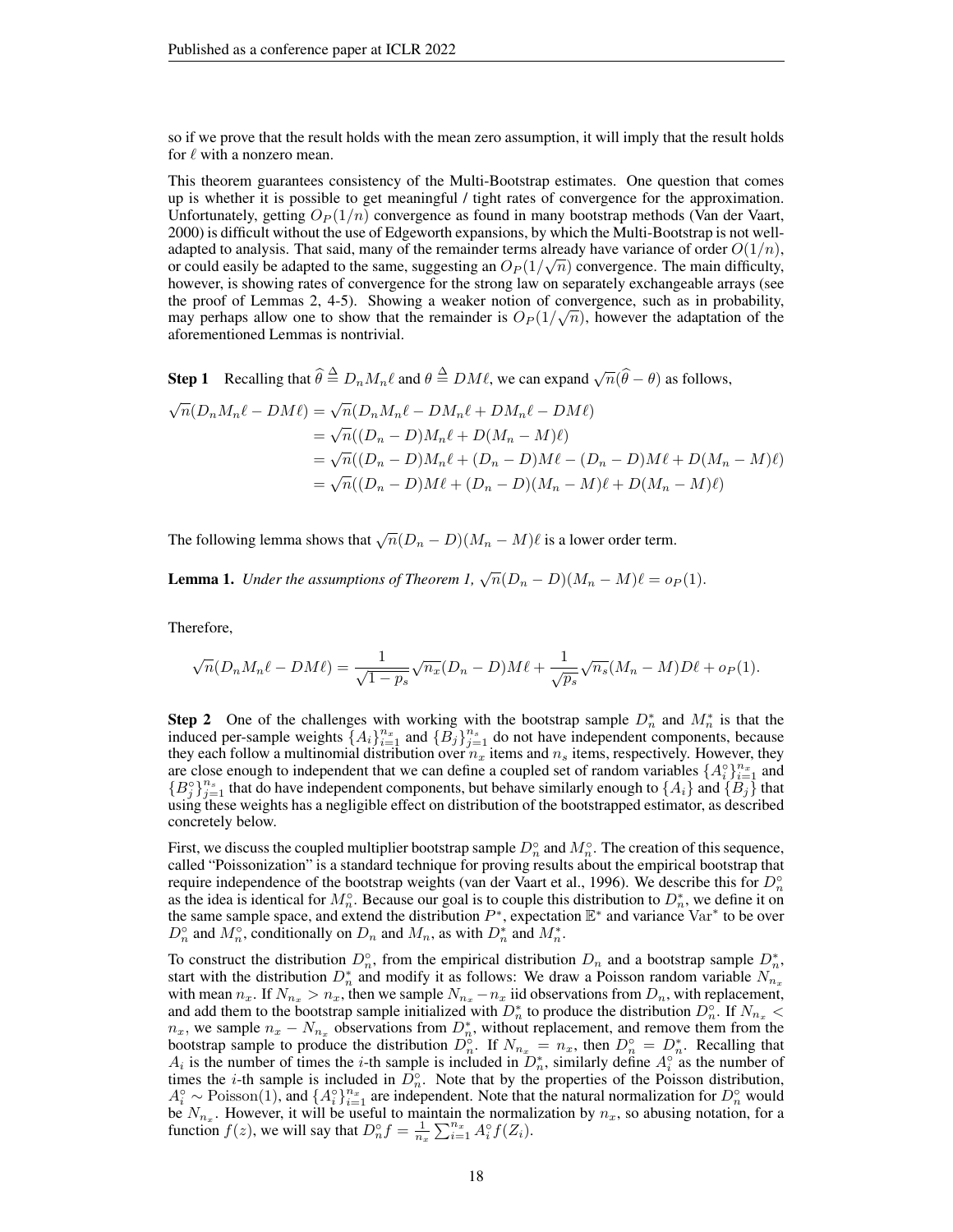Define  $\theta^{\circ}$  as the following empirical estimator of  $\theta$  under the distribution  $D_n^{\circ} \times M_n^{\circ}$ ,

$$
\widehat{\theta}^{\circ} = D_n^{\circ} M_n^{\circ} \ell = \frac{1}{n_x} \sum_{i=1}^{n_x} \frac{1}{n_s} \sum_{j=1}^{n_s} A_i^{\circ} B_j^{\circ} \ell(Z_i, f_{S_j}).
$$

Lemma 2 shows that  $\sqrt{n}(\widehat{\theta}^* - \widehat{\theta}^{\circ}) = o_{P^*}(1)$ , and so  $\sqrt{n}(\widehat{\theta}^* - \theta) = \sqrt{n}(\widehat{\theta}^{\circ} - \theta) + o_{P^*}(1)$ . **Lemma 2.** *Under the assumptions of Theorem 1, and that*  $DM\ell = 0$ ,  $\sqrt{n}(\widehat{\theta}^* - \widehat{\theta}^{\circ}) = o_{P^*}(1)$ .

With this, the expansion of  $\sqrt{n}(\hat{\theta}^{\circ} - \hat{\theta})$  begins *mutatis mutandis* the same as in Step 1, to get that

$$
\sqrt{n}(\widehat{\theta}^{\circ} - \widehat{\theta}) = \frac{1}{\sqrt{1 - p_s}} \sqrt{n_x} (D_n^{\circ} - D_n) M_n \ell + \sqrt{n} (D_n^{\circ} - D_n) (M_n^{\circ} - M_n) \ell
$$

$$
+ \frac{1}{\sqrt{p_s}} \sqrt{n_s} (M_n^{\circ} - M_n) D_n \ell.
$$

As with Step 1, we provide Lemma 3 showing that the remainder term  $\sqrt{n}(D_n^{\circ} - D_n)(M_n^{\circ} - M_n)\ell$ will be lower order.

**Lemma 3.** *Under the assumptions of Theorem 1,*  $\sqrt{n}(D_n^{\circ} - D_n)(M_n^{\circ} - M_n)\ell = o_{P^*}(1)$ .

Therefore,

$$
\sqrt{n}(D_n^{\circ}M_n^{\circ}\ell - D_nM_n\ell) = \frac{1}{\sqrt{1-p_s}}\sqrt{n_x}(D_n^{\circ} - D_n)M_n\ell + \frac{1}{\sqrt{p_s}}\sqrt{n_s}(M_n^{\circ} - M_n)D_n\ell + o_{P^*}(1).
$$

Then, to write  $\sqrt{n}(\hat{\theta}^* - \hat{\theta})$  in terms of  $\sqrt{n_s}(M_n^{\circ} - M_n)D\ell$  as wanted in Eq. (3), instead of  $\sqrt{n_s}(M_n^{\circ} - M_n)$  $M_n$ ) $D_n\ell$ , we must additionally show that the functional has enough continuity that the error term  $\sqrt{n_s}(M_n^{\circ} - M_n)(D_n - D)\ell$  is lower order. The following lemma shows exactly this.

**Lemma 4.** *Under the assumptions of Theorem 1, conditionally on the sequences*  $Z_1, Z_2, \ldots$  *and*  $S_1, S_2, \ldots,$ 

(a) 
$$
\sqrt{n}(D_n^{\circ} - D_n)(M_n - M)\ell = o_{P^*}(1)
$$
, and  
(b)  $\sqrt{n}(D_n - D)(M_n^{\circ} - M_n)\ell = o_{P^*}(1)$ .

Altogether, these imply that

$$
\sqrt{n}(D_n^*M_n^*\ell - D_nM_n\ell) = \frac{1}{\sqrt{1-p_s}}\sqrt{n_x}(D_n^{\circ} - D_n)M\ell + \frac{1}{\sqrt{p_s}}\sqrt{n_s}(M_n^{\circ} - M_n)D\ell + o_{P^*}(1).
$$

**Step 3** Noting that  $M\ell(\cdot, f_S) = \mathbb{E}_{D\times M}[\ell(\cdot, f_S) | Z = \cdot]$  is a real-valued random variable with finite variance (similarly for  $D\ell(Z, \cdot)$ ), and recalling that the  $n_x$  samples used for  $D_n$  and  $n_s$  samples for  $M_n$  satisfy  $n = n_x/(1 - p_s)$  and  $n = n_s/p_s$ , for  $0 < p_s < 1$ , the conventional central limit theorem shows that for some positive semi-definite matrix  $\Sigma \in \mathbb{R}^{2 \times 2}$ , and  $G \sim \mathcal{N}(0, \Sigma)$ ,

$$
\sqrt{n}\left(\begin{array}{c} (D_n-D)M\ell \\ (M_n-M)D\ell \end{array}\right)=\left(\begin{array}{c} \frac{1}{1-p_s}\sqrt{n_x}(D_n-D)M\ell \\ \frac{1}{p_s}\sqrt{n_s}(M_n-M)D\ell \end{array}\right)\stackrel{d}{\to} G.
$$

Note that  $D_n$  and  $M_n$  are independent, so G is, in fact, a diagonal matrix.

Additionally, the conditional multiplier CLT (van der Vaart et al., 1996, Lemma 2.9.5, pg. 181) implies that conditionally on  $Z_1, Z_2, \ldots$  and  $S_1, S_2, \ldots$ ,

$$
\sqrt{n}\left(\begin{array}{c}(D_n^*-D_n)M\ell\\ (M_n^*-M_n)D\ell\end{array}\right)\stackrel{d}{\to}G.
$$

Finally, applying the delta method (see Theorem 23.5 from Van der Vaart (2000)) along with the results from Steps 1 and 2 shows that the distributions of  $\sqrt{n}(\hat{\theta} - \theta)$  and  $\sqrt{n}(\hat{\theta}^* - \hat{\theta})$  converge to  $\mathcal{N}(0, \sigma^2)$ , where  $\sigma^2 = \Sigma_{11}/(1-p_s) + \Sigma_{22}/p_s$ .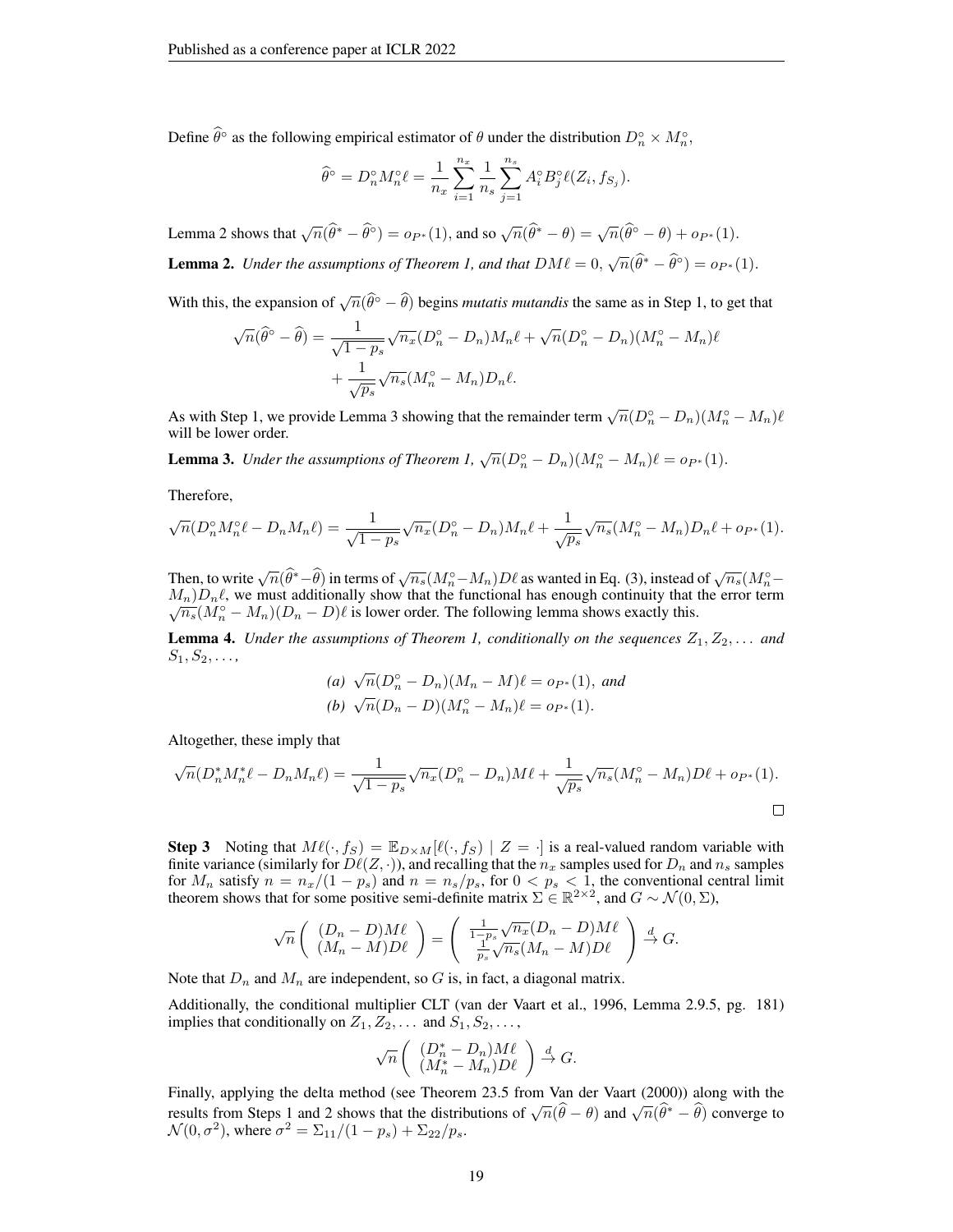## B.1 PROOF OF LEMMA 1

Fix  $\epsilon > 0$ . Note that  $\mathbb{E}[(D_n - D)(M_n - M)\ell] = 0$ , so by Chebyshev's inequality,

$$
P\left(|\sqrt{n}(D_n-D)(M_n-M)\ell| > \epsilon\right) \le \frac{\text{Var}(\sqrt{n}(D_n-D)(M_n-M)\ell)}{\epsilon^2}.
$$

Therefore, it suffices to show that  $\lim_{n\to\infty} \text{Var}(\sqrt{n}(D_n - D)(M_n - M)\ell) = 0$ . To do so, we apply the law of total variance, conditioning on  $D_n$ , and bound the resulting expression by  $C/n$ .

$$
\begin{split} \text{Var}(\sqrt{n}(D_n - D)(M_n - M)\ell) &= n \mathbb{E}[\text{Var}((D_n - D)(M_n - M)\ell \mid D_n)] \\ &= n \mathbb{E}[\text{Var}((D_n - D)(M_n - M)\ell \mid D_n]) \\ &= n \mathbb{E}[\text{Var}((M_n - M)(D_n - D)\ell \mid D_n)] \\ &= n \mathbb{E}[\text{Var}((M_n - M)(D_n - D)\ell \mid D_n)] \\ &= \mathbb{E}\left[\frac{n}{n_s^s} \sum_{j=1}^{n_s} \text{Var}((D_n - D)\ell(\cdot, f_{S_j}) \mid D_n)\right] \\ &= \mathbb{E}\left[\frac{n}{n_s} \text{Var}((D_n - D)\ell(\cdot, f_{S_j}) \mid D_n)\right] \\ &= \mathbb{E}\left[\frac{1}{p_s} \mathbb{E}\left[\left(\frac{1}{n_x} \sum_{i=1}^{n_x} \ell(Z_i, f_{S_1}) - \mathbb{E}[\ell(Z_i, f_{S_1}) \mid S_1]\right)^2 \mid \{Z_i\}_{i=1}^{n_x}\right]\right] \\ &= \mathbb{E}\left[\frac{1}{p_s} \left(\frac{1}{n_x} \sum_{i=1}^{n_x} \ell(Z_i, f_{S_1}) - \mathbb{E}[\ell(Z_i, f_{S_1}) \mid S_1]\right)^2\right] \\ &= \mathbb{E}\left[\frac{1}{p_s n_x^2} \sum_{i=1}^{n_x} \ell(\ell(Z_i, f_{S_1}) - \mathbb{E}[\ell(Z_i, f_{S_1}) \mid S_1])(\ell(Z_k, f_{S_1}) - \mathbb{E}[\ell(Z_k, f_{S_1}) \mid S_1])\right] \\ &= \mathbb{E}\left[\frac{1}{p_s n_x^2} \sum_{i=1}^{n_x} (\ell(Z_i, f_{S_1}) - \mathbb{E}[\ell(Z_i, f_{S_1}) \mid S_1])^2\right] \\ &= \frac{1}{p_s(1 - p_s)n} \mathbb{E}\left[(\ell(Z_1, f_{S_1}) - \mathbb{E}[\ell(Z_1, f_{S_1}) \mid S_1])^2\right] \leq \frac{C}{n} \to 0. \end{split}
$$

B.2 PROOF OF LEMMA 2

First, note the following representation for  $\theta^* - \theta^\circ$ :

$$
\widehat{\theta}^* - \widehat{\theta}^{\circ} = \frac{1}{n_x} \sum_{i=1}^{n_x} \frac{1}{n_s} \sum_{j=1}^{n_s} A_i B_j \ell(Z_i, f_{S_j}) - \frac{1}{n_x} \sum_{i=1}^{n_x} \frac{1}{n_s} \sum_{j=1}^{n_s} A_i^{\circ} B_j^{\circ} \ell(Z_i, f_{S_j})
$$
\n
$$
= \underbrace{\frac{1}{n_s} \sum_{j=1}^{n_s} \frac{(B_j - B_j^{\circ})}{n_x} \sum_{i=1}^{n_x} A_i \ell(Z_i, f_{S_j})}_{\triangleq I_1} + \underbrace{\frac{1}{n_x} \sum_{i=1}^{n_x} \frac{(A_i - A_i^{\circ})}{n_s} \sum_{j=1}^{n_s} B_j^{\circ} \ell(Z_i, f_{S_j})}_{\triangleq I_2}.
$$

Let  $\epsilon > 0$ . Noting that  $\mathbb{E}^*[I_1] = \mathbb{E}^*[I_2] = 0$ , applying Chebyshev's inequality gives

$$
P^*\left(\sqrt{n}|\widehat{\theta}^* - \widehat{\theta}^{\circ}| > \epsilon\right) \le n \frac{\text{Var}^*(\widehat{\theta}^* - \widehat{\theta}^{\circ})}{\epsilon^2} \le 2n \frac{\text{Var}^*(I_1) + \text{Var}^*(I_2)}{\epsilon^2}
$$

It suffices to show that  $n\text{Var}^*(I_1) \to 0$  and  $n\text{Var}^*(I_2) \to 0$ . The arguments for each term are *mutatis mutandis* the same, and so we proceed by showing the proof for  $I_2$ .

By the law of total variance,

 $\text{Var}^*(I_2) = \text{Var}^*(\mathbb{E}^*[I_2 \mid \{B_j\}_{j=1}^{n_s}]) + \mathbb{E}^*[\text{Var}^*(I_2 \mid \{B_j\}_{j=1}^{n_s})].$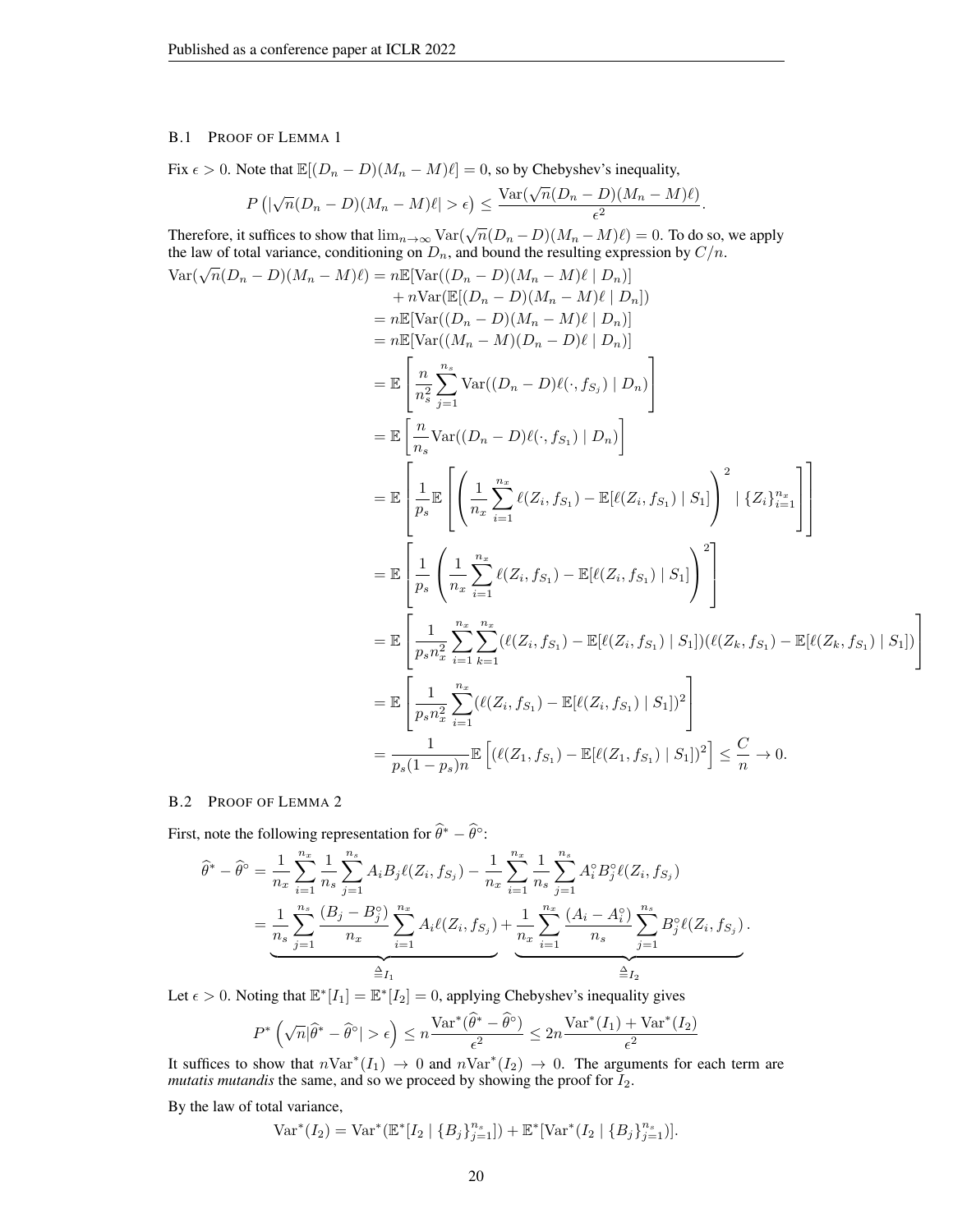Because  $\mathbb{E}^*[A_i] = \mathbb{E}^*[A_i^{\circ}]$  and  $\{B_j\}_{j=1}^{n_s} \perp A_i$ ,  $A_i^{\circ}$ , it follows that  $\mathbb{E}^*[I_2 \mid \{B_j\}_{j=1}^{n_s}] = 0$ . Taking the remaining term and re-organizing the sums in  $I_2$ ,

$$
\text{Var}^*(I_2) = \mathbb{E}^* \left[ \text{Var}^* \left( \frac{1}{n_x} \sum_{i=1}^{n_x} (A_i - A_i^{\circ}) \left[ \frac{1}{n_s} \sum_{j=1}^{n_s} B_j \ell(Z_i, f_{S_j}) \right] | \{B_j\}_{j=1}^{n_s} \right) \right].
$$
 (4)

Next, we apply the law of total variance again, conditioning on  $N_{n_x} = \sum_i A_i^{\circ}$ . First,

$$
\mathbb{E}^*[I_2 \mid N_{n_x}, \{B_j\}_{j=1}^{n_s}] = \frac{N_{n_x} - n_x}{n_x} \frac{1}{n_x} \sum_{i=1}^{n_x} \frac{1}{n_s} \sum_{j=1}^{n_s} B_j \ell(Z_i, f_{S_j}),
$$

and so

$$
\operatorname{Var}^*\left(\mathbb{E}^*[I_2 \mid N_{n_x}, \{B_j\}_{j=1}^{n_s}] \mid \{B_j\}_{j=1}^{n_s}\right) = \frac{1}{n_x} \left(\frac{1}{n_x} \sum_{i=1}^{n_x} \frac{1}{n_s} \sum_{j=1}^{n_s} B_j \ell(Z_i, f_{S_j})\right)^2
$$

Then, conditionally on  $N_{n_x}$  (and  $\{B_j\}$ ),  $I_2$  is the (centered) empirical average of  $|N_n - n|$  samples from a finite population of size n, rescaled by  $|N_n - n|/n$ . Therefore, applying Theorem 2.2 of Cochran (2007) gives the conditional variance as

$$
\frac{|N_{n_x} - n_x|}{n_x^2} \underbrace{\left(\frac{1}{n_x - 1} \sum_{i=1}^{n_x} \left[ \frac{1}{n_s} \sum_{j=1}^{n_s} B_j \ell(Z_i, f_{S_j}) \right]^2 - \frac{n_x}{n_x - 1} \left[ \frac{1}{n_x} \sum_{i=1}^{n_x} \frac{1}{n_s} \sum_{j=1}^{n_s} B_j \ell(Z_i, f_{S_j}) \right]^2 \right)}_{\triangleq V^2}.
$$

To take the expectation over  $N_{n_x}$ , notice that because  $\mathbb{E}^*[N_{n_x}] = n_x$ , this is the mean absolute deviation (MAD) of  $N_{n_x}$ . Using the expression for the MAD of a Poisson variable from Ramasubban (1958) gives

$$
\mathbb{E}^*|N_{n_x} - n_x| = 2n_x \frac{n_x^{n_x} \exp(-n_x)}{n_x!}
$$

,

and using Stirling's approximation, this is bounded by  $C\sqrt{n_x}$ , for some  $0 < C < \infty$ .

Combining this with the above term for the variance of the conditional expectation, we have

$$
\operatorname{Var}^* \left( \frac{1}{n_x} \sum_{i=1}^{n_x} (A_i - A_i^{\circ}) \left[ \frac{1}{n_s} \sum_{j=1}^{n_s} B_j \ell(Z_i, f_{S_j}) \right] \mid \{B_j\}_{j=1}^{n_s} \right) \le \frac{1}{n_x} \left( \frac{1}{n_x} \sum_{i=1}^{n_x} \frac{1}{n_s} \sum_{j=1}^{n_s} B_j \ell(Z_i, f_{S_j}) \right)^2 + \frac{1}{n_x!} V^2.
$$
 (5)

Noting that  $\mathbb{E}^*[B_j^2] = \mathbb{E}^*[B_j B_k] = 1$ , we get the following bound:

$$
\operatorname{Var}^*(I_2) \le \frac{1}{n_x} \left( \frac{1}{n_x} \sum_{i=1}^{n_x} \frac{1}{n_s} \sum_{j=1}^{n_s} \ell(Z_i, f_{S_j}) \right)^2 + \frac{1}{n_x^{1.5}} \bar{V}^2,
$$

where

$$
\bar{V}^2 = \frac{1}{n_x - 1} \sum_{i=1}^{n_x} \left[ \frac{1}{n_s} \sum_{j=1}^{n_s} \ell(Z_i, f_{S_j}) \right]^2 - \frac{n_x}{n_x - 1} \left[ \frac{1}{n_x} \sum_{i=1}^{n_x} \frac{1}{n_s} \sum_{j=1}^{n_s} \ell(Z_i, f_{S_j}) \right]^2.
$$

Because of the assumption that  $DM\ell = 0$ , the SLLN adapted to separately exchangeable arrays (Rieders, 1991, Theorem 1.4) implies that

$$
\lim_{n \to \infty} \frac{1}{n_x} \sum_{i=1}^{n_x} \frac{1}{n_s} \sum_{j=1}^{n_s} \ell(Z_i, f_{S_j}) = 0,
$$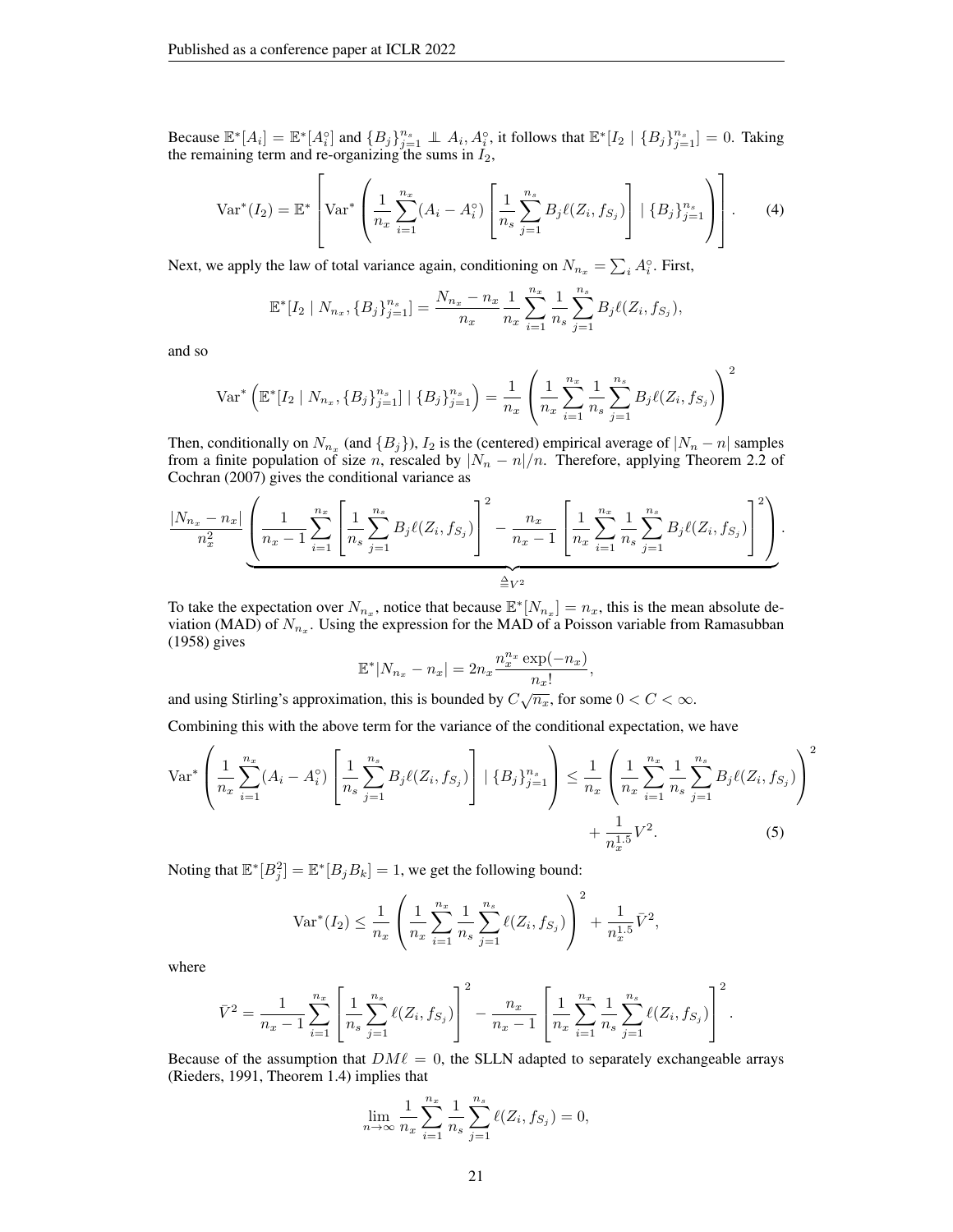almost surely. Therefore, the first term of (5) is  $o(1/n)$ .

Note that  $\bar{V}^2$  is the empirical variance of the conditional expectation of  $\ell(Z_i, f_{S_j})$  given  $\{Z_i\}_{i=1}^n$ . Therefore, the law of total variance shows that

$$
\bar{V}^2 \leq \frac{1}{n_x} \frac{1}{n_s} \sum_{i=1}^{n_x} \sum_{j=1}^{n_s} \ell^2(Z_i, f_{S_j}) - \left(\frac{1}{n_x} \frac{1}{n_s} \sum_{i=1}^{n_x} \sum_{j=1}^{n_s} \ell(Z_i, f_{S_j})\right)^2.
$$

By the SLLN adapted to separately exchangeable arrays (Rieders, 1991, Theorem 1.4), both of the terms converge almost surely to  $DM\ell^2 < \infty$  and  $(DM\ell)^2$ , respectively. and therefore,

$$
\lim_{n \to \infty} n \text{Var}^*(I_s) \le \lim_{n \to \infty} \frac{n}{n_x} \left( \frac{1}{n_x} \sum_{i=1}^{n_x} \frac{1}{n_s} \sum_{j=1}^{n_s} \ell(Z_i, f_{S_j}) \right)^2 + \frac{n}{n_x^{1.5}} \bar{V}^2 = 0.
$$

## B.3 PROOF OF LEMMA 3

As with Lemma 1, the main idea of the proof is to apply Chebyshev's inequality, and show that the variance tends to zero. Indeed, choosing an arbitrary  $\epsilon > 0$ ,

$$
P^* \left( |\sqrt{n} (D_n^{\circ} - D_n)(M_n^{\circ} - M_n)\ell| \ge \epsilon \right) \le \frac{\text{Var}^* \left( \sqrt{n} (D_n^{\circ} - D_n)(M_n^{\circ} - M_n)\ell \right)}{\epsilon^2}.
$$

Therefore, it suffices to show that the variance in the above display goes to zero. To do this, we start by re-writing the expression in terms of  $A_i^{\circ}$  and  $B_j^{\circ}$ , and then apply the law of total variance.

$$
\operatorname{Var}^* \left( \sqrt{n} (D_n^{\circ} - D_n)(M_n^{\circ} - M_n) \ell \right) = n \operatorname{Var}^* \left( \frac{1}{n_x n_s} \sum_{i=1}^{n_x} \sum_{j=1}^{n_s} (A_i^{\circ} - 1)(B_j^{\circ} - 1) \ell(Z_i, f_{S_j}) \right)
$$
  

$$
= n \operatorname{Var}^* \left( \mathbb{E}^* \left[ \frac{1}{n_x n_s} \sum_{i=1}^{n_x} \sum_{j=1}^{n_s} (A_i^{\circ} - 1)(B_j^{\circ} - 1) \ell(Z_i, f_{S_j}) \mid \{A_i^{\circ}\}_{i=1}^{n_x} \right] \right)
$$
  

$$
+ n \mathbb{E}^* \left[ \operatorname{Var}^* \left( \frac{1}{n_x n_s} \sum_{i=1}^{n_x} \sum_{j=1}^{n_s} (A_i^{\circ} - 1)(B_j^{\circ} - 1) \ell(Z_i, f_{S_j}) \mid \{A_i^{\circ}\}_{i=1}^{n_x} \right) \right].
$$

Because  ${B_j^{\circ}}_{j=1}^{n_s}$  are independent of  ${A_i^{\circ}}_{i=1}^{n_x}$ , and have mean 1, the conditional expectation in the first term is 0 almost surely. Expanding out the second term, using that  $Var^*(B_j^{\circ}) = 1$ , and that the  ${B_j^{\circ}}_{j=1}^{n_s}$  are uncorrelated,

$$
n\mathbb{E}^* \left[ \text{Var}^* \left( \frac{1}{n_x n_s} \sum_{i=1}^{n_x} \sum_{j=1}^{n_s} (A_i^{\circ} - 1)(B_j^{\circ} - 1)\ell(Z_i, f_{S_j}) \mid \{A_i\}_{i=1}^{n_x} \right) \right]
$$
  
\n
$$
= n\mathbb{E}^* \left[ \frac{1}{n_s^2} \sum_{j=1}^{n_s} \text{Var}^* \left( (B_j^{\circ} - 1) \frac{1}{n_x} \sum_{i=1}^{n_x} (A_i^{\circ} - 1)\ell(Z_i, f_{S_j}) \mid \{A_i^{\circ}\}_{i=1}^{n_x} \right) \right]
$$
  
\n
$$
= n\mathbb{E}^* \left[ \frac{1}{n_s^2} \sum_{j=1}^{n_s} \left( \frac{1}{n_x} \sum_{i=1}^{n_x} (A_i^{\circ} - 1)\ell(Z_i, f_{S_j}) \right)^2 \right]
$$
  
\n
$$
= n\mathbb{E}^* \left[ \frac{1}{n_s^2} \sum_{j=1}^{n_s} \frac{1}{n_x^2} \sum_{i=1}^{n_x} \sum_{k=1}^{n_x} (A_i^{\circ} - 1)(A_k^{\circ} - 1)\ell(Z_i, f_{S_j})\ell(Z_k, f_{S_j}) \right].
$$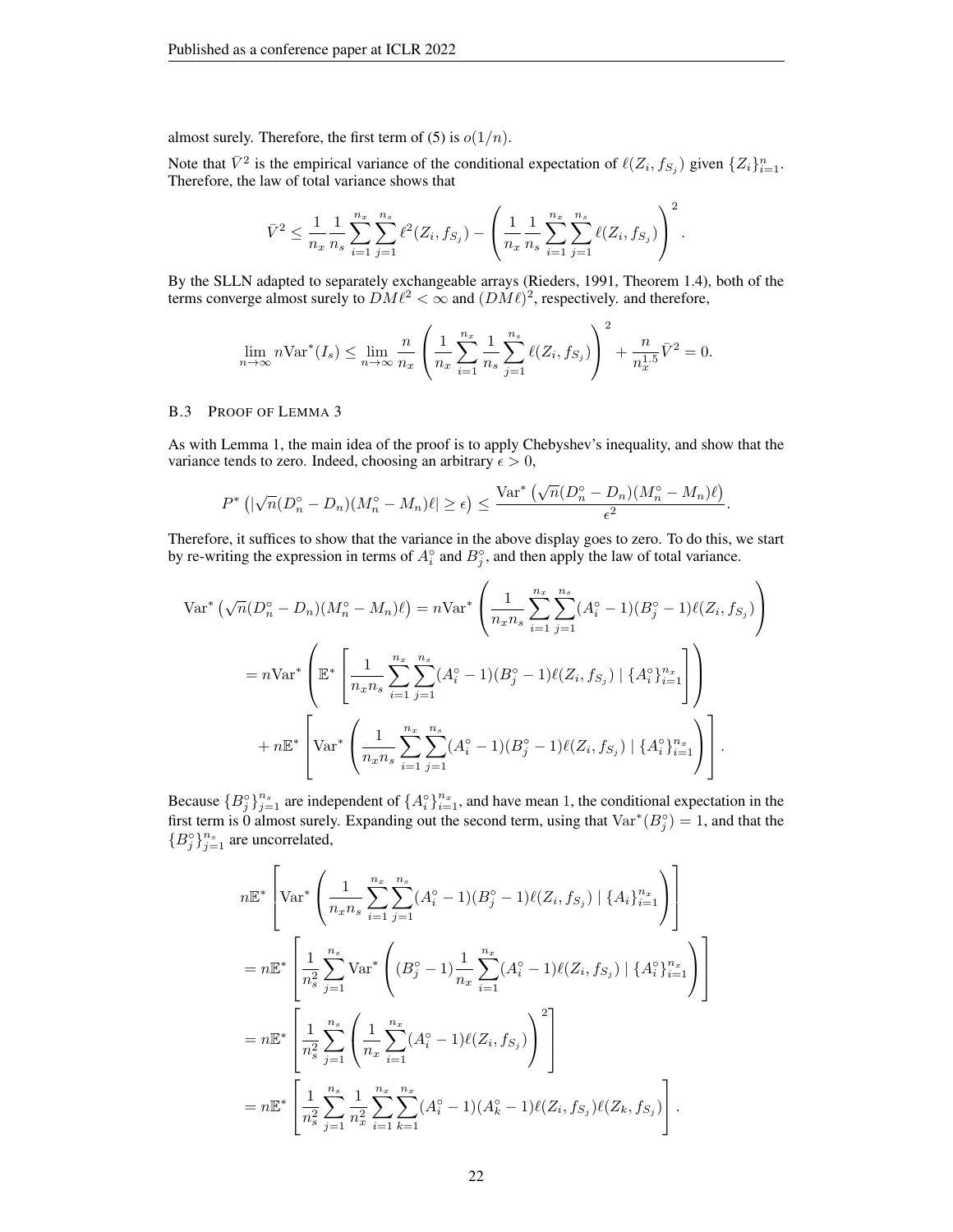Now, noting that  $\text{Var}^*(A_i^{\circ}) = 1$ , and that the  $\{A_i^{\circ}\}_{i=1}^{n_x}$  are uncorrelated, this simplifies to

$$
n\mathbb{E}^*\left[\frac{1}{n_s^2}\sum_{j=1}^{n_s}\frac{1}{n_x^2}\sum_{i=1}^{n_x}(A_i^{\circ}-1)^2\ell^2(Z_i,f_{S_j})\right]=\frac{n}{n_s n_x}\frac{1}{n_s}\sum_{j=1}^{n_s}\frac{1}{n_x}\sum_{i=1}^{n_x}\ell^2(Z_i,f_{S_j}).
$$

Because  $\mathbb{E}_{D\times M}[\ell^2(Z, f_S)] < \infty$ , the SLLN adapted to separately exchangeable arrays (Rieders, 1991, Theorem 1.4) implies that this converges almost surely to 0.

#### B.4 PROOF OF LEMMA 4

We prove (a) of the Lemma, as (b) follows from applying Fubini's theorem and following *mutatis mutandis* the same argument. Without loss of generality, we will assume that  $\ell(Z_i, f_{S_j}) \geq 0$ . Because  $\text{Var}(\ell(Z_i, f_{S_j})) < \infty$ , we can always decompose  $\ell(\cdot, \cdot)$  into a positive and negative part, and show that the result holds for each individually.

Once again, we prove (a) by turning to Chebyshev's inequality. Fix  $\epsilon > 0$ , and observe that

$$
P^* \left( |\sqrt{n} (D_n^{\circ} - D_n)(M_n - M) \ell | > \epsilon \right) \le \frac{\text{Var}^* \left( \sqrt{n} (D_n^{\circ} - D_n)(M_n - M) \right)}{\epsilon^2},
$$

so it is sufficient to show that  $\text{Var}^* \left( \sqrt{n} (D_n^{\circ} - D_n)(M_n - M) \right) \to 0$ .

Writing the above in terms of  $A_i^{\circ}$ , we have

$$
\begin{split} &\text{Var}^* \left( \sqrt{n} (D_n^\circ - D_n)(M_n - M) \right) \\ &= \text{Var}^* \left( \frac{\sqrt{n}}{n_x} \sum_{i=1}^{n_x} (A_i^\circ - 1) \left( \frac{1}{n_s} \sum_{j=1}^{n_s} \ell(Z_i, f_{S_j}) - \mathbb{E}[\ell(Z_i, f_{S_j}) \mid Z_i] \right) \right) \\ &= \frac{n}{n_x^2} \sum_{i=1}^{n_x} \text{Var}^* (A_i^\circ - 1) \left( \frac{1}{n_s} \sum_{j=1}^{n_s} \ell(Z_i, f_{S_j}) - \mathbb{E}[\ell(Z_i, f_{S_j}) \mid Z_i] \right)^2 \\ &= \frac{n}{n_x^2} \sum_{i=1}^{n_x} \left( \frac{1}{n_s} \sum_{j=1}^{n_s} \ell(Z_i, f_{S_j}) - \mathbb{E}[\ell(Z_i, f_{S_j}) \mid Z_i] \right)^2. \end{split}
$$

Now, we want to show that the last display converges almost surely to 0. Notice that each term within the outer sum will obviously converge due to the SLLN. Showing that the outer sum also converges almost surely is technically difficult, but conceptually follows the same argument used to prove the SLLN (specifically, we follow the one done elegantly by Etemadi (1981); Luzia (2018) provides a more detailed account of this proof technique that is helpful for developing a deeper understanding).

We show the following version of almost sure convergence: that for any  $\epsilon > 0$ ,

$$
P\left(\frac{n}{n_x^2}\sum_{i=1}^{n_x} \left(\frac{1}{n_s}\sum_{j=1}^{n_s} \ell(Z_i, f_{S_j}) - \mathbb{E}[\ell(Z_i, f_{S_j}) | S_j]\right)^2 > \epsilon \text{ i.o.}\right) = 0,
$$

where i.o. stands for infinitely often.

Define the shorthand  $L_{ij} = \ell(Z_i, f_{S_j})$  and let  $\bar{L}_{ij} = L_{ij} 1\{L_{ij} \le ij\}$  be a truncated version of  $L_{ij}$ . The proof of Theorem 2 of Etemadi (1981) implies that  $P(\bar{L}_{ij} \neq L_{ij} \text{ i.o.}) = 0$ , because the assumption  $\text{Var}(L_{ij}) < \infty$  implies the assumption used in Etemadi (1981), and independence of  ${L_{ij}}_{i,j}$  is not needed for this result. Therefore,

$$
\frac{1}{n_x} \sum_{i=1}^{n_x} \left( \frac{1}{n_s} \sum_{j=1}^{n_s} L_{ij} - \bar{L}_{ij} \right)^2 \xrightarrow{a.s.} 0, \text{ and } \frac{1}{n_x} \sum_{i=1}^{n_x} \left( \frac{1}{n_s} \sum_{j=1}^{n_s} \mathbb{E}[L_{ij} | Z_i] - \mathbb{E}[\bar{L}_{ij} | Z_i] \right)^2 \xrightarrow{a.s.} 0.
$$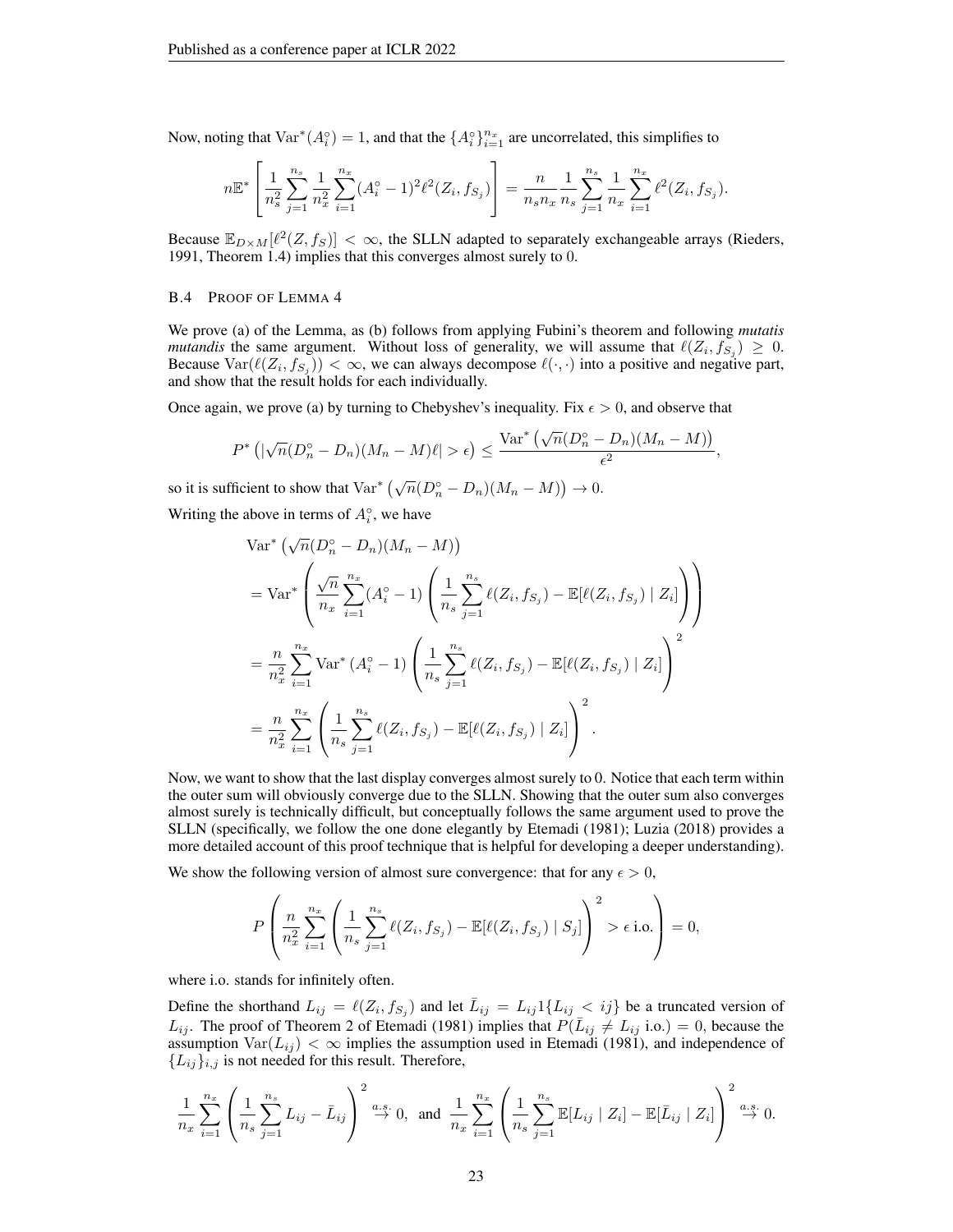Together, these imply that if we can prove that the truncated sum converges, ie.,

$$
\frac{1}{n_x} \sum_{i=1}^n \left( \frac{1}{n_s} \sum_{j=1}^{n_s} \bar{L}_{ij} - \mathbb{E}[\bar{L}_{ij} \mid Z_i] \right)^2 \stackrel{a.s.}{\to} 0,
$$
\n(6)

this is sufficient to show that the un-truncated version converges almost surely.

To prove (6), we show two things: first, that there is a subsequence  $k_n$  such that (6) holds when restricted to the subsequence, and then we show that the sequence is a Cauchy sequence, which together imply the result.

Let  $\alpha > 1$  and let  $k_n = \alpha^n$ . For convenience, denote  $k_{nx}$  as the number of data samples and  $k_{ns}$  as the number of seed samples when  $k_{nx} + k_{ns} = k_n$  total samples are drawn. We will ignore integer rounding issues, and assume  $k_{nx} = (1 - p_s)\alpha^n$ , and  $k_{ns} = p_s\alpha^n$ .

The following lemma shows that the subsequence defined by  $k_n$  converges almost surely. **Lemma 5.** Let  $\alpha > 1$ , and  $k_n = \alpha^n$ . Under the assumptions of Theorem 1 and that  $L_{ij} \geq 0$ 

$$
P\left(\frac{1}{k_{nx}k_{ns}^2}\sum_{i=1}^{k_{nx}}\left(\sum_{j=1}^{k_{ns}}\bar{L}_{ij}-\mathbb{E}[\bar{L}_{ij}\mid Z_i]\right)^2>\epsilon i.o.\right)=0.
$$

We now must show that the sequence in (6) is a Cauchy sequence. Note that the SLLN implies that

$$
\frac{1}{n_x} \sum_{i=1}^{n_x} \mathbb{E}[\bar{L}_{ij} | Z_i]^2 \stackrel{a.s.}{\rightarrow} \mathbb{E}[\mathbb{E}[\bar{L}_{ij} | Z_i]^2],
$$

and the LLN for exchangeable arrays (Rieders, 1991, Theorem 1.4) implies that

$$
\frac{1}{n_x}\sum_{i=1}^{n_x}\frac{1}{n_s}\sum_{j=1}^{n_s}\bar{L}_{ij}\mathbb{E}[\bar{L}_{ij} \mid Z_i] \stackrel{a.s.}{\to} \mathbb{E}[\mathbb{E}[\bar{L}_{ij} \mid Z_i]^2].
$$

Therefore,

$$
\frac{1}{k_{nx}k_{ns}^2} \sum_{i=1}^{k_{nx}} \left(\sum_{j=1}^{k_{ns}} \bar{L}_{ij}\right)^2 \stackrel{a.s.}{\to} \mathbb{E}[\mathbb{E}[\bar{L}_{ij} \mid Z_i]^2].\tag{7}
$$

Notice that because  $\bar{L}_{ij} \ge 0$ , the sum  $\sum_{i=1}^{n_x} \left( \sum_{j=1}^{n_s} \bar{L}_{ij} \right)^2$  is monotone increasing in  $n_s$  and  $n_x$ . With this in mind, for any  $m > 0$ , let n be such that  $k_n \leq m < k_{n+1}$ . Then, by the montonicity,

$$
\left(\frac{k_n}{k_{n+1}}\frac{1}{k_n}\right)^3\sum_{i=1}^{k_{nx}}\left(\sum_{j=1}^{k_{ns}}\bar{L}_{ij}\right)^2 \le \frac{\sum_{i=1}^{(1-p_s)m}\left(\sum_{j=1}^{p_sm}\bar{L}_{ij}\right)^2}{p_s^2(1-p_s)m^3} \le \left(\frac{k_{n+1}}{k_n}\frac{1}{k_{n+1}}\right)^3\sum_{i=1}^{k_{(n+1)x}}\left(\sum_{j=1}^{k_{(n+1)s}}\bar{L}_{ij}\right)^2.
$$

From (7), the left hand side converges to  $\frac{1}{\alpha^3} \mathbb{E} [\mathbb{E}[\bar{L}_{ij} | Z_i]^2]$ , and the right hand side converges to  $\alpha^3 \mathbb{E}[\mathbb{E}[\bar{L}_{ij} | Z_i]^2]$ . Because  $\alpha$  is arbitrary, this proves that the sequence

$$
\left(\frac{\sum_{i=1}^{(1-p_s)m} \left(\sum_{j=1}^{p_s m} \bar{L}_{ij}\right)^2}{p_s^2 (1-p_s)m^3}\right)_{m=1,...}
$$

is almost surely Cauchy. Together with Lemma 5, this implies (6).

#### B.5 PROOF OF LEMMA 5

We will show that

$$
\sum_{n=1}^{\infty} P\left(\frac{1}{k_{nx}k_{ns}^2} \sum_{i=1}^{k_{nx}} \left(\sum_{j=1}^{k_{ns}} \bar{L}_{ij} - \mathbb{E}[\bar{L}_{ij} \mid Z_i]\right)^2 > \epsilon\right) < \infty.
$$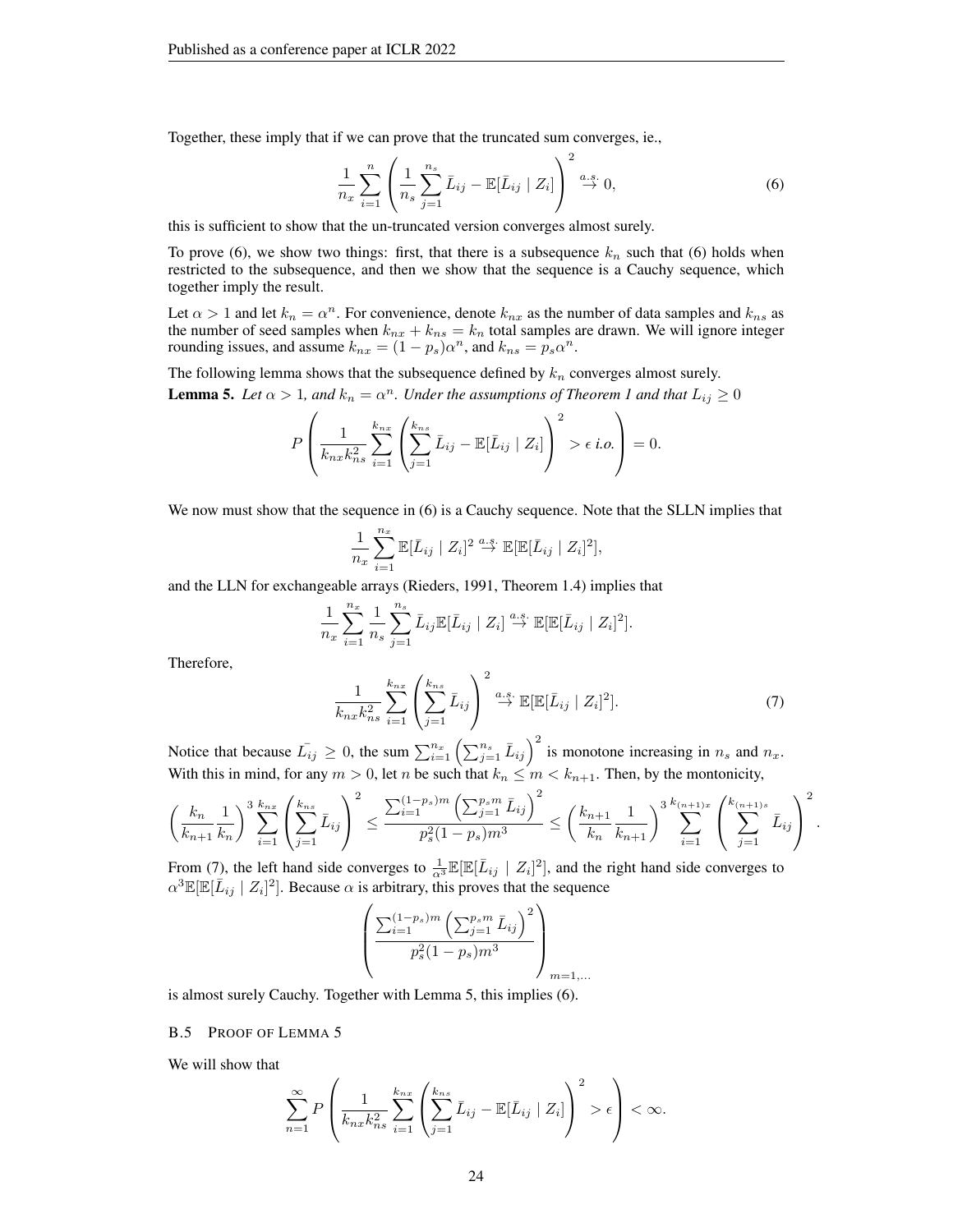This, along with the first Borel-Cantelli lemma (Emile Borel, 1909; Cantelli, 1917) implies the ´ result.

Applying Markov's inequality and using the fact that  $\bar{L}_{ij}$  and  $\bar{L}_{ih}$  are independent conditional on  $Z_i$ gives

$$
\sum_{n=1}^{\infty} P\left(\frac{1}{k_{nx}k_{ns}^2} \sum_{i=1}^{k_{nx}} \left(\sum_{j=1}^{k_{ns}} \bar{L}_{ij} - \mathbb{E}[\bar{L}_{ij} | Z_i] \right)^2 > \epsilon\right)
$$
  

$$
\leq \frac{1}{\epsilon} \sum_{n=1}^{\infty} \mathbb{E}\left[\frac{1}{k_{nx}k_{ns}^2} \sum_{i=1}^{k_{nx}} \left(\sum_{j=1}^{k_{ns}} \bar{L}_{ij} - \mathbb{E}[\bar{L}_{ij} | Z_i] \right)^2\right]
$$
  

$$
= \frac{1}{\epsilon} \sum_{n=1}^{\infty} \frac{1}{k_{nx}k_{ns}^2} \sum_{i=1}^{k_{nx}} \sum_{j=1}^{k_{ns}} \mathbb{E}\left[(\bar{L}_{ij} - \mathbb{E}[\bar{L}_{ij} | Z_i])^2\right]
$$
  

$$
\leq \frac{1}{\epsilon} \sum_{n=1}^{\infty} \frac{1}{k_{nx}k_{ns}^2} \sum_{i=1}^{k_{nx}} \sum_{j=1}^{k_{ns}} \mathbb{E}[\bar{L}_{ij}^2],
$$

where the last line follows from the law of total variance. To simplify the remaining algebra, we will use  $a \lesssim b$  to denote that there is some constant  $0 < c < \infty$  such that  $a < cb$ . Continuing, we have

$$
\frac{1}{\epsilon} \sum_{n=1}^{\infty} \frac{1}{k_{nx} k_{ns}^2} \sum_{i=1}^{k_{ns}} \sum_{j=1}^{k_{ns}} \mathbb{E}[\bar{L}_{ij}^2] \lesssim \frac{1}{\epsilon} \sum_{n=1}^{\infty} \sum_{i=1}^{\infty} \sum_{j=1}^{k_{ns}} \sum_{k=1}^{k_{ns}} \frac{1}{k_n^3} \mathbb{E}[\bar{L}_{ij}^2]
$$
\n
$$
= \frac{1}{\epsilon} \sum_{i=1}^{\infty} \sum_{j=1}^{\infty} \mathbb{E}[\bar{L}_{ij}^2] \sum_{n=n(i,j)}^{\infty} \frac{1}{\alpha^{3n}}
$$
\n
$$
\lesssim \frac{1}{\epsilon} \sum_{i=1}^{\infty} \sum_{j=1}^{\infty} \frac{1}{\max\{i/(1-p_s), j/p_s\}^3} \mathbb{E}[\bar{L}_{ij}^2]
$$
\n
$$
\lesssim \frac{1}{\epsilon} \sum_{i=1}^{\infty} \sum_{j=1}^{\infty} \frac{1}{\max\{i, j\}^3} \mathbb{E}[\bar{L}_{ij}^2]
$$
\n
$$
= \frac{1}{\epsilon} \sum_{i=1}^{\infty} \sum_{j=1}^{\infty} \frac{1}{\max\{i, j\}^3} \mathbb{E}[\bar{L}_{ij}^2]
$$

where  $n(i, j)$  is shorthand for  $n(i, j) = \log_{\alpha} \max\{i/(1-p_s), j/p_s\}$  is the first n such that  $k_{nx} \geq i$ and  $k_{ns} \geq j$ .

Now, define Q as the distribution of  $L_{11}$  induced by  $Z_1$  and  $S_1$ . Additionally, split the inner sum into two pieces, one for when  $j < i$  and so  $\max\{i, j\} = i$  and one for when  $j \ge i$  and so  $\max\{i, j\} = j$ .

$$
\frac{1}{\epsilon} \sum_{i=1}^{\infty} \sum_{j=1}^{\infty} \frac{1}{\max\{i,j\}^3} \mathbb{E}[\bar{L}_{ij}^2] = \frac{1}{\epsilon} \sum_{i=1}^{\infty} \left( \sum_{j=1}^{i} \frac{1}{i^3} \int_0^{ij} x^2 dQ(x) + \sum_{j=i}^{\infty} \int_0^{ij} x^2 dQ(x) \right)
$$

$$
= \frac{1}{\epsilon} \sum_{i=1}^{\infty} \left( \sum_{j=1}^{i-1} \frac{1}{i^3} \sum_{k=1}^{ij} \int_{k-1}^k x^2 dQ(x) + \sum_{j=i}^{\infty} \sum_{k=1}^{ij} \int_{k-1}^k x^2 dQ(x) \right)
$$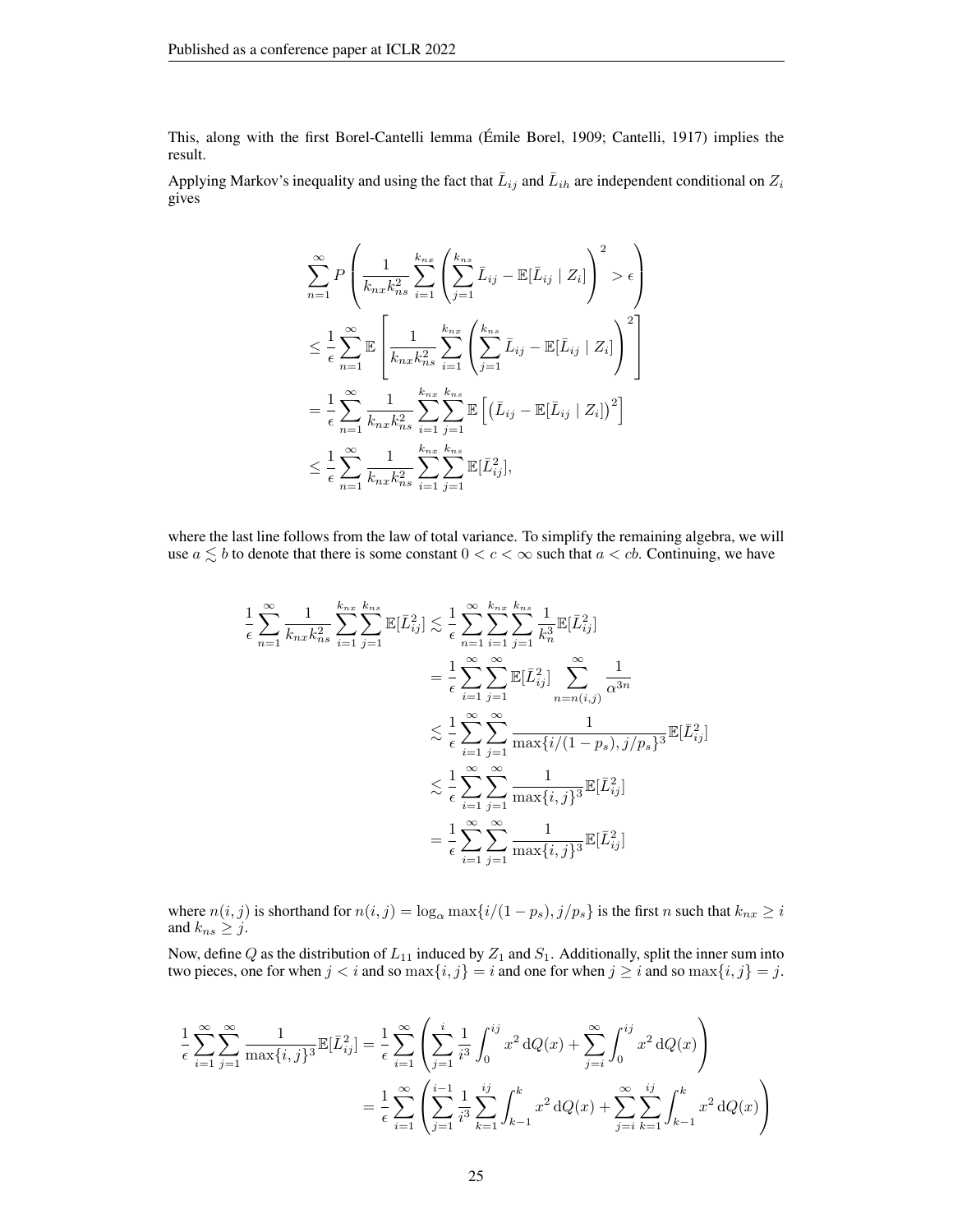switching the order of the indices over j and k, using that  $1 \leq k \leq ij$  and the constraints on j relative to i,

$$
\begin{split}\n&\frac{1}{\epsilon} \sum_{i=1}^{\infty} \left( \sum_{j=1}^{i-1} \frac{1}{i^3} \sum_{k=1}^{ij} \int_{k-1}^{k} x^2 \, \mathrm{d}Q(x) + \sum_{j=i}^{\infty} \sum_{k=1}^{ij} \int_{k-1}^{k} x^2 \, \mathrm{d}Q(x) \right) \\
&\lesssim \frac{1}{\epsilon} \sum_{i=1}^{\infty} \left( \sum_{k=1}^{i^2-1} \frac{(i-k/i)}{i^3} \int_{k-1}^{k} x^2 \, \mathrm{d}Q(x) + \sum_{k=1}^{\infty} \sum_{j=\max\{i,k/i\}}^{\infty} \frac{1}{j^3} \int_{k-1}^{k} x^2 \, \mathrm{d}Q(x) \right) \\
&\lesssim \frac{1}{\epsilon} \sum_{i=1}^{\infty} \left( \sum_{k=1}^{i^2-1} \frac{(i-k/i)}{i^3} \int_{k-1}^{k} x^2 \, \mathrm{d}Q(x) + \sum_{k=1}^{\infty} \frac{1}{\max\{i,k/i\}^2} \int_{k-1}^{k} x^2 \, \mathrm{d}Q(x) \right).\n\end{split}
$$

Switching the order of summation over i and k, and separating out the terms where  $k/i < i$  and  $k/i \geq i$ ,

$$
\frac{1}{\epsilon} \sum_{i=1}^{\infty} \left( \sum_{k=1}^{i^2-1} \frac{(i-k/i)}{i^3} \int_{k-1}^k x^2 dQ(x) + \sum_{k=1}^{\infty} \frac{1}{\max\{i, k/i\}^2} \int_{k-1}^k x^2 dQ(x) \right)
$$
\n
$$
= \frac{1}{\epsilon} \sum_{k=1}^{\infty} \left( \int_{k-1}^k x^2 dQ(x) \right) \left( \sum_{i=1}^{\sqrt{k}+1} \frac{(i-k/i)}{i^3} + \sum_{i=\sqrt{k}}^{\infty} \frac{1}{i^2} + \sum_{i=1}^{\sqrt{k}} \frac{i^2}{k^2} \right)
$$
\n
$$
\lesssim \frac{1}{\epsilon} \sum_{k=1}^{\infty} \frac{1}{\sqrt{k}} \left( \int_{k-1}^k x^2 dQ(x) \right)
$$
\n
$$
\lesssim \frac{1}{\epsilon} \sum_{k=1}^{\infty} \left( \int_{k-1}^k \frac{x^2}{\sqrt{x}} dQ(x) \right)
$$
\n
$$
\lesssim \frac{1}{\epsilon} \int_0^{\infty} x^{1.5} dQ(x) < \infty.
$$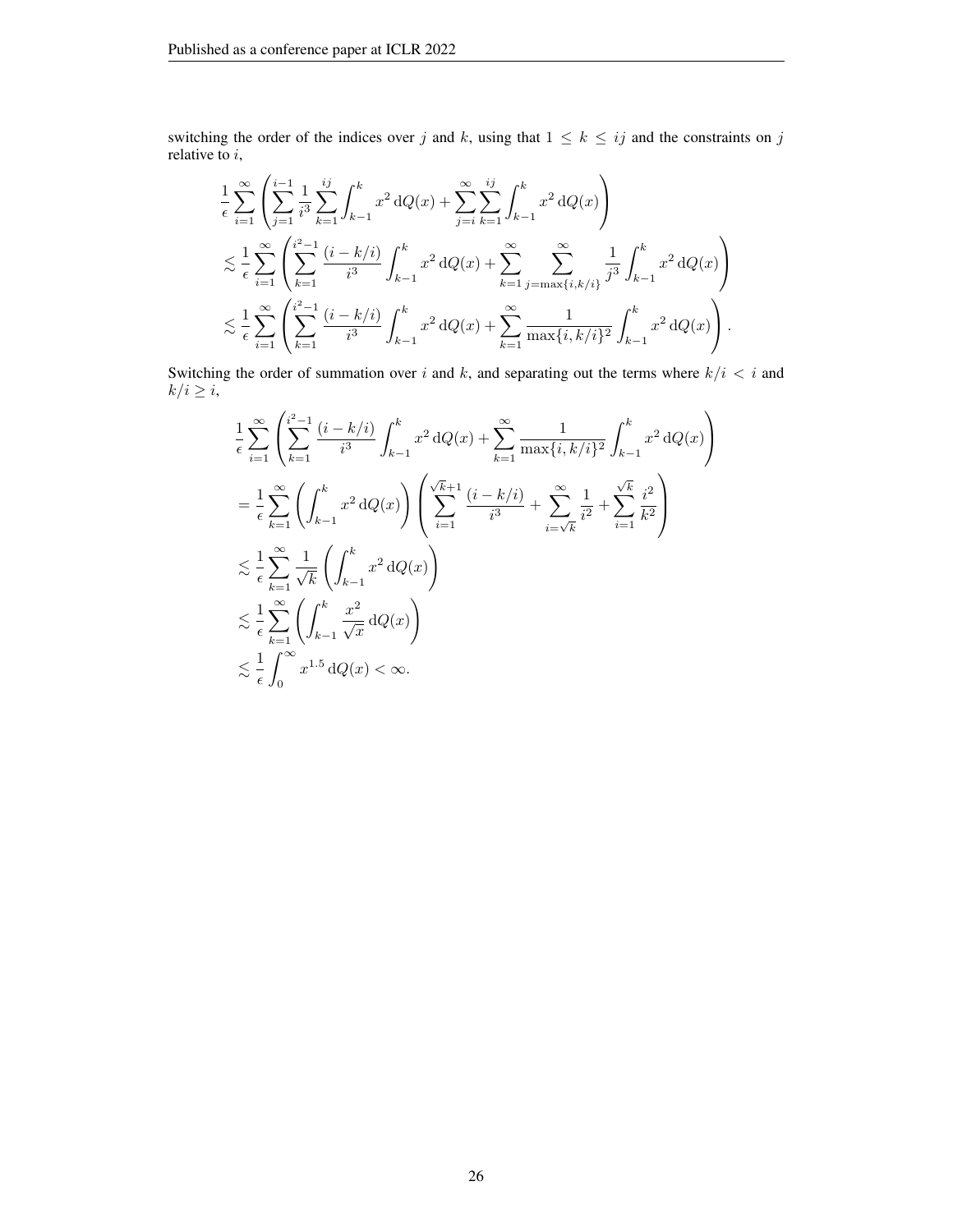## C INSTANCE-LEVEL AGREEMENT OF MULTIBERTS ON GLUE

We present additional performance experiments to complement Section 2.

Table 3 shows per-example agreement rates on GLUE predictions between pairs of models pretrained with a single seed ("same") and pairs pre-trained with different seeds ("diff"); in all cases, models are fine-tuned with different seeds. With the exception of RTE, we see high agreement (over 90%) on test examples drawn from the same distribution as the training data, and note that agreement is 1–2% lower on average for the predictions of models pre-trained on different seeds compared to models pre-trained on the same seed. However, this discrepancy becomes significantly more pronounced if we look at out-of-domain "challenge sets" which feature a different data distribution from the training set. For example, if we evaluate our MNLI models on the anti-sterotypical examples from HANS (McCoy et al., 2019), we see agreement drop from 88% to 82% when comparing across pre-training seeds. Figure 4 shows how this can affect overall accuracy, which can vary over a range of nearly 20% depending on the pre-training seed. Such results underscore the need to evaluate multiple pre-training runs, especially when evaluating a model's ability to generalize outside of its training distribution.

|              | Same     | Diff. | Same - Diff. |
|--------------|----------|-------|--------------|
| CoLA         | 91.5%    | 89.7% | $1.7\%$      |
| <b>MNLI</b>  | 93.6%    | 90.1% | $3.5\%$      |
| HANS (all)   | $92.2\%$ | 88.1% | 4.1%         |
| $HANS$ (neg) | 88.3%    | 81.9% | 6.4%         |
| <b>MRPC</b>  | 91.7%    | 90.4% | $1.3\%$      |
| ONLI         | 95.0%    | 93.2% | 1.9%         |
| OOP          | 95.0%    | 94.1% | $0.9\%$      |
| <b>RTE</b>   | 74.3%    | 73.0% | $1.3\%$      |
| $SST-2$      | 97.1%    | 95.6% | 1.4%         |
| STS-B        | 97.6%    | 96.2% | $1.4\%$      |

Table 3: Average per-example agreement between model predictions on each task. This is computed as the average "accuracy" between the predictions of two runs for classification tasks, or Pearson correlation for regression (STS-B). We separate pairs of models that use the same pre-training seed but different fine-tuning seeds (Same) and pairs that differ both in their pre-training and fine-tuning seeds (Diff). HANS (neg) refers to only the anti-stereotypical examples (non-entailment), which exhibit significant variability between models (McCoy et al., 2020).



Figure 4: Accuracy of MNLI models on the anti-stereotypical (non-entailment) examples from HANS (McCoy et al., 2020), grouped by pre-training seed. Each column shows the distribution of five fine-tuning runs based on the same initial checkpoint.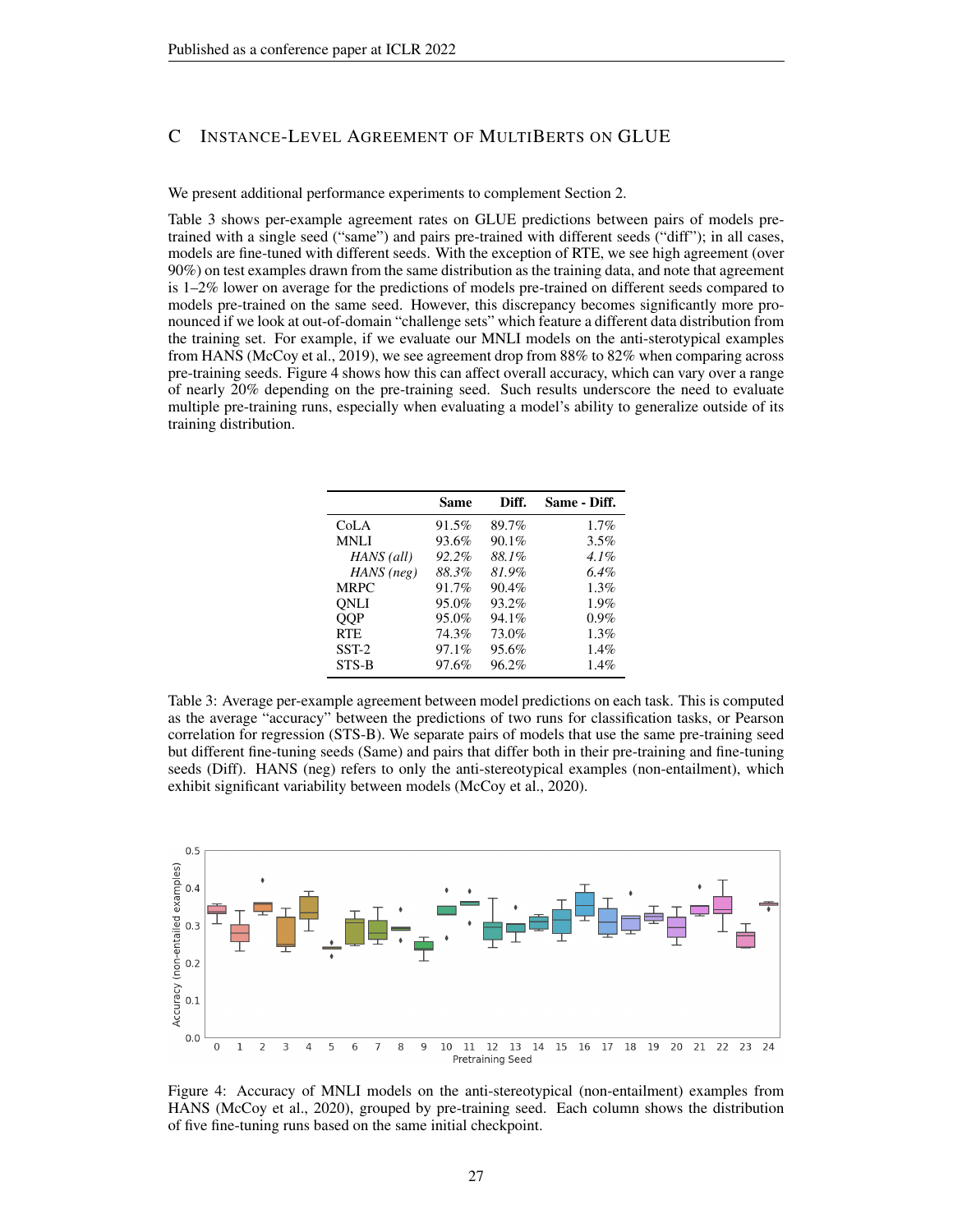

Figure 5: Bias correlation on Winogender for each pre-training seed. Each box represents the distribution of the score over five training runs of the coreference model over each MultiBERTs base checkpoint. This is the same data as Figure 3, but showing only the base checkpoints.



Figure 6: Bias correlation on Winogender for five pretraining seeds, with 25 coreference runs per seed.

|            |                                   | <b>Bias</b> $(r)$ |
|------------|-----------------------------------|-------------------|
| Seed 0     | $\theta$ f                        | 0.368             |
| Seed 1     | $\theta$ f i                      | 0.571             |
| Avg. Diff. | $\delta = \theta_{f'} - \theta_f$ | 0.203             |
| p-value    |                                   | 0.009             |

Table 4: Unpaired Multi-Bootstrap on Winogender bias correlation, comparing pretraining seed 0 to pretraining seed 1.

## D CROSS-SEED VARIATION

Figure 5 shows variation in Winogender bias correlation (S4) between each MultiBERTs pretraining seed. Each box shows the distribution over five runs, and some of the variation between *seeds* may simple be due to variation in training the coreference model. If we average the scores for each seed then look at the distribution of this per-seed average score, we get  $0.45\pm0.11$ . What if pretraining didn't matter? If we ignore the seed and randomly sample sets of five runs from this set with replacement, we get scores of  $0.45\pm0.05$  - telling us that most of the variance can only be explained by differences between the pretraining checkpoints.

We can confirm this by taking a subset of our pretraining seeds and training additional 25 randomlyinitialized coreference models. Figure 6 shows the result: seeds 0, 2, 3, and 4 appear closer together than in Figure 5, but seed 1 clearly has different properties with respect to our Winogender metric. We can confirm this with an unpaired multibootstrap analysis, taking seed 0 as base and seed 1 as experiment: we observe a significant effect of  $\delta = 0.203$  ( $p = 0.009$ ), as shown in Table 4.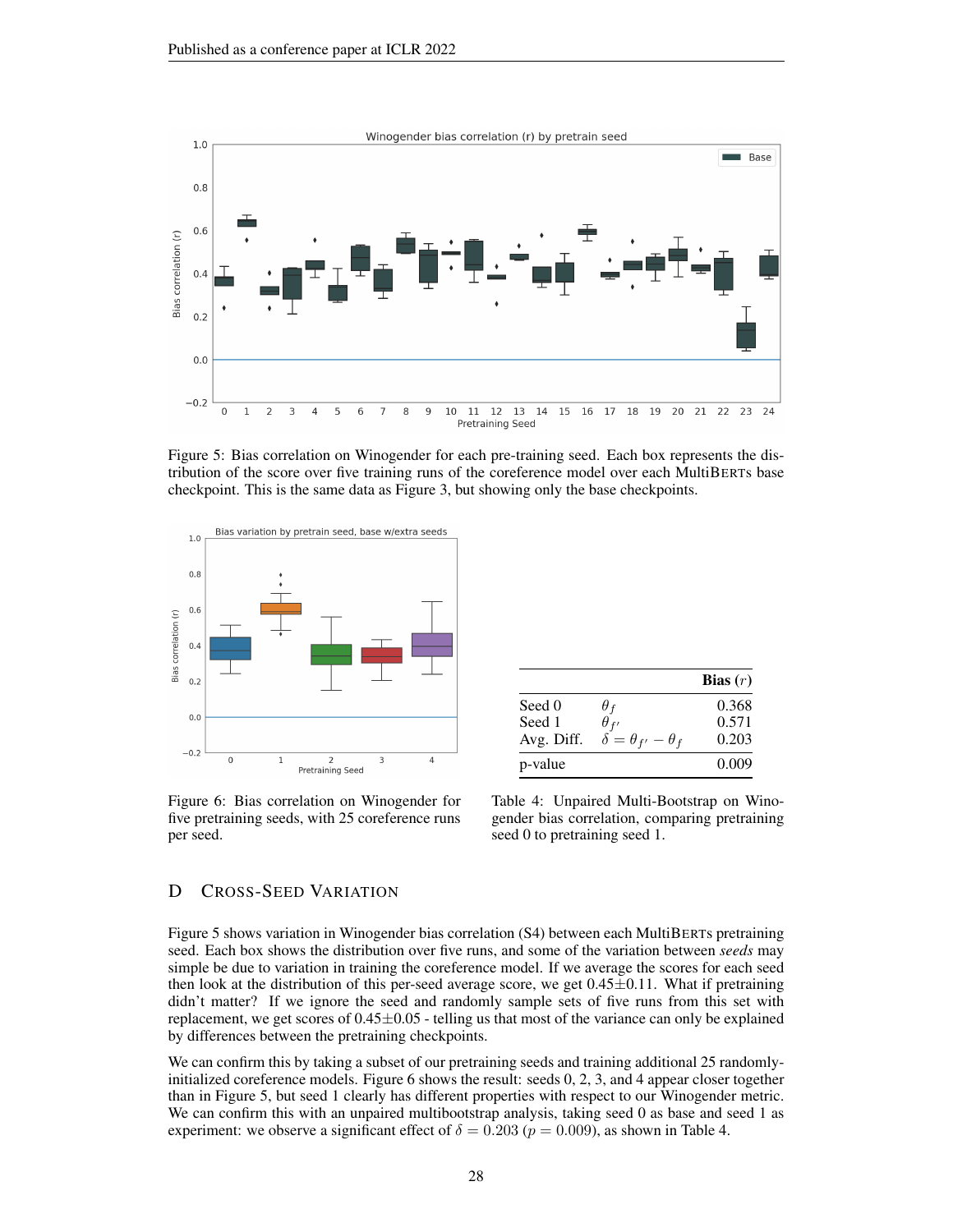|                                         | MNLI    | <b>RTE</b> | <b>MRPC</b> |
|-----------------------------------------|---------|------------|-------------|
| $\theta_f$ (1M steps)                   | 0.837   | 0.644      | 0.861       |
| $\dot{\theta_{f}}$ (2M steps)           | 0.844   | 0.655      | 0.860       |
| $\delta = \theta_{f'} - \bar{\theta}_f$ | 0.007   | 0.011      | $-0.001$    |
| $p$ -value                              |         |            |             |
| $(H_0 \text{ that } \delta \leq 0)$     | < 0.001 | 0.141      | 0.564       |

Table 5: Expected scores (accuracy), effect sizes, and *p*-values from Multi-Bootstrap on selected GLUE tasks. We pre-select the best fine-tuning learning rate by averaging over runs; this is 3e-5 for checkpoints at 1M steps, and 2e-5 for checkpoints at 2M pre-training steps. All tests use 1000 bootstrap samples, in paired mode on the five seeds for which both 1M and 2M steps are available.

# E CASE STUDY: MULTIBERTS VS. ORIGINAL BERT

As an additional example of application, we discuss challenges in reproducing the performance of the original BERT checkpoint, using the Multi-Bootstrap procedure.

The original bert-base-uncased checkpoint appears to be an outlier when viewed against the distribution of scores obtained using the MultiBERTs reproductions. Specifically, in reproducing the training recipe of Devlin et al. (2019), we found it difficult to simultaneously match performance on all tasks using a single set of hyperparameters. Devlin et al. (2019) reports training for 1M steps. However, as shown in Figure 1 and 2, models pre-trained for 1M steps matched the original checkpoint on SQuAD but lagged behind on GLUE tasks; if pre-training continues to 2M steps, GLUE performance matches the original checkpoint but SQuAD performance is significantly higher.

The above observations suggest two separate but related hypotheses (below) about the BERT pretraining procedure.

- 1. On most tasks, running BERT pre-training for 2M steps produces better models than 1M steps.
- 2. The MultiBERTs training procedure outperforms the original BERT procedure on SQuAD.

Let us use the Multi-Bootstrap to test these hypotheses.

## E.1 HOW MANY STEPS TO PRETRAIN?

Let f be the predictor induced by the BERT pre-training procedure using the default 1M steps, and let f ′ be the predictor resulting from the proposed intervention of training to 2M steps. From a glance at the histograms in Figure 8, we can see that MNLI appears to be a case where 2M is generally better, while MRPC and RTE appear less conclusive. With the MultiBERTs, we can test the significance of the results. The results are shown in Table 5. We find that MNLI conclusively performs better  $(\delta = 0.007 \text{ with } p < 0.001)$  with 2M steps; for RTE and MRPC we cannot reject the null hypothesis of no difference ( $p = 0.14$  and  $p = 0.56$  respectively).

As an example of the utility of this procedure, Figure 7 shows the distribution of individual samples of L for the intervention f' and baseline f from this bootstrap procedure (which we denote as  $L'$ and L, respectively). The distributions overlap significantly, but the samples are highly correlated due to the paired sampling, and we find that individual samples of the *difference*  $(L'-L)$  are nearly always positive.

## E.2 DOES THE MULTIBERTS PROCEDURE OUTPERFORM ORIGINAL BERT ON SQUAD?

To test our second hypothesis, i.e., that the MultiBERTs procedure outperforms original BERT on SQuAD, we must use the unpaired Multi-Bootstrap procedure. In particular, we are limited to the case in which we only have a point estimate of  $L'(S)$ , because we only have a single estimate of the performance of our baseline model f' (the original BERT checkpoint). However, the Multi-Bootstrap procedure still allows us to estimate variance across our MultiBERTs seeds and across the examples in the evaluation set. On SQuAD 2.0, we find that the MultiBERTs models trained for 2M